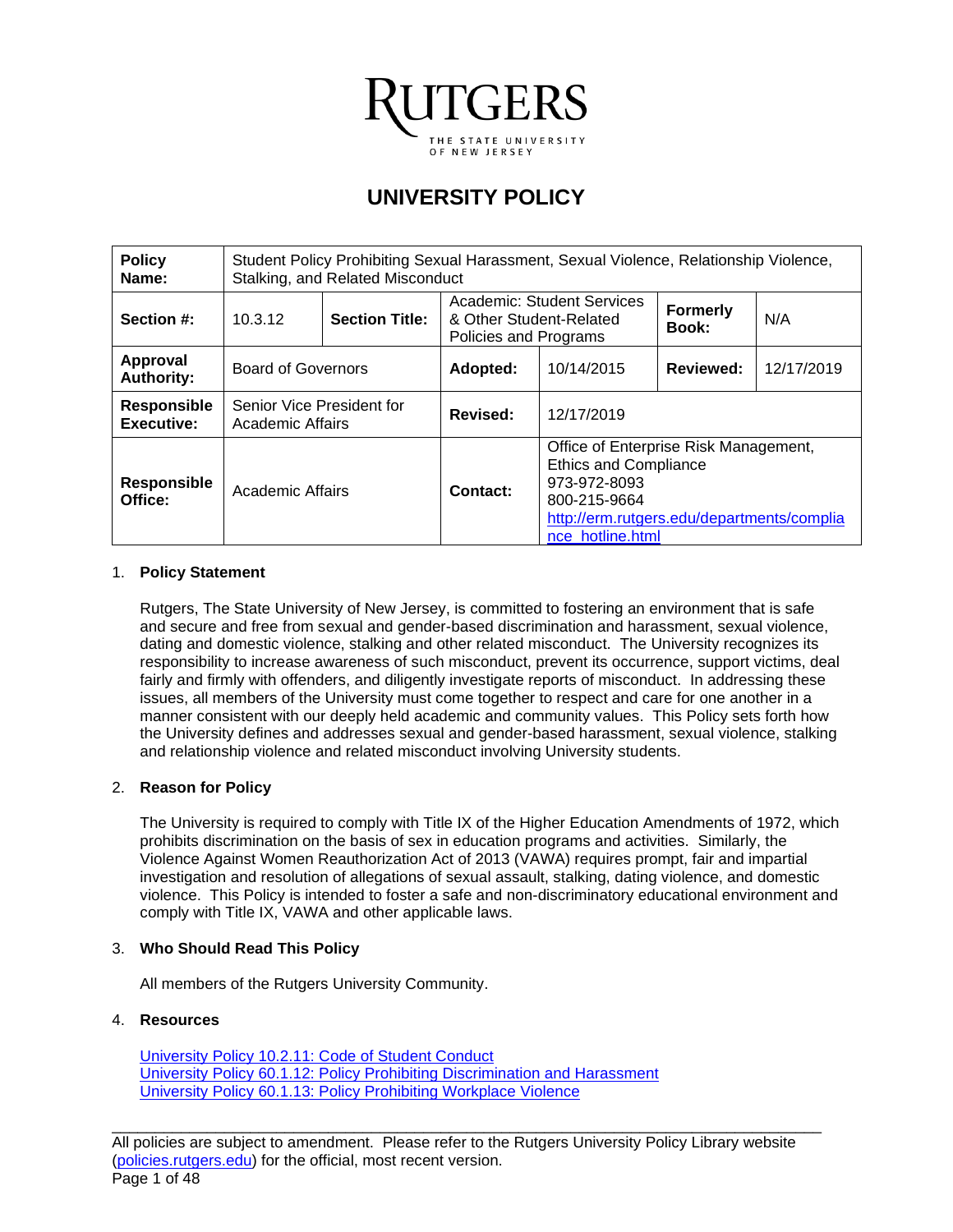RBHS Students [Rights, Responsibilities and Disciplinary Procedures](https://academicaffairs.rutgers.edu/files/rbhs-chancellor-policystudents-rights-responsibilities-and-disciplinary-procedures-61913pdf) New Jersey Campus Sexual Assault Victim's Bill of Rights, N.J.S.A. 18A:61E-1 et seq. United States [Department of Education, Office for Civil Rights](http://www.ed.gov/ocr) The United States [Department of Justice, Office on Violence Against Women](https://www.justice.gov/ovw)

Additional on-campus and off-campus resources are listed at the end of this Policy.

#### 5. **Definitions**

See Sections II and III of this Policy for definitions of conduct prohibited by this Policy and other important concepts and definitions.

#### 6. **The Policy**

#### **INTRODUCTION**

This Policy applies to student conduct and prohibits a broad range of behaviors focused on sex and/or gender that may or may not be sexual in nature. Sexual harassment, sexual violence, sexual exploitation, gender-based harassment, stalking, and relationship violence (including dating and domestic violence) are all forms of misconduct that are prohibited by this Policy and will not be tolerated by the University.

This Policy sets forth how the University defines and addresses sexual and gender-based harassment, sexual violence, stalking and relationship violence and related misconduct involving University students. The Policy first sets forth the scope and jurisdiction of the Policy. It then defines key concepts, including the full range of prohibited conduct. Next, it describes reporting options, and explains whether and to what extent interactions with various resources are confidential. The Policy then discusses the University's response procedures, including services and measures that may be available in particular cases to support and assist students and informal resolution options. The response procedures further describe the investigation, determination, sanctioning and appeal processes for matters in which students are accused of prohibited conduct, as well as the affected students' rights in connection with the process. The last section is a comprehensive listing of Resources available to students affected by sexual and gender-based harassment, sexual violence, sexual exploitation, stalking and relationship violence.

The University is committed to the principles of academic freedom and believes that vigorous discussion and debate, as well as free inquiry and free expression, are an integral part of the University community.<sup>1</sup> Nothing in the Policy shall be construed to abridge academic freedom and inquiry, principles of free speech, or the University's educational mission.

<span id="page-1-0"></span><sup>&</sup>lt;sup>1</sup>University Policy 60.5.1: Academic Freedom (includes Statement on Professional Ethics, at <http://policies.rutgers.edu/6051-currentpdf>

\_\_\_\_\_\_\_\_\_\_\_\_\_\_\_\_\_\_\_\_\_\_\_\_\_\_\_\_\_\_\_\_\_\_\_\_\_\_\_\_\_\_\_\_\_\_\_\_\_\_\_\_\_\_\_\_\_\_\_\_\_\_\_\_\_\_\_\_\_\_\_\_\_\_\_\_\_\_\_\_\_\_ All policies are subject to amendment. Please refer to the Rutgers University Policy Library website [\(policies.rutgers.edu\)](https://policies.rutgers.edu/) for the official, most recent version. Page 2 of 48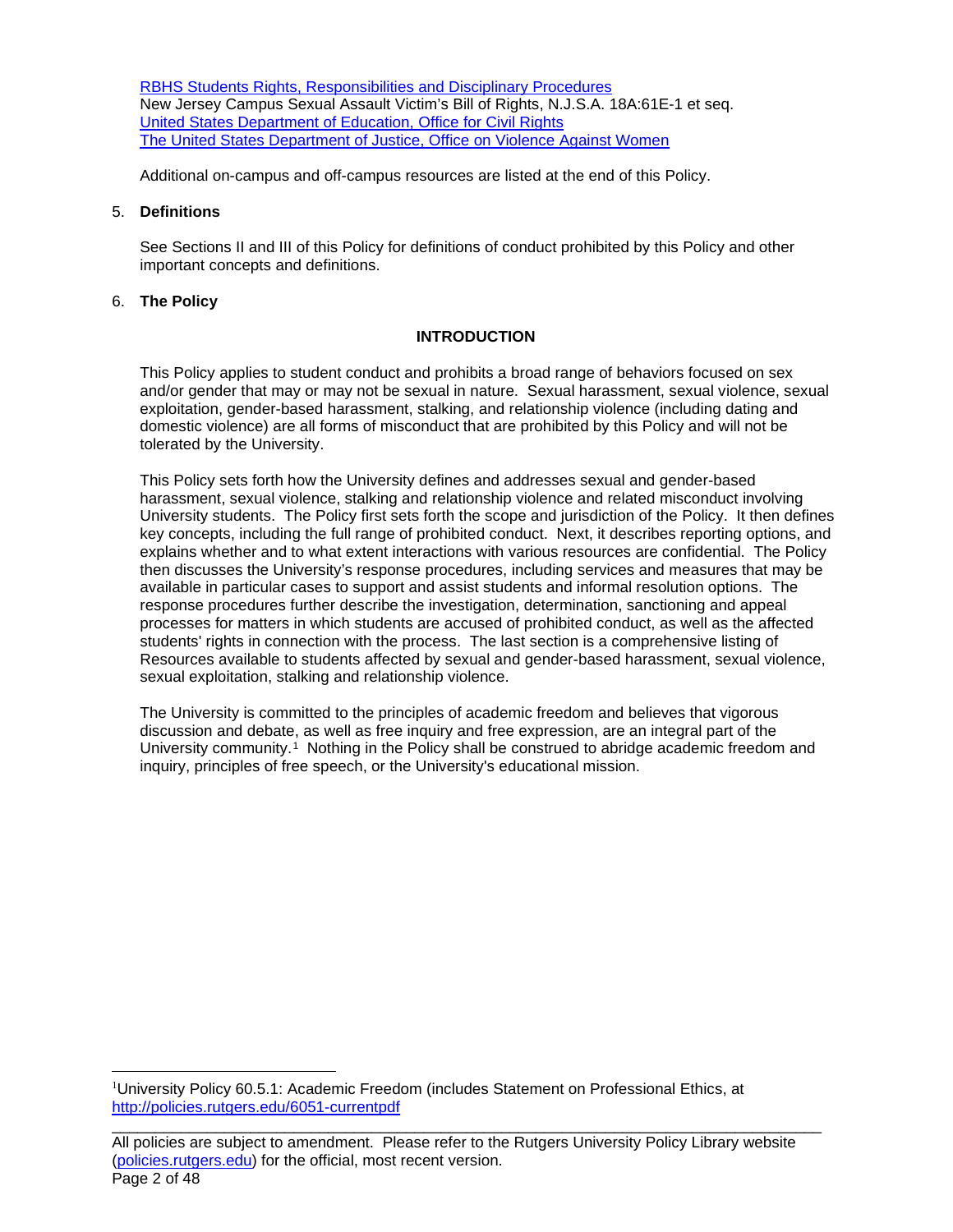# **TABLE OF CONTENTS**

- I. Scope of the Policy
	- A. Complaint Parties
	- B. Complaints Involving More Than One Rutgers Institution
	- C. Complaints Against Faculty, Staff, and Third Parties
- II. Prohibited Misconduct
	- A. Sexual Harassment
	- B. Gender-based Harassment
	- C. Sexual Intimidation
	- D. Sexual Exploitation
	- E. Sexual Assault and Non-Consensual Sexual Contact
	- F. Relationship Violence
	- G. Stalking
	- H. Retaliation
- III. Other Important Concepts and Definitions
	- A. Hostile Environment
		- B. Consent
			- 1. Age
			- 2. Coercion and Force
- IV. Reporting Prohibited Conduct
	- A. Title IX Coordinators
	- B. Law Enforcement
	- C. Confidential Resources
	- D. Faculty, Staff, and Other Non-Confidential University Employees
	- E. Requests Not to Disclose the Complainant's Identity
	- F. Time for Reporting
	- G. Reports from Third Parties or Anonymous Reports
	- H. Related Alcohol and Drug Violations
	- I. Unknown/Non-University Offenders
	- J. Public Awareness Events
- V. Student Rights
	- A. Rights of the Complainant and Respondent
	- B. Privacy
	- C. Advisors
	- D. Pending Discipline and Declining to Participate
	- E. Conflicts of Interest
- VI. University Procedures for Responding to Reports of Prohibited Conduct
	- A. Time Frames
	- B. Preliminary Inquiry
	- C. Interim Remedial Measures
	- D. Informal Resolution
	- E. Investigation
	- F. Conduct Charges
	- G. Hearing, Determination, and Outcome
	- H. Appeals
- VII. Sanctions and Other Remedial Measures
	- A. How Sanctions are Determined
	- B. Types of Sanctions
	- C. Inactive Sanctions
	- D. Other Sanctions
	- E. Ongoing Accommodations for Complainant
	- F. Additional Responses
- VIII. Reporting of Crime and Disciplinary Statistics
- IX. Records Disclosure
- X. Amendments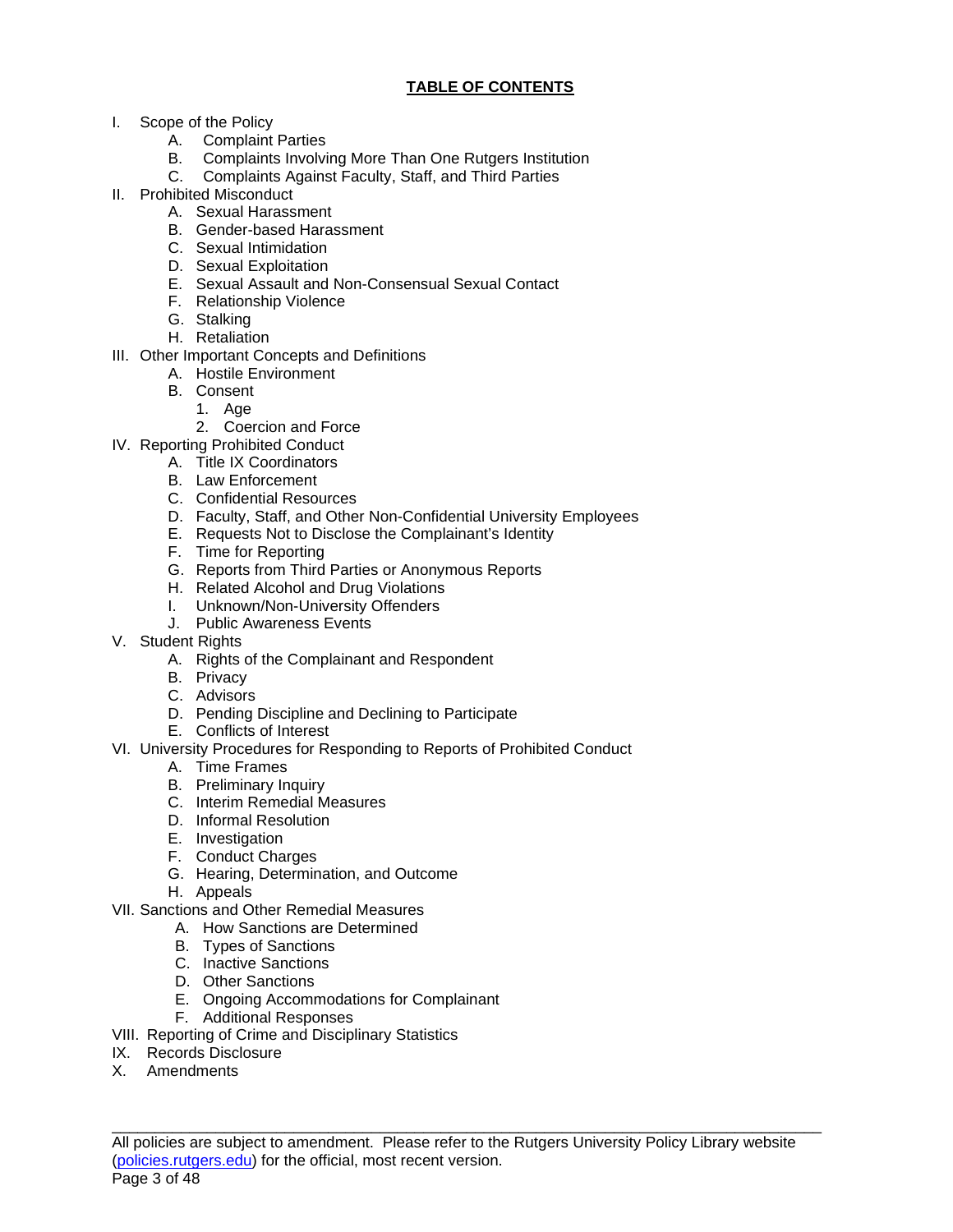# **I. SCOPE OF THE POLICY**

This Policy governs sexual harassment, sexual assault, sexual exploitation, gender-based harassment, stalking, relationship violence, and related misconduct ("prohibited conduct") committed by a current Rutgers University student<sup>[2](#page-3-0)</sup> that either:

- occurs on any University campus or in connection with University programs or activities; or
- creates a hostile environment for University students; or
- involves a Complainant who is a current University student.

The Policy applies regardless of a person's gender, gender identity, gender expression, sexual orientation, age, race, nationality, class status, ability, religion, or other protected status.

#### A. **Complaint Parties**

Throughout this Policy "Complainant" refers to the person making the allegation(s) of prohibited conduct and "Respondent" refers to the person alleged to have committed the prohibited conduct. When the Complainant is someone other than the victim of the alleged conduct, the victim also will be deemed the complainant for purposes of the rights and options available under this Policy.

#### B. **Complaints Involving More Than One Rutgers Institution**

Rutgers, The State University of New Jersey, is a public research university with three higher education institutions – Rutgers University–New Brunswick, Rutgers University–Newark, and Rutgers University–Camden – and an academic health care division, Rutgers Biomedical and Health Sciences (RBHS), which collaborates universitywide and is aligned with Rutgers University–New Brunswick.

When an alleged violation involves more than one (1) Rutgers University institution, the complaint shall be handled by the institution with disciplinary authority over the Respondent. The institution responsible for the investigation may request the involvement or cooperation of any other affected institution and should advise appropriate officials of the affected institution of the progress and results of the investigation.

# C. **Complaints Against Faculty, Staff, and Third Parties**

If the Respondent is a faculty or staff member, third party who does business with the University, or is otherwise affiliated with the University, but not a University student, please refer to University Policy 60.1.12: Prohibiting Discrimination and Harassment, and Discrimination and Harassment Complaint Process for Complaints against University Employees and Individuals Who Do Business with the University,<sup>[3](#page-3-1)</sup> or contact the University's Office of Employment Equity. Students are entitled to appropriate support from the University and to be treated with respect, dignity, and sensitivity in connection with all incidents of conduct prohibited by this Policy including where the Respondent is a faculty member, staff member, or other party affiliated or doing business with the University. In all cases, the University shall strive to ensure that students receive all the rights and protections set forth in this Policy, to the extent applicable.

<span id="page-3-0"></span> $2$  "Student" is any person for whom the University maintains educational records, as defined by the Family Educational Rights and Privacy Act of 1974 and related regulations, and who has not yet been awarded his or her degree from the University, and includes undergraduate, graduate, professional, and non-matriculated students at the University. Current students also include those students who are on a leave of absence from the University and those students currently taking classes who have yet to receive a degree or certificate from the University at the time of the alleged Policy violation.

<span id="page-3-1"></span><sup>&</sup>lt;sup>3</sup> Available at<http://uhr.rutgers.edu/sites/default/files/userfiles/DiscriminationHarassmentComplaintProcess.pdf>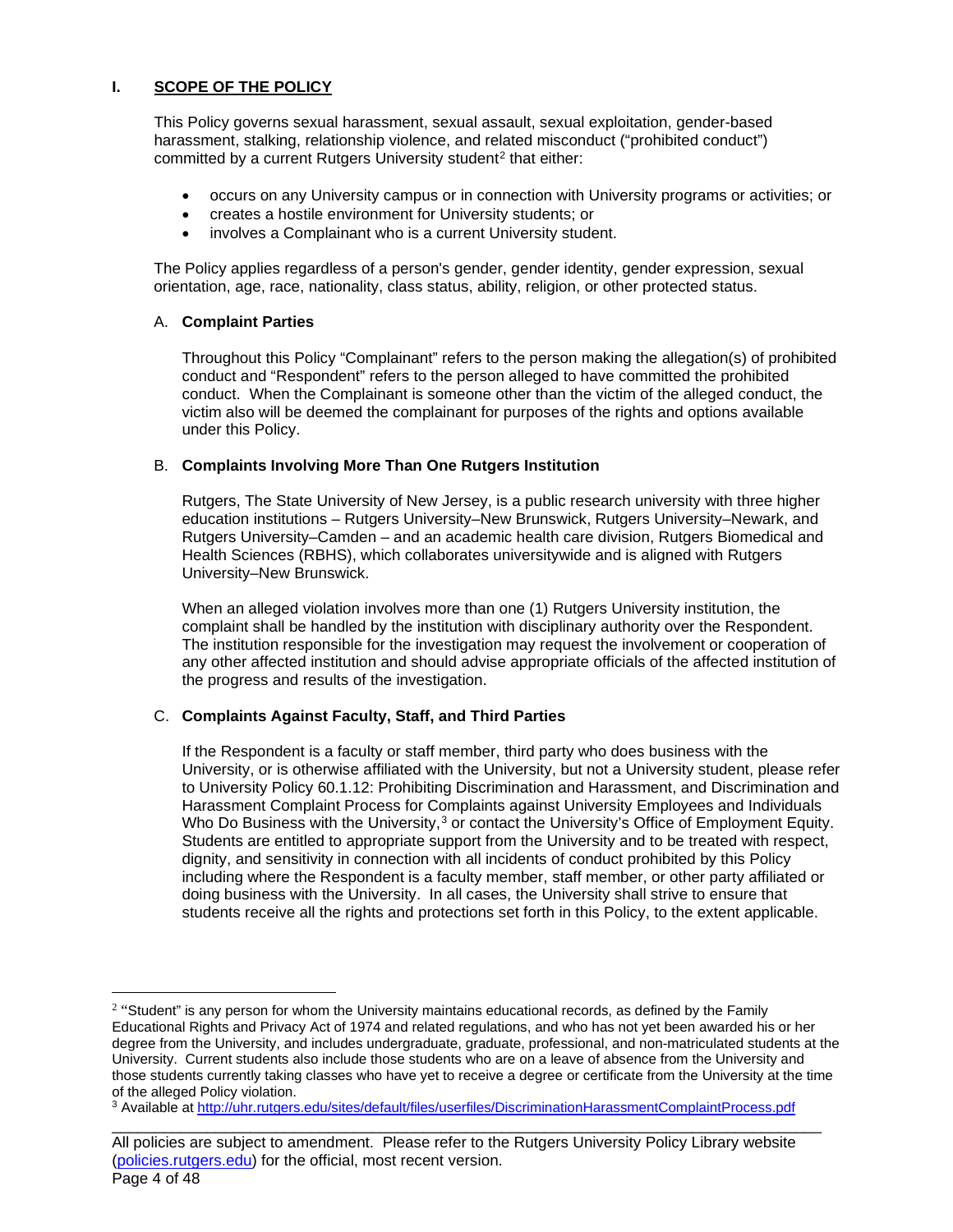# D. **Designation of University Offices and Employees**

Throughout this Policy, the University office(s) and/or employee(s) who will typically perform certain roles or duties are identified. However, the University may designate other University offices or employees to perform any roles or duties described in this Policy where necessary to effectuate this Policy.

# **II. PROHIBITED CONDUCT**

This Policy prohibits the following conduct, as well as attempts to commit and aiding or inciting others to commit these acts. Please note that these definitions are behavioral definitions, not legal or criminal definitions. Definitions of criminal violations can be found in the University's annual Safety Matters Report, which is available at [http://rupd.rutgers.edu/aboutsafe.php.](http://rupd.rutgers.edu/aboutsafe.php)

- A. **Sexual Harassment.** Sexual harassment refers to unwelcome sexual advances, requests for sexual favors, and other verbal or physical conduct, or communication of a sexual nature when:
	- submission to such conduct is made either explicitly or implicitly a term or condition of an individual's education, educational or campus life activities; or
	- submission to or rejection of such conduct by an individual is used as the basis for academic or student life decisions affecting that individual; or
	- such conduct has the effect of unreasonably interfering with an individual's education or academic performance or creating an intimidating, hostile, demeaning, or offensive campus, work, or living environment.

Sexual harassment may be committed by anyone regardless of gender identity and may occur between members of the same or different sex.

- B. **Gender-based Harassment.** Gender-based harassment refers to acts of aggression, intimidation, stalking, or hostility based on gender, gender identity, or gender-stereotyping. Gender-based harassment can occur if students are harassed either for exhibiting what is perceived as a stereotypical characteristic of their sex, or for failing to conform to stereotypical notions of masculinity or femininity. To constitute harassment, the conduct must unreasonably interfere with an individual's education or academic activities or create an intimidating, hostile, demeaning, or offensive academic or living environment.
- C. **Sexual Intimidation.** Sexual intimidation refers to threatening behavior of a sexual nature directed at another person or group that reasonably leads the target(s) to fear for their physical well-being or to engage in sexual conduct for self-protection, such as threatening to sexually assault another person or engaging in indecent exposure.
- D. **Sexual Exploitation.** Sexual exploitation refers to non-consensual abuse or exploitation of another person's sexuality for the purpose of sexual gratification, financial gain, personal benefit or advantage, or any other non-legitimate purpose. Examples of sexual exploitation include, but are not limited to:
	- observing another individual's nudity or sexual activity or allowing another to observe nudity or sexual activity without the knowledge and consent of all participants;
	- non-consensual streaming of images, photography, video, or audio recording of sexual activity or nudity, or distribution of such without the knowledge and consent of all participants;
	- exposing one's genitals in non-consensual circumstances; or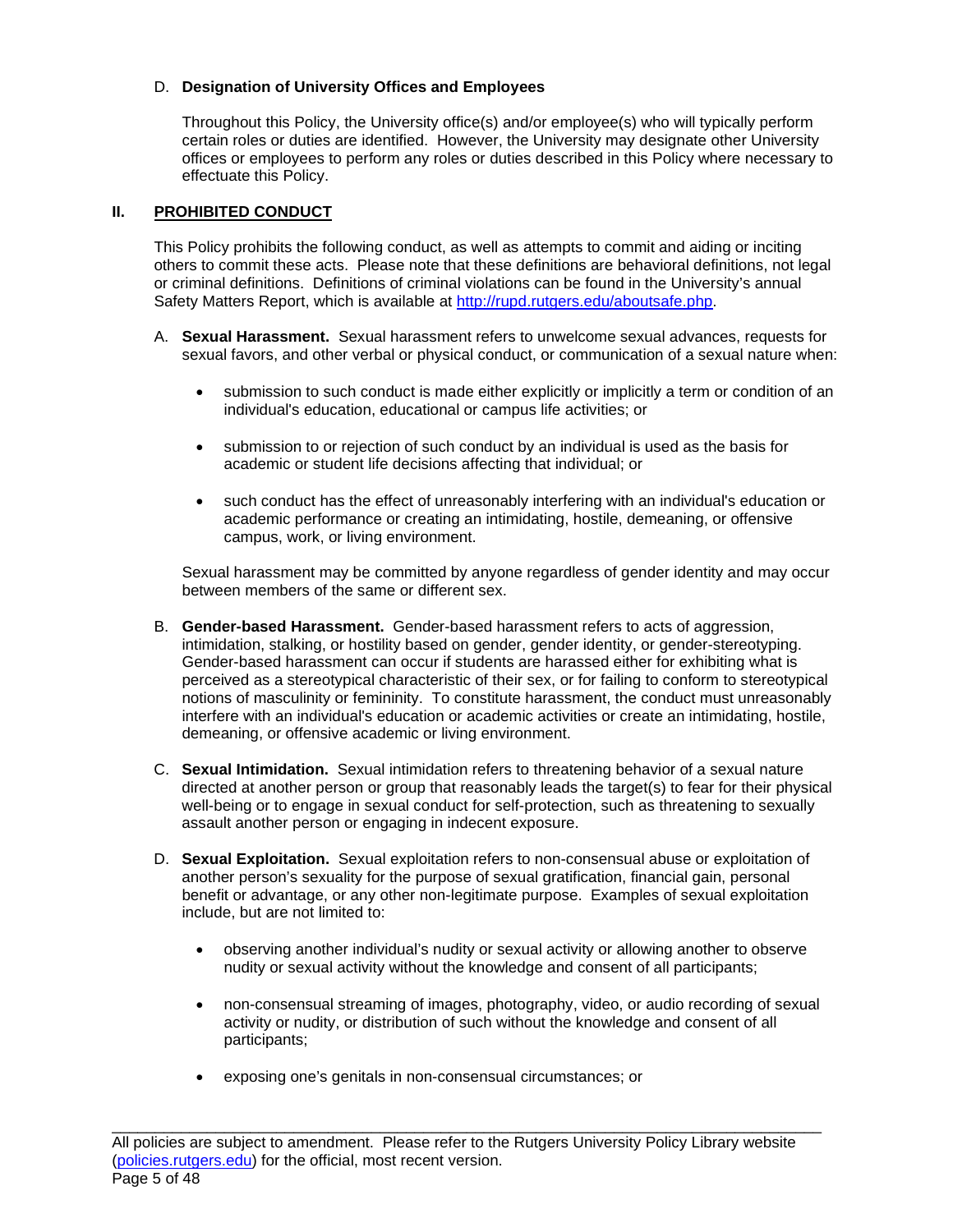• inducing incapacitation for the purpose of making another person vulnerable to nonconsensual sexual activity.

Depending on the circumstances of a particular case, sexual exploitation may also violate the provision of the Code of Student Conduct.

- E. **Sexual Assault or Non-Consensual Sexual Contact.** Sexual assault or non-consensual sexual contact refers to any one or more of the following acts:
	- Touching of an unwilling or non-consenting person's intimate parts (such as genitalia, groin, breast, buttocks, or mouth under or over a person's clothes).
	- Touching an unwilling person or non-consenting person with one's own intimate parts.
	- Forcing an unwilling person to touch another's intimate parts.
	- Penetrating an unwilling person orally, anally, or vaginally with any object or body part. This includes, but is not limited to, penetration of a bodily opening without consent, through the use of coercion, or through exploitation of another's inability to give consent.
	- Penetrating an unwilling person orally, anally, or vaginally with any object or body part by use of force, threat, and/or intimidation.
- F. **Relationship Violence.** Relationship violence refers to any act of physical, sexual, and/or psychological harm against an individual by a current or former intimate or romantic partner, or by a person with whom the victim shares a child in common. Intimate or romantic partners may be dating, cohabitating, married, separate or divorced, and may be of the same or different sex. Dating violence and domestic violence are both considered "relationship violence" under this Policy.
- G. **Stalking.** Stalking refers to any course of conduct directed at a specific person that would cause a reasonable person to be fearful of serious harm or danger to themselves or to individuals close to them. Examples of stalking include non-consensual communication and physical contact, following or pursuing the other person, waiting or showing up at locations visited by the other person, spying on a person, trespassing, vandalism, gathering of information about a person from others, or manipulating and controlling behaviors such as threats to harm oneself or threats to harm someone close to the victim.
- H. **Retaliation.** Retaliation refers to any act of intimidation against individuals who, in good faith, assert their rights to bring a complaint under this Policy, including individuals who file a thirdperson report, or participate in an investigation, or protest the alleged conduct or retaliation. Retaliation can take many forms, including sustained abuse or violence, threats, and intimidation. Any individual or group of individuals, not just a Respondent or Complainant, can be responsible for retaliation. Retaliation is considered a separate offense from the original complaint, and will be considered independently from the merits of the underlying complaint.

Depending on the nature of the allegations, additional charges under the Code of Student Conduct may also apply. The Title IX Coordinator and the person responsible for addressing student conduct at a particular Rutgers Institution will determine whether those additional charges will be dealt with under this Policy, or under the Code of Student Conduct. The Code of Student Conduct is available at [https://policies.rutgers.edu/10211-currentpdf.](https://policies.rutgers.edu/10211-currentpdf)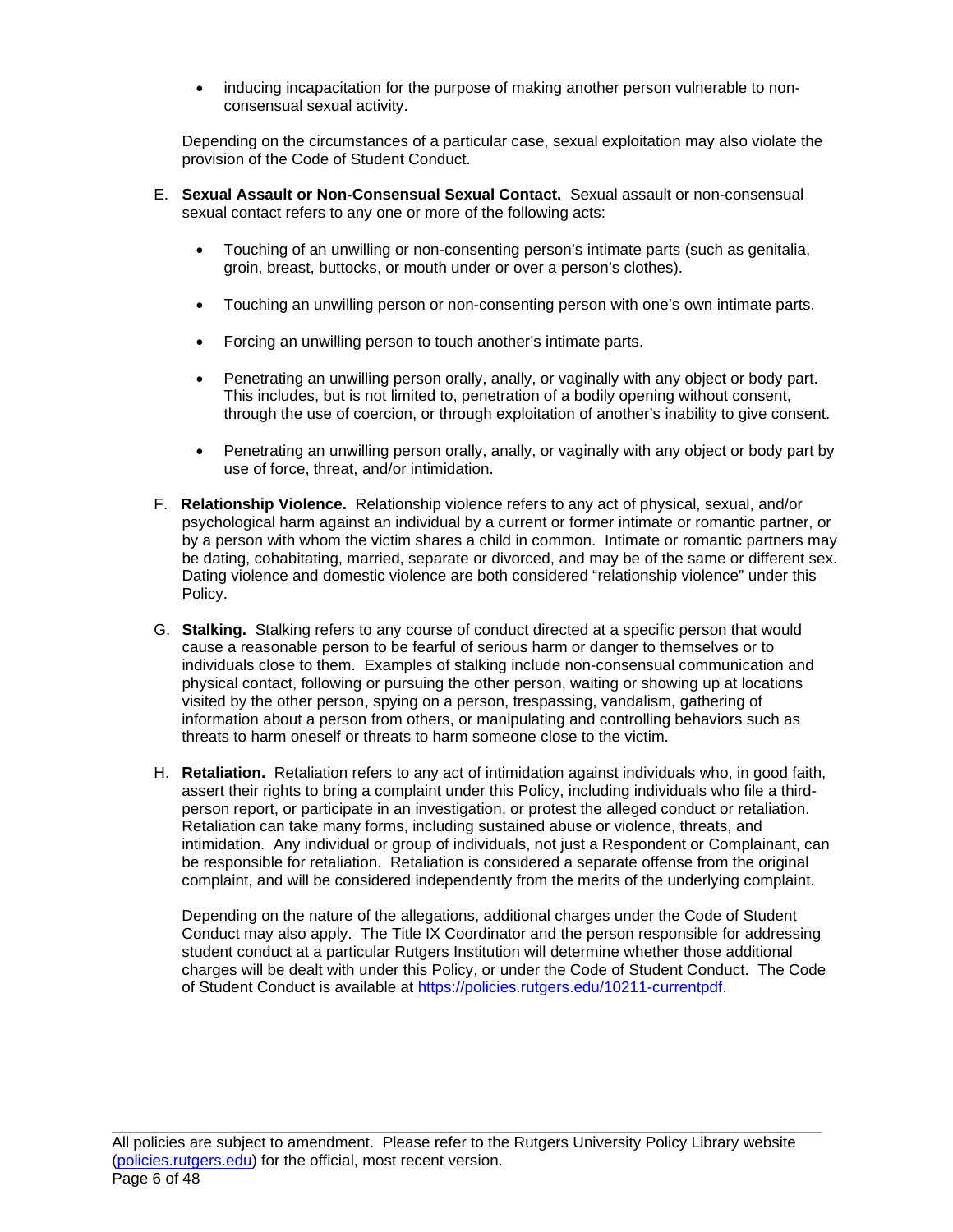#### **III. OTHER IMPORTANT CONCEPTS AND DEFINITIONS**

#### A. **Hostile Environment**

A "hostile environment" exists when unwelcome conduct of a sexual or gender-based nature has the purpose or effect of unreasonably interfering with an individual's academic or work performance or creating an intimidating, hostile, or offensive environment for that individual's employment, education, living environment, or participation in a university activity.

A person does not have to be the direct target of harassment to complain about it. Harassing behavior toward others may be so offensive, demeaning, or disruptive as to constitute a hostile work or academic environment, even if the harassment is not specifically directed at the observer or individual lodging the complaint. Alleged harassment will be evaluated according to the objective standard of a reasonable person. A single, isolated incident of sexual or gender-based harassment may, based on the facts and circumstances, create a hostile environment.

#### B. **Consent**

Any non-consensual sexual activity is prohibited by this Policy. Consensual sexual activity requires clear and unambiguous communication and mutual agreement for the act in which the participants are involved. Consent will be assessed objectively from the standpoint of a reasonable person.

In understanding the meaning of consent, the following principles apply:

- A sexual interaction is considered consensual when individuals willingly and knowingly engage in the interaction.
- Someone who is incapacitated cannot consent. A person is incapacitated when the person cannot make a rational, reasonable decision because the person lacks the ability to understand his or her decision. A person can become incapacitated as a result of, among other things, disability, physical or mental impairment, involuntary physical constraint, sleep, unconsciousness, or consumption of alcohol or other drugs.
	- o According to New Jersey law, an individual who is physically or mentally impaired may not be able to give consent to sexual activity. Physical or mental impairment may include visual, speech or hearing impairment, cognitive impairment, being unconscious or asleep, or being under the influence of alcohol or other substance(s) to the point of being unable to make a decision.
- Consent to one form of sexual activity does not imply consent to other forms of sexual activity. Previous relationships or previous consent for sexual activity is not consent to sexual activity on a different occasion. (For example, consent to certain acts at one point in an evening does not mean consent to the same acts later in the same evening.)
- Consent to engage in sexual activity with one person does not imply consent to engage in sexual activity with another.
- Silence or the absence of resistance is not the same as consent.
- Consent can be withdrawn at any time.
- The use of alcohol or drugs does not justify or excuse behavior that violates this Policy and never makes someone at fault for being the victim of a violation of this Policy.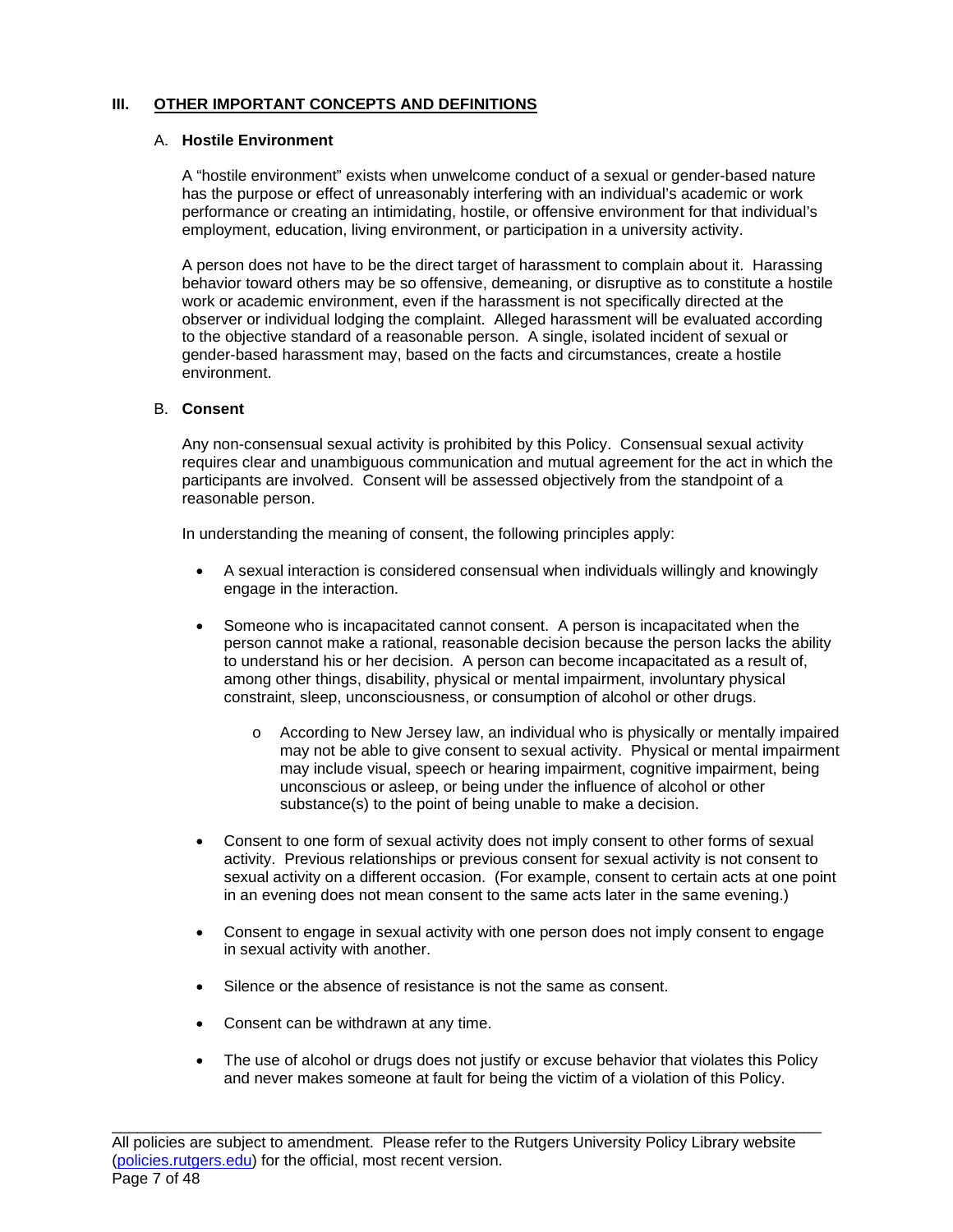# 1. **Age**

In New Jersey, a person must be 16 years of age to legally consent to sexual activity. A person cannot give consent to sexual activity with someone who has "the duty to care" for them unless they are over the age of 18. Individuals that fall into "the duty to care" category would include parents or guardians, and those in any type of formal supervisory role. If individuals are between the ages of 13 and 15, they can legally consent to sexual activity with a partner who is not more than 4 years older.

# 2. **Coercion and Force**

Consent cannot be procured by the use of physical force, compulsion, threats, intimidating behavior, or coercion. Sexual activity accompanied by coercion or force is not consensual.

- Coercion refers to unreasonable pressure for sexual activity. When someone makes it clear that he or she does not want to engage in sexual activity or does not want to go beyond a certain point of sexual interaction, continued pressure beyond that point can be considered coercive. The use of coercion can involve the use of pressure, manipulation, substances, and/or force. Ignoring objections of another person is a form of coercion.
- Force refers to the use of physical violence and/or imposing on someone physically to engage in sexual contact or intercourse. Force can also include threats, intimidation (implied threats), or coercion used to overcome resistance.

# **IV. REPORTING PROHIBITED CONDUCT**

The University strongly encourages students, faculty, and staff to report all conduct prohibited by this Policy directly to a University official, to a Title IX Coordinator, or to the Rutgers University Police Department (RUPD) as promptly as possible so that the University can investigate and respond effectively. Reports may be made in person, in writing, via telephone, via electronic mail, or online: [Rutgers–New Brunswick](https://cm.maxient.com/reportingform.php?RutgersUniv) Incident Reporting Form, [Rutgers University–Newark](https://cm.maxient.com/reportingform.php?RutgersUniv&layout_id=7) Incident [Reporting Form,](https://cm.maxient.com/reportingform.php?RutgersUniv&layout_id=7) Rutgers Student Affairs Camden [Dean of Students: Reporting,](https://deanofstudents.camden.rutgers.edu/reporting) RBHS [Department](http://njms.rutgers.edu/departments/family_medicine/shs/SexualAssault.cfm)  [of Family Medicine.](http://njms.rutgers.edu/departments/family_medicine/shs/SexualAssault.cfm) Contact information is listed in the Resources section of this Policy.

Any student may meet with a Title IX Coordinator, RUPD, or any confidential resource to ask questions about the process before deciding to make a report.

### A. **Title IX Coordinators**

The University has several Title IX Coordinators, whose offices are located throughout the University, as well as a Title IX Compliance Officer who serves as the Central Title IX Coordinator for the University. The Title IX Coordinators serve as the central points of contact for all University students affected by conduct prohibited by this Policy and oversee the administration of this Policy in a neutral and equitable manner. The Title IX Coordinators are also responsible for overseeing the University's response to all reports and complaints of conduct prohibited by this Policy and identifying and addressing any patterns or systemic problems revealed by such reports and complaints.[4](#page-7-0)

Contact information for all Title IX Coordinators can be found in the Resource section of this Policy.

<span id="page-7-0"></span><sup>4</sup> All duties and responsibilities assigned to the Title IX Coordinators by this Policy may be fulfilled by the Title IX Coordinators or their designees (e.g., Deputy Title IX Coordinators).

\_\_\_\_\_\_\_\_\_\_\_\_\_\_\_\_\_\_\_\_\_\_\_\_\_\_\_\_\_\_\_\_\_\_\_\_\_\_\_\_\_\_\_\_\_\_\_\_\_\_\_\_\_\_\_\_\_\_\_\_\_\_\_\_\_\_\_\_\_\_\_\_\_\_\_\_\_\_\_\_\_\_ All policies are subject to amendment. Please refer to the Rutgers University Policy Library website [\(policies.rutgers.edu\)](https://policies.rutgers.edu/) for the official, most recent version. Page 8 of 48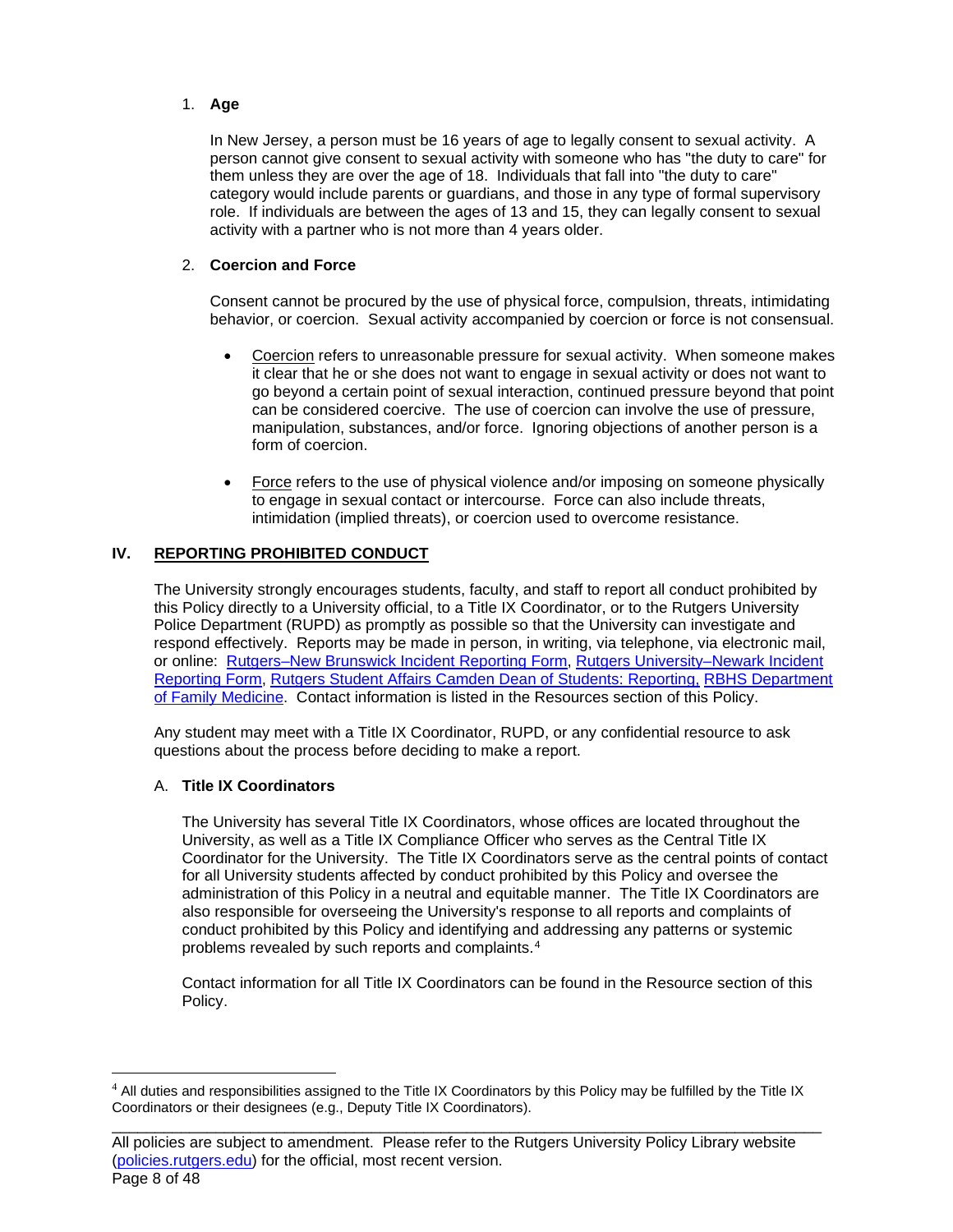#### B. **Law Enforcement**

Students may choose to report crimes of sexual violence to RUPD, and/or the state or local police department or the county prosecutor's office where the incident(s) occurred. RUPD officers are trained to assist victims of sexual assault, dating violence, and domestic violence.

RUPD personnel are familiar with state and local law enforcement processes and can explain what happens when sexual violence is reported to law enforcement. RUPD personnel can also accompany any student requesting support to the local police department or prosecutor's office, though they cannot serve as a substitute for legal advice on these matters.

While RUPD may work cooperatively with state or local law enforcement authorities, the criminal justice system is independent of the University's internal disciplinary procedures. Law enforcement authorities, including RUPD, do not determine whether a violation of this Policy has occurred.

Additional information on the RUPD intake process can be found in [The Rutgers](https://ipo.rutgers.edu/publicsafety/rupd) Annual [Security and Fire](https://ipo.rutgers.edu/publicsafety/rupd) Safety Report "Safety Matters."

#### C. **Confidential Resources**

Rutgers University–Camden, Rutgers University–New Brunswick, Rutgers University–Newark and RBHS each have several "confidential" resources available, including advocates, counselors, clergy, and healthcare providers. These are people that, in general, are not obligated to share any personally identifying information about a report of prohibited conduct (such as the Complainant, victim, or Respondent's name) with the Title IX Coordinator, law enforcement, or any other University administrator. A report to a confidential source will not trigger an investigation or disciplinary action under this Policy. Confidential resources can offer the following assistance:

- Provide information about how to file a complaint with the University or law enforcement;
- Direct the student to other forms of protection and support, such as victim advocacy, accommodations, and/or health or counselling services;
- Arrange for medical care and accompany students, or arrange for someone to accompany students, to seek such care; and
- Provide students with immediate and long-term help.

Appendix A and Appendix B contain a complete list of the confidential resources on each campus. **Students may use these confidential resources whether or not they make a report to a Title IX Coordinator or participate in University disciplinary proceedings or the criminal process.**

# D. **Faculty, Staff, and Other Non-Confidential University Employees**

The University recognizes that students may be most comfortable disclosing sexual violence and other prohibited conduct to a University employee they know well, such as a faculty member, coach, or resident advisor. These "non-confidential" employees will protect and respect students' privacy to the greatest extent possible and share information only on a needto-know basis; however, they cannot serve as a confidential resource for students. **Any University employee (other than the confidential resources identified in Appendix A and Appendix B) who receives a report about conduct prohibited by this policy is required to**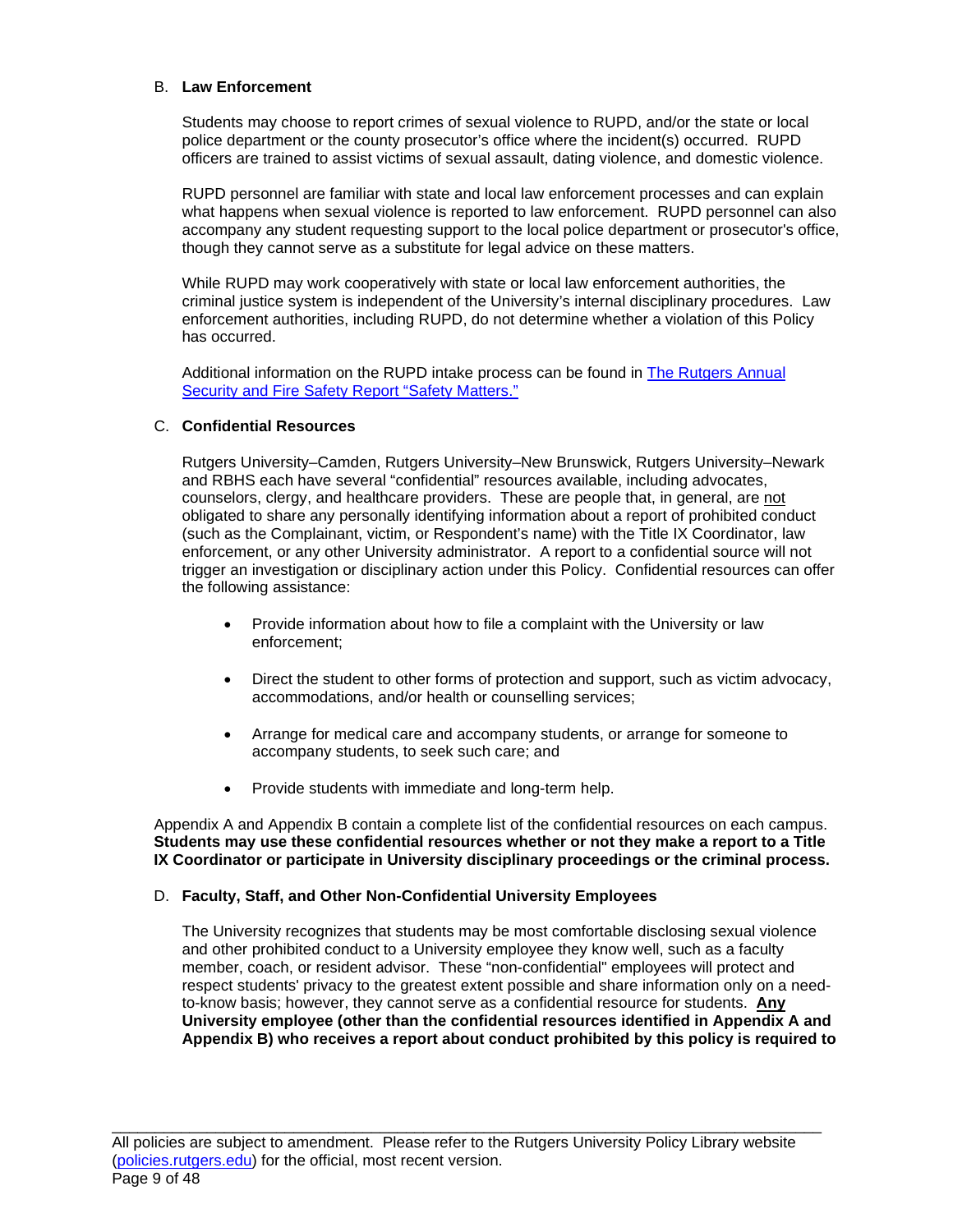**inform the appropriate Title IX Coordinator about the incident**.[5](#page-9-0) This means that these individuals are required to report to the Title IX Coordinator all relevant details, including the name of the individual who made the report, the alleged victim (if different), and the alleged Respondent, any witnesses, and other relevant facts. This does not mean that the University will automatically initiate a formal investigation of the incident(s). Rather, the Title IX Coordinator will work with the alleged victim to assess any request for confidentiality or anonymity, and to determine how to respond to the report in a way that will stop and prevent recurrence of the alleged misconduct and provide remediation to the victim.

#### E. **Requests Not to Disclose the Complainant's Identity in Connection with a Report to the University**

The appropriate Title IX Coordinator is responsible for assessing requests by Complainants and/or victims not to disclose their identity to anyone else, including the person who allegedly committed the prohibited conduct. While such a request may limit the University's ability to investigate and respond to the report, the Title IX Coordinator, in consultation with the RUPD, victim advocates, and other relevant University administrators (as appropriate), will consider the request in light of the University's commitment to provide a safe and non-discriminatory environment for all students and will honor the request whenever possible. Similarly, a Complainant and/or victim may request that the Title IX Coordinator not commence an investigation at all. In either case, the Title IX Coordinator will promptly notify the individual making the request whether the University will be able to honor it.

Factors to be considered in determining whether a request to maintain an individual's identity as confidential and/or that the complaint not be investigated may include but are not limited to:

- Whether there is an increased risk that the Respondent will commit additional acts prohibited by this Policy, including acts of sexual violence, such as:
	- o Whether there have been other similar complaints about the same Respondent;
	- o Whether the Respondent has a history of arrests or records from a prior institution indicating a history of violence;
	- o Whether the Respondent has threatened future sexual violence, or other prohibited acts (including non-sexual violence) against the individual or others;
	- o Whether the alleged sexual misconduct was committed by multiple individuals;
	- o Whether circumstances suggest there is an increased risk of future acts of sexual violence or other prohibited conduct under similar circumstances (e.g., whether the report reveals a pattern of perpetration, such as via the illicit use of drugs or alcohol, at a given location or by a particular group);
- Whether the alleged prohibited conduct was perpetrated with a weapon;
- Whether the alleged victim is a minor; and

<span id="page-9-0"></span> $<sup>5</sup>$  Under the law, certain employees designated "Responsible Employees" are required to report all potential incidents</sup> of sexual misconduct. Responsible employees include those who have the authority to take action to redress sexual misconduct, those given the duty of reporting incidents of sexual misconduct to the Title IX Coordinator, or anyone a student would reasonably believe to have that duty. This Policy requires that all faculty and staff not designated as a Confidential Resource relay such reports to the Title IX Coordinator.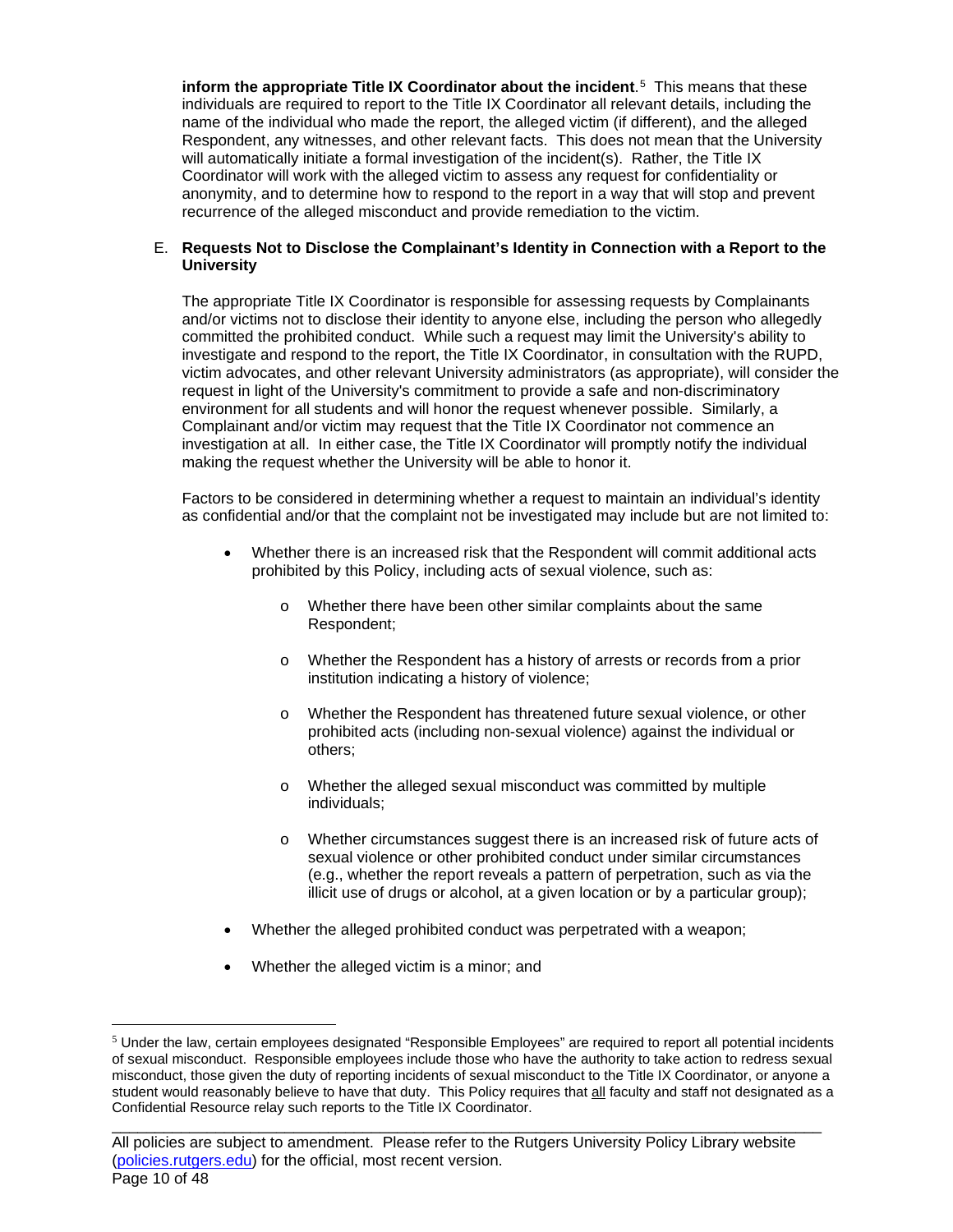Whether the University possesses other means to obtain relevant evidence (e.g., security cameras, information known to University personnel, or physical evidence).

If none of these factors is present, the University will endeavor to honor the student's request not to reveal the student's identity.

**Whether or not the University is able to grant a request to keep the Complainant's and/or the victim's identity confidential, University personnel will reveal information about investigations and disciplinary proceedings pursuant to this Policy only to those who need to know in order to carry out their duties and responsibilities.** This means that the Title IX Coordinator may disclose the identity of the Complainant and/or the victim to, for example, the investigators assigned to the case, potential witnesses, and University administrators involved in the disciplinary process and/or any requests for interim measures or accommodations.

# F. **Time for Reporting**

The University does not limit the time for submitting a report of conduct prohibited by this Policy. However, the University's ability to investigate and respond effectively may be reduced with the passage of time.

#### G. **Reports from Third Parties and Anonymous Reports**

In cases where an incident is reported to the Title IX Coordinator or the RUPD by someone other than the alleged victim (by a faculty member, resident advisor, friend, or roommate, for example), the Title IX Coordinator will promptly notify the alleged victim that a report has been received. This Policy will apply in the same manner as if the victim had made the initial report and that individual will be considered the Complainant for purposes of this Policy, even though the initial report did not originate with that individual. The Title IX Coordinator will make every effort to meet with the alleged victim to discuss available options and on-campus and offcampus resources. Reports from an anonymous source otherwise will be treated in the same manner as a report from the alleged victim. As always, the victim and/or the Complainant is not required to participate in any resulting investigation or disciplinary process and the Title IX Coordinator will assess any requests to keep the identity of the Complainant and/or the victim confidential, or not to commence an investigation.

# H. **Related Alcohol and Drug Violations**

Sometimes students may be reluctant to report instances of sexual misconduct because they fear being charged with University alcohol or drug policy violations. The University encourages students to report all instances of conduct prohibited by this Policy and will take into consideration the importance of reporting such conduct in addressing violations of the University's alcohol and drug policies. This means that, whenever possible, the University will not respond punitively to alcohol or drug violations associated with prohibited conduct reported under this Policy.

# I. **Unknown/Non-University Offenders**

The University will investigate reports of incidents affecting University students that are committed by individuals who are not members of the University community or whose identity is not known to the extent it is able. The University will take appropriate actions designed to protect affected students and others in the University community, and to remediate the impact of the incident for the Complainant and/or the victim.

### J. **Public Awareness Events**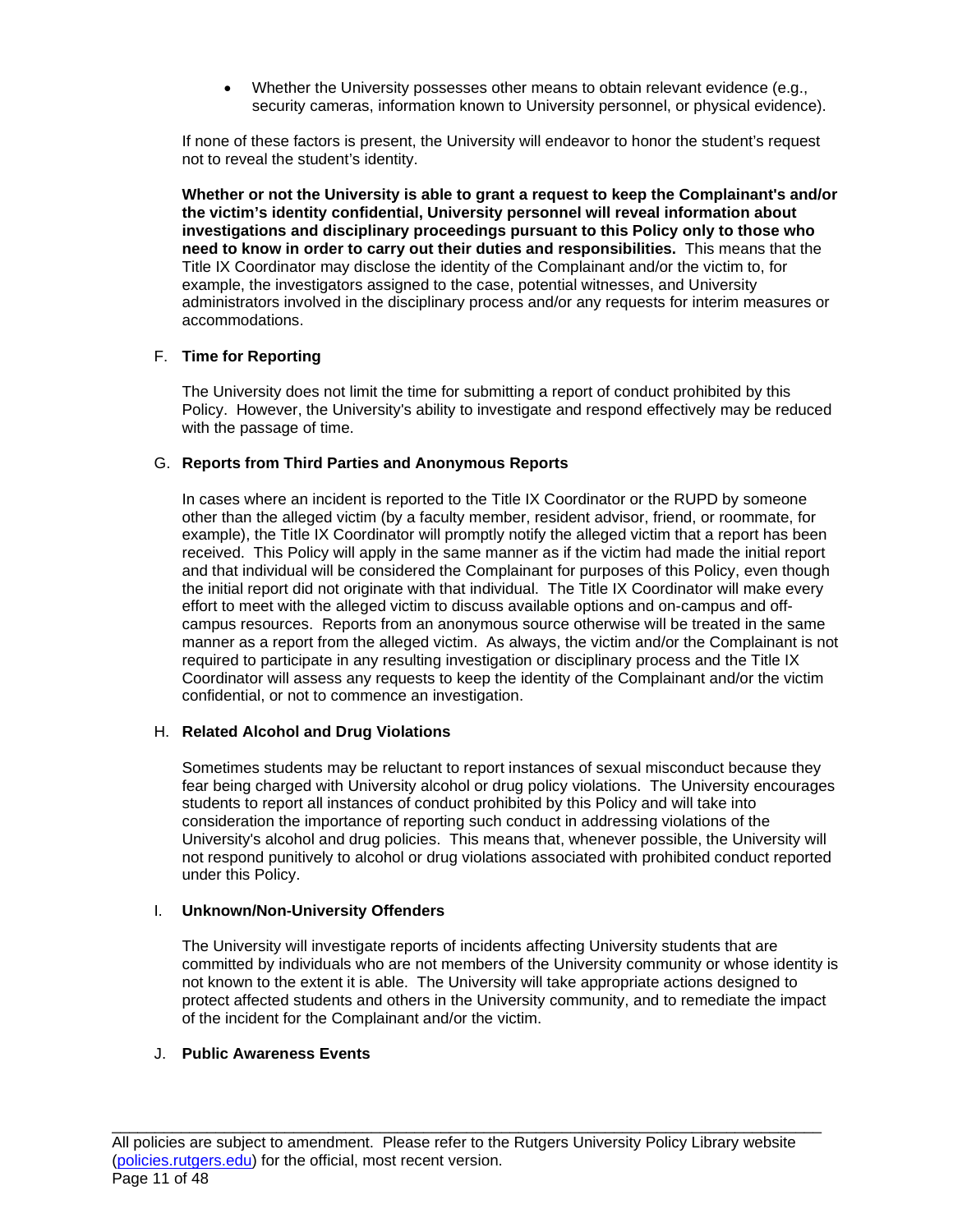The University supports public awareness events such as SCREAM Theater events, "Take Back the Night" events, candlelight vigils, protests, survivor speak outs, and other forums. These activities help inform the need for universitywide education and prevention efforts. The disclosure at such events of incidents of prohibited conduct is not considered a report to the University under this Policy.

# **V. STUDENT RIGHTS**

# A**. Rights of the Complainant and Respondent**

The University is committed to providing accessible, prompt, thorough, and fair methods of investigation and resolution of incidents reported under this Policy to all University students. To this end, both the Complainant and Respondent are entitled to the following rights throughout the investigation and hearing processes set forth in this Policy, subject to the terms of this Policy.[6](#page-11-0) 

- 1. To be treated with dignity by all persons involved in the investigation and disciplinary process.
- 2. To a prompt and thorough investigation of the allegations.
- 3. To a fair hearing.
- 4. To equal access to information, evidence and University resources, including information pertaining to counseling services.
- 5. To information about this Policy.
- 6. To participate or to decline to participate in the investigation or hearing process.
- 7. To have an advisor of their choosing present at all meetings and hearings.
- 8. To written notice of all meetings and hearings, including the time and place. Proper written notification shall be defined as delivery of mail to a student's local or permanent address, as reported by the student to the University Registrar, or an e-mail message sent to the email account established as his or her official e-mail. Students shall be held responsible for the contents of mail sent to reported addresses and e-mail messages sent to their established e-mail accounts. Students have the responsibility for providing the University with current addresses, e-mail addresses, and phone numbers.
- 9. To present information and/or witnesses on their behalf during the investigation and hearing process. The relevancy of witnesses shall be determined by the Title IX Coordinator or their designee during the investigation phase, and by the Hearing Officer during the hearing phase.
- 10. To choose not to present information against themselves. Students do not have to speak at any meeting, conference, or hearing and no negative inference will be made should a student choose not to speak.
- 11. To hear and respond to all information presented against them.
- 12. To one (1) written copy of the investigation report stating the allegations, information gathered from all parties and witnesses, and the Title IX Coordinator's determination as to

<span id="page-11-0"></span>\_\_\_\_\_\_\_\_\_\_\_\_\_\_\_\_\_\_\_\_\_\_\_\_\_\_\_\_\_\_\_\_\_\_\_\_\_\_\_\_\_\_\_\_\_\_\_\_\_\_\_\_\_\_\_\_\_\_\_\_\_\_\_\_\_\_\_\_\_\_\_\_\_\_\_\_\_\_\_\_\_\_ <sup>6</sup> These rights are comparable to those set forth in the University Code of Student Conduct, though they have been modified to apply to the investigation and hearing processes described in this Policy.

All policies are subject to amendment. Please refer to the Rutgers University Policy Library website [\(policies.rutgers.edu\)](https://policies.rutgers.edu/) for the official, most recent version. Page 12 of 48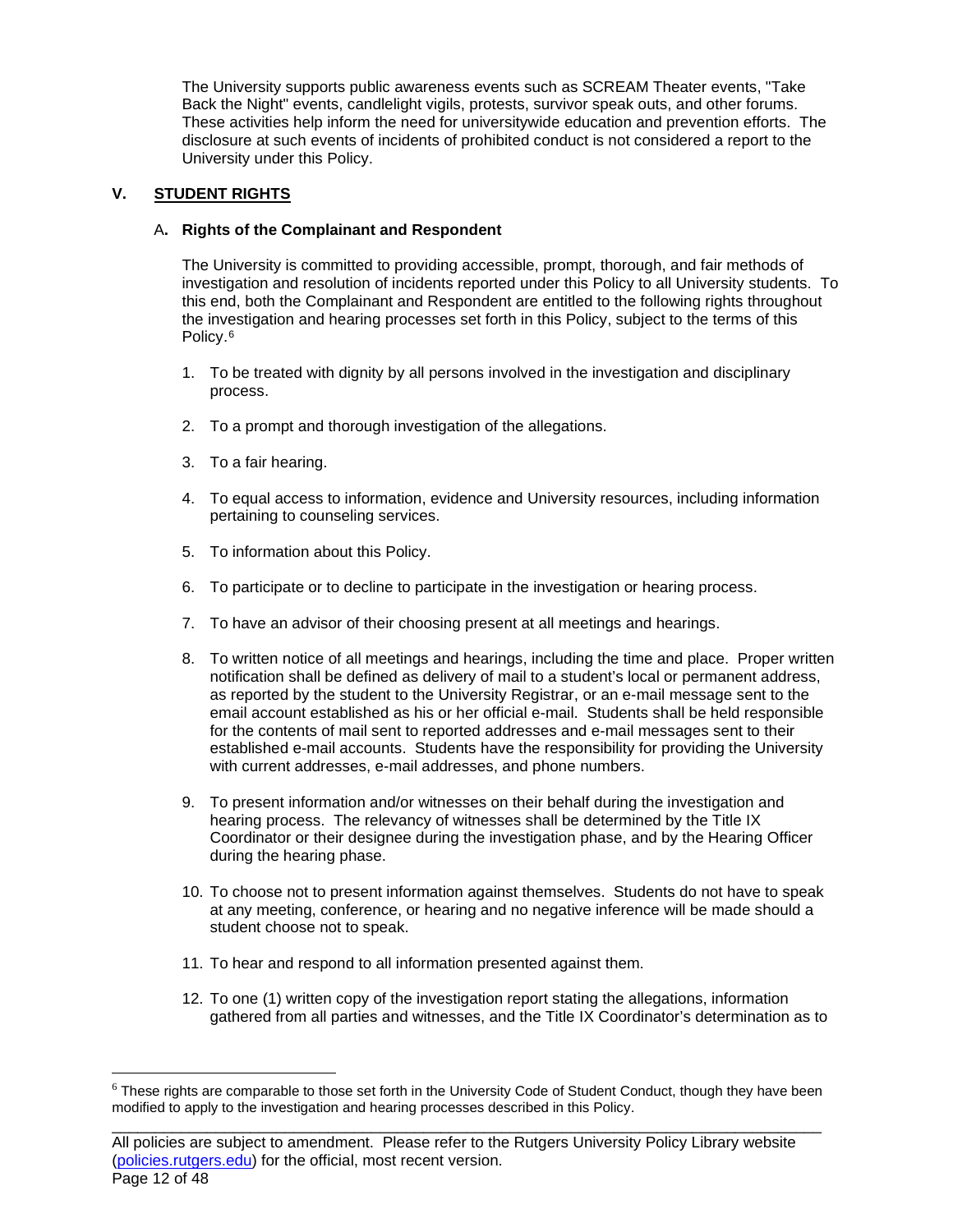whether the information gathered could constitute a violation of this Policy.

- 13. To adequate time to review the investigation report and any evidence that will be presented to the Hearing Officer.
- 14. To notice of the charges (including what prohibited conduct is at issue) that will be presented to the Hearing Officer and reasonable notice of the date and time of the hearing.
- 15. To have any unrelated past behavior excluded from the investigation and disciplinary process, as determined by the Title IX Coordinator or Hearing Officer.
- 16. To submit written materials to the Hearing Officer relevant to the sanction decision, which may include a written impact statement by the Complainant and a statement of mitigating factors by the Respondent.
- 17. To be free from intimidation, harassment, bullying, or any other form of retaliation throughout the investigation and disciplinary process.
- 18. To written notification of the results of the hearing or other case resolution, including any sanctions imposed.
- 19. To be informed of their right to appeal and of the process for doing so.
- 20. To written notification of the outcome of any appeal.
- 21. To privacy throughout the investigation and disciplinary process with respect to campus and other media, and from all other uninvolved parties.
- 22. To an opportunity to challenge the investigator(s), Title IX Coordinator, Hearing Officer, Appeals Officer, or any other staff or administrator involved in the investigation, hearing, or appeal process for a possible conflict of interest.
- 23. To understand that information collected in the process may be subpoenaed in criminal or civil proceedings.
- 24. To have reasonable steps taken to prevent any unnecessary or unwanted contact with the other party(ies) during the investigation and hearing process.

Additionally, the Complainant has the right to report the incident to law enforcement at any time.

The University also adheres to the New Jersey Campus Sexual Assault Victim's Bill of Rights which is reproduced in this Policy as Appendix C.

### B. **Privacy**

#### **The University will reveal information about its investigations and adjudication of conduct prohibited by this Policy only to those who need to know the information in order to carry out their duties and responsibilities. Students with questions about who may receive such information should contact the Title IX Coordinator.**

All students and University personnel participating in an investigation, proceeding, or hearing are expected to maintain the privacy of the process. This does not prohibit either a Complainant or Respondent from obtaining the assistance of family members, counselors, therapists, clergy, doctors, attorneys, or similar resources.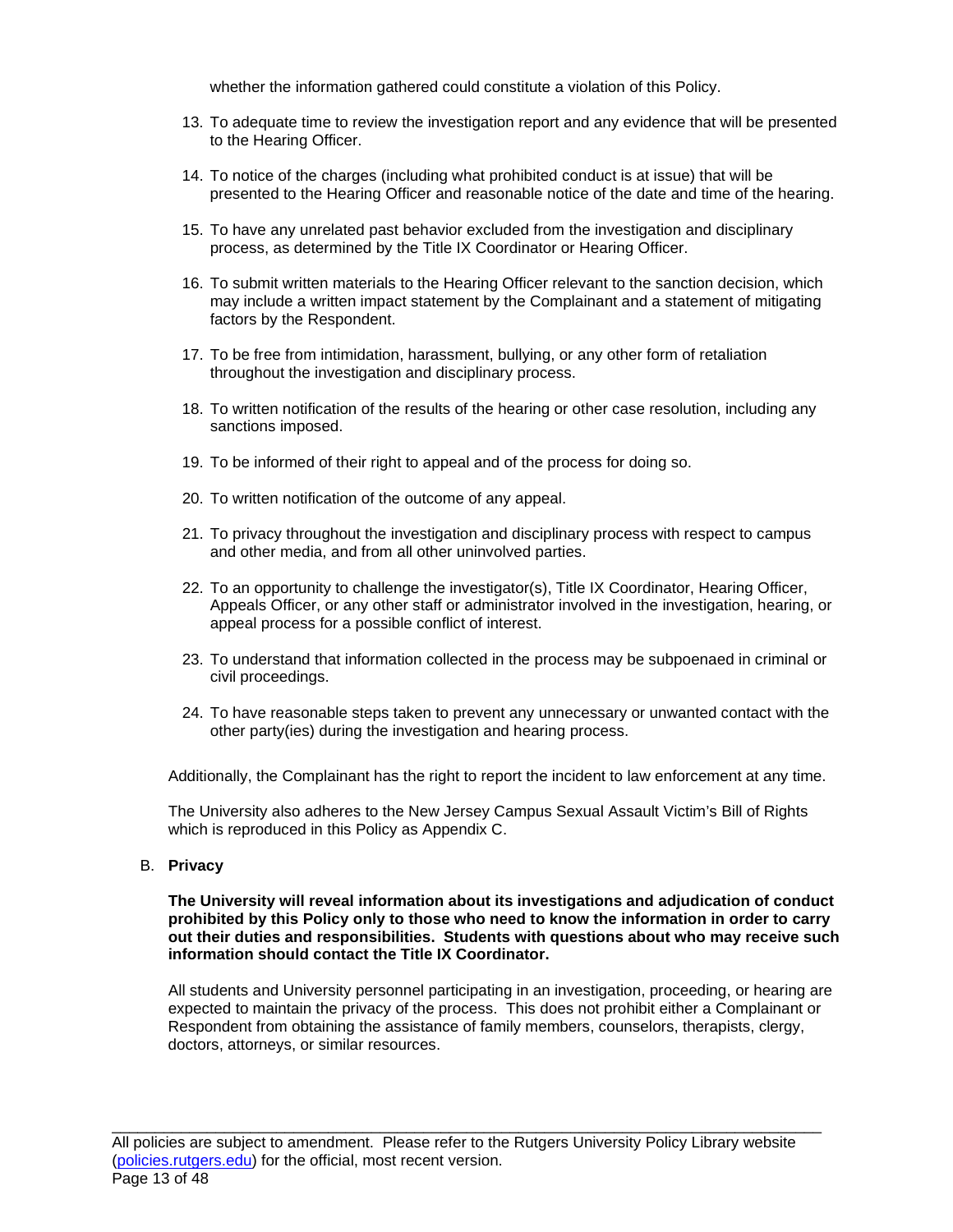# C**. Advisors**

The Complainant and Respondent, respectively, may be accompanied to any meeting or hearing under this Policy by an advisor of their choice. An advisor may be a friend, family member, lawyer, or other individual of the student's choosing.

Advisors may support the student and provide advice about the investigation and disciplinary process. During meetings and hearings, the advisor may talk quietly with the student or pass notes in a non-disruptive manner. The advisor may not intervene in a meeting or hearing or address the investigator or Hearing Officer, including by questioning witnesses or making objections. Failure to comply with these mandates may result in the advisor being removed from, or prohibited from attending, any investigatory meetings and/or the hearing.

It is the responsibility of the student to make sure their advisor is present at meetings and hearings. Advisor availability shall not be sufficient grounds for postponing meetings or hearings.

Complainants and Respondents are free to consult with or retain an attorney of their choice and may elect to designate their attorney as their advisor. However, like all advisors, the attorney may not intervene or disrupt the proceedings. The University will obtain a signed release from students prior to discussing any information about a report or complaint with their advisor.

# D. **Pending Discipline and Declining to Participate**

A student will not be permitted to graduate or receive academic credit (or certification, if applicable) for a program in which they are enrolled while a disciplinary matter is pending under this Policy; the student's graduation, credit, or certification will be withheld until the matter is resolved.

A Complainant and/or Respondent may decline to participate in the investigative or disciplinary process. The University may continue the process without the Complainant's and/or Respondent's participation.

# E. **Conflicts of Interest**

The University requires any individual participating in the investigation, hearing process, sanctioning, or appeal determinations to disclose to the Title IX Coordinator any potential or actual conflict of interest. If a Complainant or Respondent believes that any individual involved in the process has a conflict of interest, he or she may make a request to the Title IX Coordinator that the individual not participate. A Complainant or Respondent who believes that any person involved in the investigation or hearing process has a conflict of interest must submit this request in writing to the Title IX Coordinator within three (3) days after notification of that person's involvement in the process. Any request must include a description of the conflict. If the Title IX Coordinator determines that a conflict of interest may exist, the University will take steps to address the conflict in order to ensure an impartial process.

# **VI. UNIVERSITY PROCEDURES FOR RESPONDING TO REPORTS OF PROHIBITED CONDUCT**

The Title IX Coordinators are responsible for overseeing the University's response to all reports and complaints of conduct prohibited by this Policy.

#### A. **Time Frames**

The University will seek to resolve every report under this Policy within sixty (60) calendar days of an initial report, not counting any appeal.<sup>[7](#page-13-0)</sup> The University recognizes that each case has its own unique circumstances, and time frames for each stage of the process may vary depending

<span id="page-13-0"></span> $7$  References to days in this Policy refer to calendar days.

\_\_\_\_\_\_\_\_\_\_\_\_\_\_\_\_\_\_\_\_\_\_\_\_\_\_\_\_\_\_\_\_\_\_\_\_\_\_\_\_\_\_\_\_\_\_\_\_\_\_\_\_\_\_\_\_\_\_\_\_\_\_\_\_\_\_\_\_\_\_\_\_\_\_\_\_\_\_\_\_\_\_ All policies are subject to amendment. Please refer to the Rutgers University Policy Library website [\(policies.rutgers.edu\)](https://policies.rutgers.edu/) for the official, most recent version. Page 14 of 48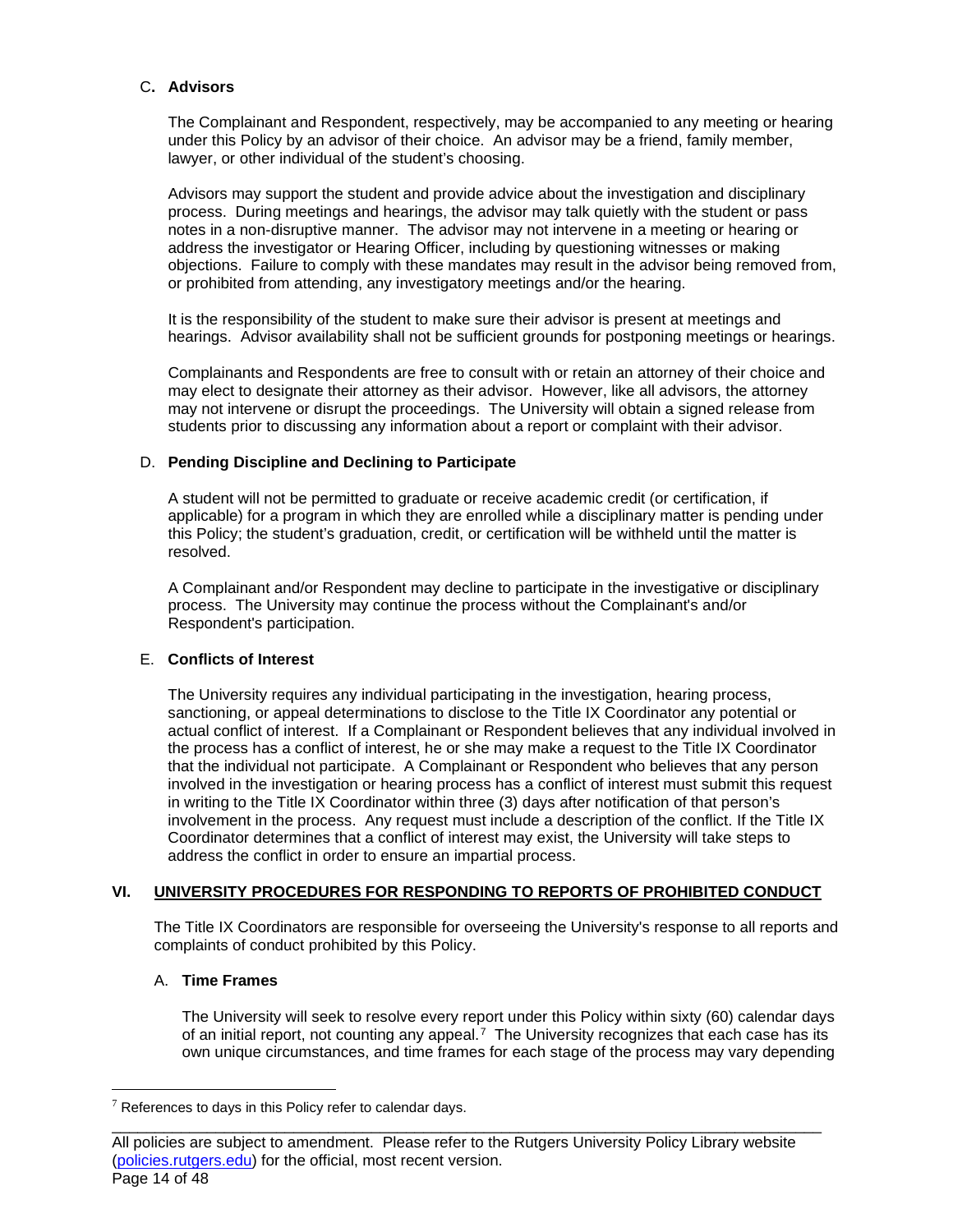on the details of a case and at certain times of the academic year (for example, during breaks, study periods, or final exams). The University may extend any time frame for good cause, with a written explanation to the Complainant and Respondent.

The University's process for responding to, investigating, and adjudicating reports under this Policy will continue during any law enforcement proceeding or civil proceeding. The investigation may need to be temporarily delayed while the police are gathering evidence, but the investigation will be resumed once the police department has completed its evidence-gathering and generally will not wait for the conclusion of any related criminal proceeding.

### B. **Preliminary Inquiry**

Following receipt of notice of a potential violation of this Policy, the Title IX Coordinator will immediately gather as much information as possible to determine the appropriate means for addressing the report. Options for addressing reports include, but are not limited to: (1) investigating the report, as described in Section VI.E, below; (2) attempting to resolve the report through an informal process, as described in Section VI.D below; or (3) determining that the facts of the report, even if true, would not constitute a violation of this Policy.

In all situations where the facts of the report, if true, would constitute a violation of this Policy, the Title IX Coordinator will contact the alleged victim within 48 hours of the initial report to inform them of their options for making a report (if they did not make the initial report), obtaining remedial measures and other support, and describing their rights and options under this Policy.

If the Title IX Coordinator determines not to investigate or attempt an informal resolution, either at the Complainant's request or, because the facts of the report, even if true, would not constitute a violation of this Policy, or for some other appropriate reason, the Title IX Coordinator will notify the Complainant in writing, including the reason for not investigating. If the Complainant requests, the Title IX Coordinator will also notify the Respondent in writing.

If a report proceeds to an informal resolution or an investigation, or if the Complainant requests interim remedial measures that might affect the Respondent (such as a "no contact" order, moving the Respondent's University housing or changing an academic schedule), the Title IX Coordinator will provide the Respondent with written notice that a report has been filed. The notice will include a description of the allegations and the Respondent's rights and options under this Policy.

The Complainant and Respondent will be given the opportunity to meet separately with the Title IX Coordinator or their designee to review this Policy.

# C. **Interim Remedial Measures**

In all cases, the University will take appropriate steps designed to mitigate the effects of the alleged prohibited conduct, prevent its recurrence, and make accommodations for the students involved. Such interim measures may include, but are not limited to, academic, residential, and work accommodations; increased monitoring, supervision, or security at locations or in connection with activities where the alleged incident occurred; training and educational materials for the campus community; and/or protective measures (including, but not limited to, an interim suspension of the Respondent as set forth in Section VII(A) of the Code of Student Conduct). Under appropriate circumstances, available academic, residential, and work-related accommodations may include:

- Moving a student's campus residence;
- Adjusting a student's work schedule for University employment;
- Changing a student's academic schedule;
- Changing a student's transportation arrangements;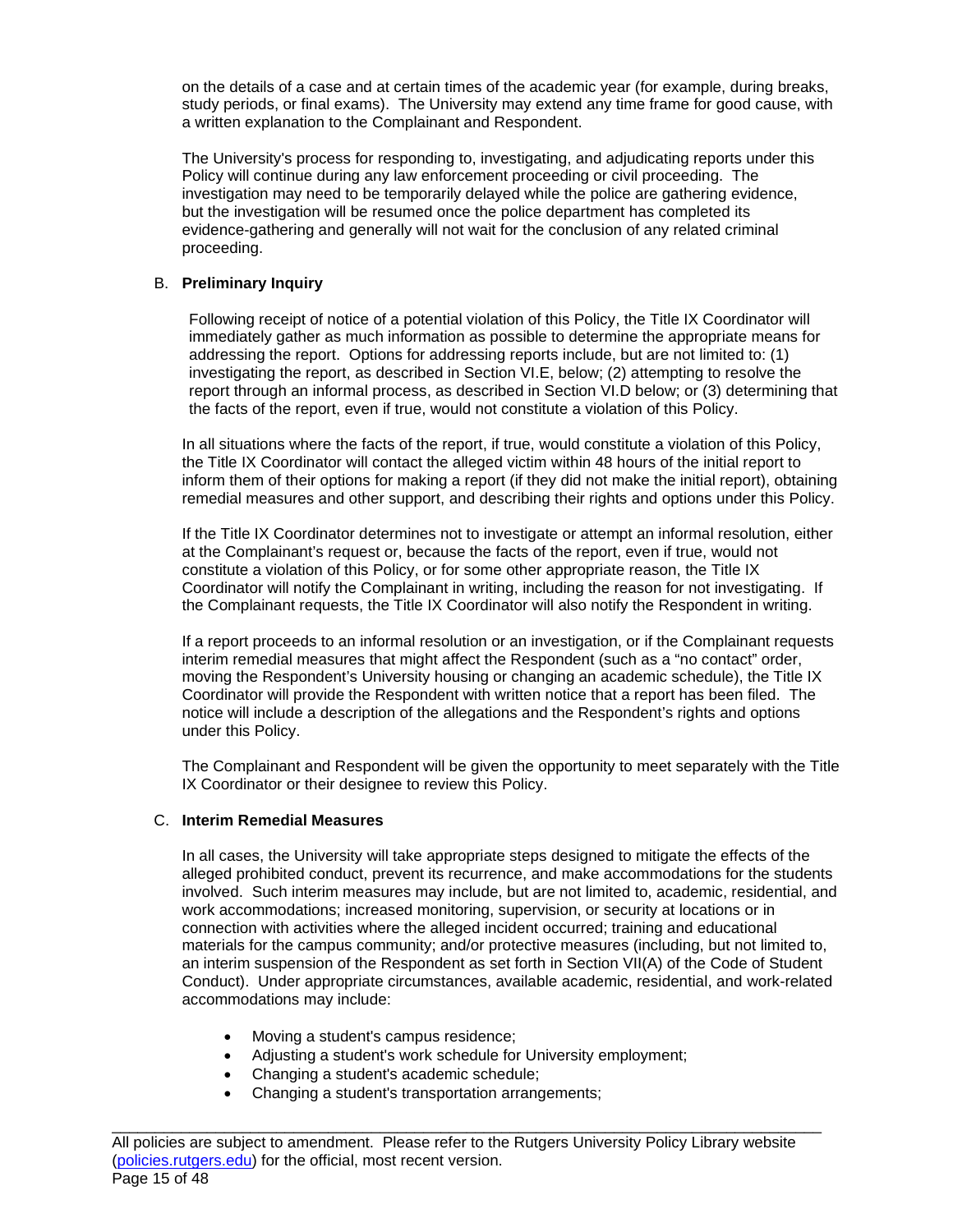- Allowing a student to withdraw from or retake a class without penalty;
- Providing access to tutoring or other academic support; and/or
- Issuing a "no contact" order.

Any decisions regarding interim measures shall be made by the appropriate Title IX Coordinator, in consultation with relevant University administrators.Such action may be taken in the immediate aftermath of an incident and/or while an investigation or a disciplinary action is pending. It is not necessary to file a complaint under this Policy, participate in the adjudication process, or file a criminal complaint in order to request services or accommodations from the University. Students may request accommodations even in cases where the Complainant has requested that no investigation be undertaken, or the Complainant or Respondent has declined to participate in University disciplinary proceedings or the criminal process.

Following a report of an incident, the Complainant will be provided written notice of the interim measures and accommodations that may be available. The Respondent will be provided such notice if and when it is determined that an investigation or informal resolution will proceed. The Title IX Coordinator will evaluate any request for interim measures or accommodations in light of the circumstances and information available at the time. The Title IX Coordinator will seek to minimize unreasonable burdens on either party; however, every reasonable effort will be made to allow the Complainant to continue in their academic, University housing, and/or University employment arrangements. The Title IX Coordinator will also assist students seeking accommodations for a disability in connection with the process of reporting or responding to conduct prohibited by this Policy, by working with the appropriate disability services office.

#### **The University will provide information about interim measures and accommodations only to those who need to know in order to make them effective.**

Failure to comply with interim measures or accommodations is a violation of University policy and may lead to additional disciplinary action.

Outside of the University, a Complainant may also be entitled to obtain remedies under applicable law, such as a restraining order. The University can assist in contacting law enforcement or legal service organizations to learn about these remedies.

#### D. **Informal Resolution**

The Title IX Coordinator may seek to resolve certain cases through an informal process involving both the Complainant and Respondent. (For example, a Complainant and Respondent may agree with the Title IX Coordinator that education and training for the Respondent are an appropriate and sufficient response in a particular case, or that a No Contact order between the parties provides remediation for the Complainant). However, the University will not use mediation to resolve cases involving allegations of sexual assault.

Informal resolution can take place during the preliminary investigation, the formal investigation, or after its conclusion. If, based on the information known about the incident, the Title IX Coordinator believes such a resolution is possible, the Title IX Coordinator will contact the Complainant. If the Complainant agrees, the Title IX Coordinator will then contact the Respondent. If both Complainant and Respondent are satisfied with the proposed resolution and the Title IX Coordinator believes the resolution satisfies the University's obligation to provide a safe and non-discriminatory environment for all students, the resolution will be implemented, the disciplinary process will be concluded, the matter will be closed, and both parties will be provided with written notice of the resolution. If these efforts are unsuccessful, the investigation and/or disciplinary process will continue. Before starting these discussions, the Title IX Coordinator will notify the Complainant and Respondent in writing that each has the right to end the informal process at any time.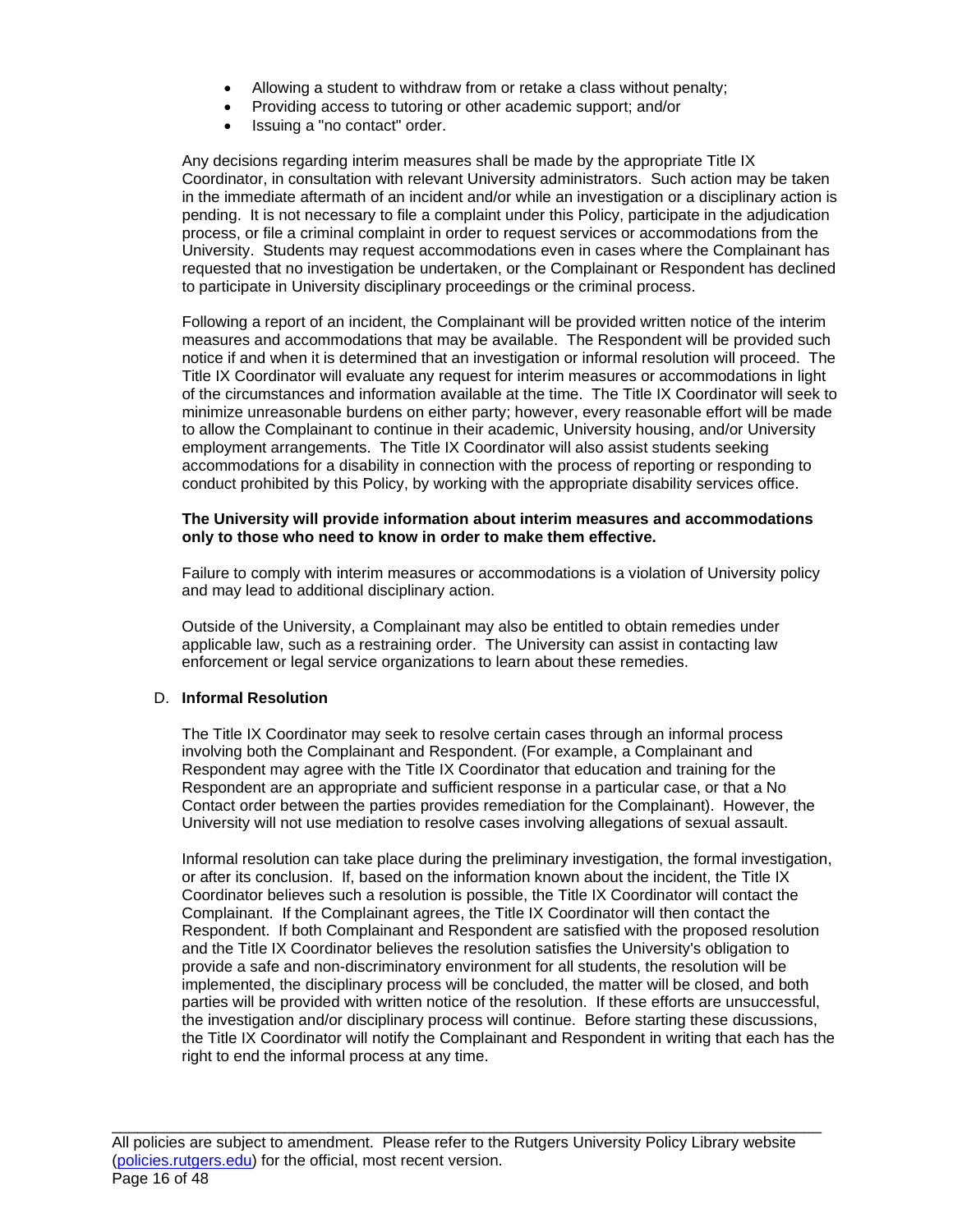#### E. **Investigation**

For all reports that proceed to investigation, the Title IX Coordinator will designate a specially trained investigator (or team of investigators) to interview and gather relevant evidence from the Complainant, Respondent, and any witnesses. The investigator will also work with the RUPD and other campus offices to gather pertinent documentary materials (if any) and other relevant information. The investigator will follow the protocols set forth below:

**Preserving Evidence.** The investigator will direct the Complainant, Respondent, witnesses, and other interested individuals to preserve any relevant evidence, including but not limited to, photographs, videos, audio recordings, text messages, and social media posts.

**Character Witnesses.** The investigator will not interview witnesses whose sole purpose is to provide character information.

**Romantic or Sexual History in Sexual Assault Cases.** The investigator will not consider information concerning the romantic or sexual history of either the Complainant or the Respondent, except information received from either the Complainant or Respondent regarding their shared sexual history. If either offers such information, the other will have the right to respond.

**Prior Conduct Violations.** The investigator will not consider the Respondent's prior conduct violations.

The investigator will take handwritten or typed notes of all interviews and based on those notes will prepare written statements for each interviewee. The Complainant, Respondent, and witnesses will have the opportunity to review their own statement and provide the investigator with corrections or revisions prior to the conclusion of the investigation.

The Title IX Coordinator will communicate with the investigators regularly throughout the investigation to ensure that the investigation is thorough, impartial, and fair. The Title IX Coordinator will also ensure that both the Complainant and Respondent are updated throughout the investigative process, including with timely notice of meetings where either or both the Complainant and the Respondent may be present.

The investigator will complete the investigation within thirty (30) days of the initial report. At the conclusion of the investigation, the investigator will prepare a report for the Title IX Coordinator detailing the relevant content gathered from the interviews and any supporting documentation. The report will include the investigator's assessment of individual credibility. The investigator(s) will provide the report to the Title IX Coordinator no later than five (5) days after completing the investigation.

#### F. **Conduct Charges**

The Title IX Coordinator will review the investigation report and determine whether the information gathered supports charging the Respondent with having violated this Policy by engaging in prohibited conduct. The Title IX Coordinator will notify the Complainant and Respondent of this determination, including which acts of prohibited conduct the Respondent is charged with having committed.

The Title IX Coordinator or their designee will meet separately with both parties to review the investigation report and Title IX Coordinator's determination. The Respondent and Complainant will each receive one copy of the report. The names and other identifying information of other students will be redacted from the report in accordance with the Family Educational Rights and Privacy Act (FERPA), except to the extent that doing so would interfere with the purpose of Title IX to eliminate sex-based discrimination.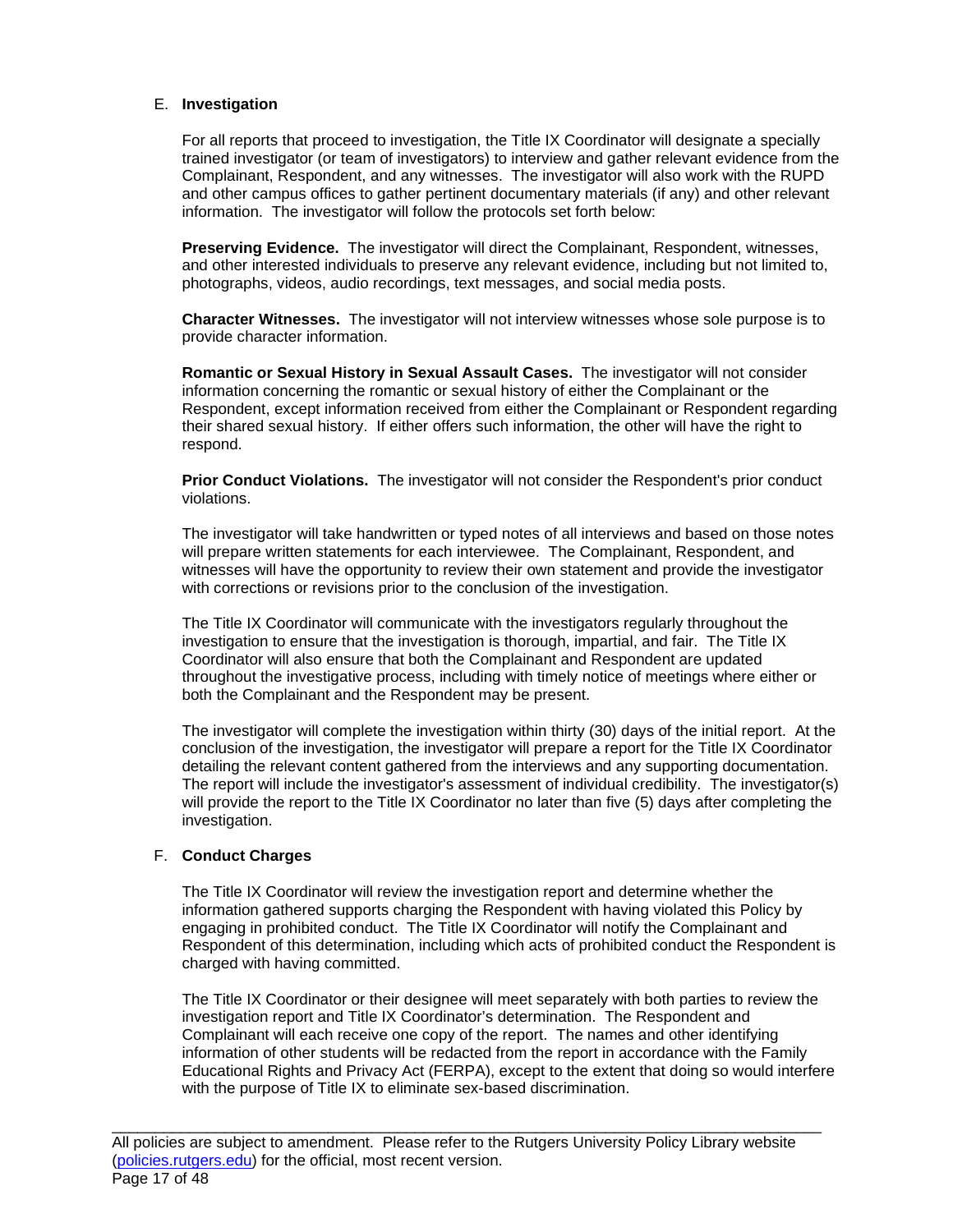If the Title IX Coordinator determines that the Respondent will be charged with violating this Policy, the Title IX Coordinator will forward the investigation report and notice of charges to the Student Affairs Officer responsible for student conduct at the relevant Rutgers Institution (Camden, Newark, New Brunswick, or RBHS). That individual, in consultation with the Title IX Coordinator, will make a recommendation as to the appropriate sanctions. In such cases, both the Complainant and the Respondent will be notified in writing of the recommended sanctions.

The Respondent must respond to the charges within three (3) days of notice of the charges and recommended sanctions in one of the following ways: 1) Responsible; 2) Not Responsible; or 3) No Response. If the Respondent accepts responsibility, the recommended sanction will be implemented and, the Respondent and/or Complainant may appeal the sanction (but not the finding of the violation itself). If the Respondent denies responsibility, or chooses not to respond, the University will convene a hearing before a specially trained Hearing Officer. The Title IX Coordinator will provide simultaneous written notice to both parties of whether the Respondent accepts responsibility, including any sanctions<sup>8</sup>, if applicable.

#### G. **Hearing, Determination, and Outcome**

The Title IX Coordinator will provide simultaneous written notice to the Complainant and the Respondent of the date and time of the hearing and name of the Hearing Officer, no less than seven (7) days prior to the hearing.

The Complainant and Respondent have the right to review any information that will be used during the disciplinary proceedings. The names and other identifying information of other students will be redacted from the materials in accordance with FERPA.

#### **Hearing Officer**

The Hearing Officer determines whether the Respondent is responsible or not responsible for a violating this Policy. If the Respondent is determined to be responsible, the Hearing Officer will decide the appropriate sanction(s) to impose.

# **Written Submissions**

Both the Complainant and Respondent will have the opportunity to submit written responses to the investigation report and other relevant information to the Hearing Officer. The Complainant and Respondent will have the opportunity to review any written submissions by the other. The Hearing Officer may set reasonable parameters for these written submissions. The Complainant will be permitted to provide input into what steps he or she believes are needed to remedy the effects of the alleged sexual misconduct by submitting an Impact Statement, whereas the Respondent will be permitted to submit a written statement of mitigating factors relevant to potential sanctions. The Hearing Officer will review the investigation report, notice of charges, written submissions, Impact Statement, and other relevant information or evidence provided by the investigator, the Complainant and/or Respondent.

#### **Hearing Procedures**

The hearing is a closed proceeding, meaning that no one other than the Hearing Officer, the Complainant and Respondent, their respective advisors, witnesses (when called), and necessary University personnel may be present in the hearing room or rooms during the proceeding. The Title IX Coordinator will work with other University personnel so that any student whose presence is required may participate in the hearing.

In general, hearings will proceed as follows:

<span id="page-17-0"></span><sup>&</sup>lt;sup>8</sup> Depending on the nature of the prohibited conduct at issue, and the sanction imposed, federal law may limit the information on the sanction that may be provided to the Complainant.

\_\_\_\_\_\_\_\_\_\_\_\_\_\_\_\_\_\_\_\_\_\_\_\_\_\_\_\_\_\_\_\_\_\_\_\_\_\_\_\_\_\_\_\_\_\_\_\_\_\_\_\_\_\_\_\_\_\_\_\_\_\_\_\_\_\_\_\_\_\_\_\_\_\_\_\_\_\_\_\_\_\_ All policies are subject to amendment. Please refer to the Rutgers University Policy Library website [\(policies.rutgers.edu\)](https://policies.rutgers.edu/) for the official, most recent version. Page 18 of 48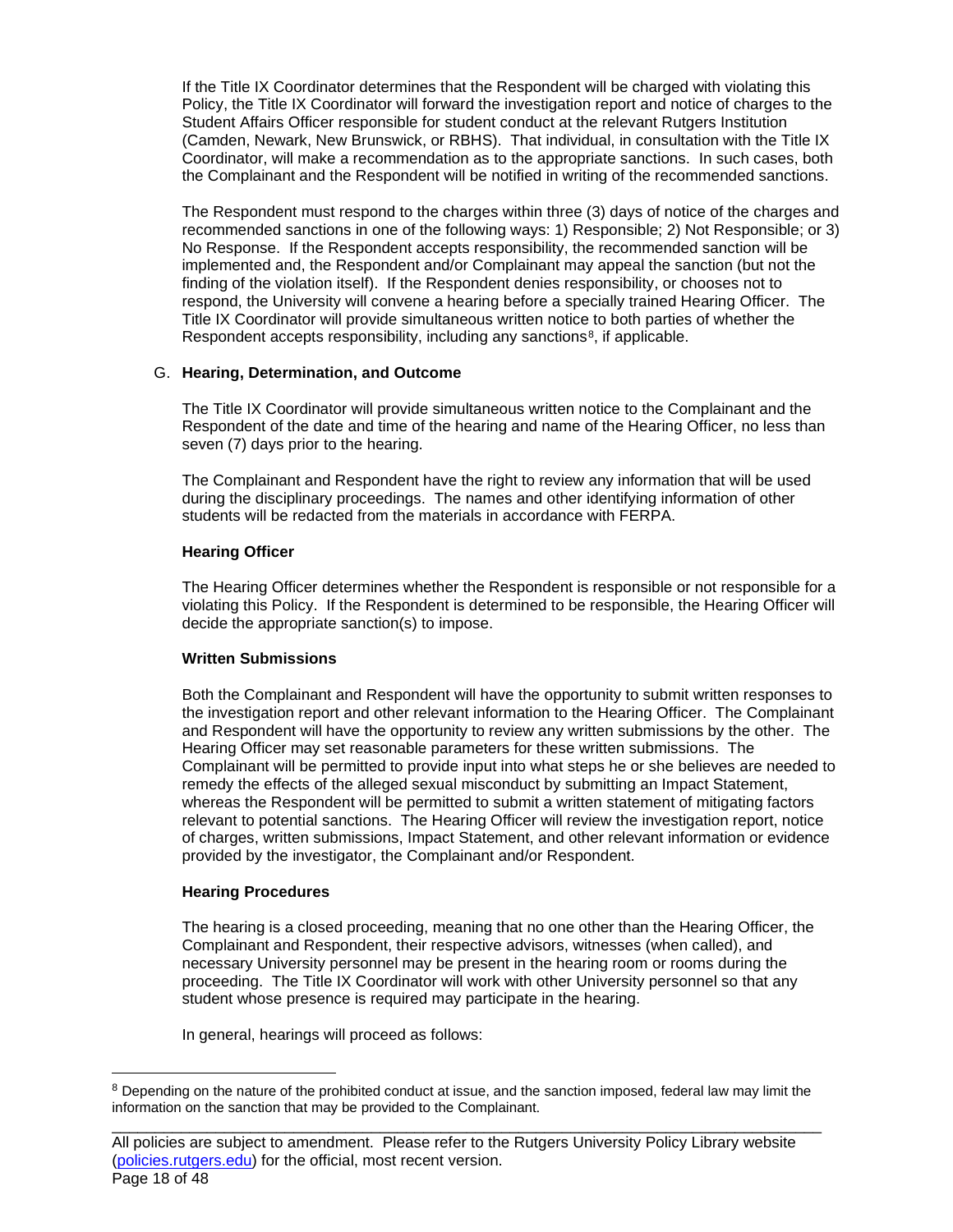- Presentation of the investigation report by the investigator, followed by questions to the investigator by the Hearing Officer.
- Complainant statement followed by questions to the Complainant by the Hearing Officer.
- Respondent statement followed by questions to the Respondent by the Hearing Officer.
- Witness testimony and questioning by the Hearing Officer.
- Closing statement by Complainant.
- Closing statement by Respondent.

The Hearing Officer may set reasonable time limits for any part of the hearing. The Complainant and Respondent each will have the opportunity to present witnesses and other information consistent with the Policy. The Hearing Officer may determine the relevance of, place restrictions on, or exclude any witnesses or information. When the Complainant and Respondent are not able to be physically present for the hearing, arrangements will be made for participation via alternate means. Either the Complainant or Respondent may opt not to participate in the hearing, in which case the Hearing Officer may still hear from the other.

Additional hearing rules include:

- **Testimony via Closed-Circuit Television or Other Means.** Only the person testifying (and that person's campus advisor and/or support person, if applicable) is in the hearing room with the Hearing Officer during his or her testimony. The Complainant and Respondent each is able to view and hear testimony from a separate, private room via closed-circuit television, or other technological enhancement. **The Complainant and Respondent will not be required to be present in the same room together at any time during the course of the hearing.**
- **Questioning.** Only the Hearing Officer may ask questions of the Complainant and Respondent and any witnesses. The Complainant and Respondent may not question each other directly. Both the Complainant and Respondent will have the opportunity to suggest questions of the other and of witnesses by submitting suggested questions to the Hearing Officer in writing. The Hearing Officer may revise or not ask any or all submitted questions. Similarly, neither party's campus advisor nor support person may question witnesses (including the other party) during the hearing.
- **Information Regarding Romantic or Sexual History.** The Hearing Officer will not consider the romantic or sexual history of either the Complainant or Respondent in cases involving allegations of sexual misconduct, except for testimony offered by one or the other about the Complainant's and Respondent's shared sexual history that the Hearing Officer deems relevant. If such information is offered by the Complainant or Respondent, the other has the right to respond. The existence of a prior consensual dating or sexual relationship between the Complainant and Respondent by itself does not support an inference of consent to alleged sexual misconduct.
- **Prior Conduct Violations.** The Hearing Officer will not consider the Respondent's prior conduct violations, unless:
	- The Respondent was previously found to be responsible; and
	- The previous incident was substantially similar to the present allegation(s) and/or the information indicates a pattern of behavior by the Respondent.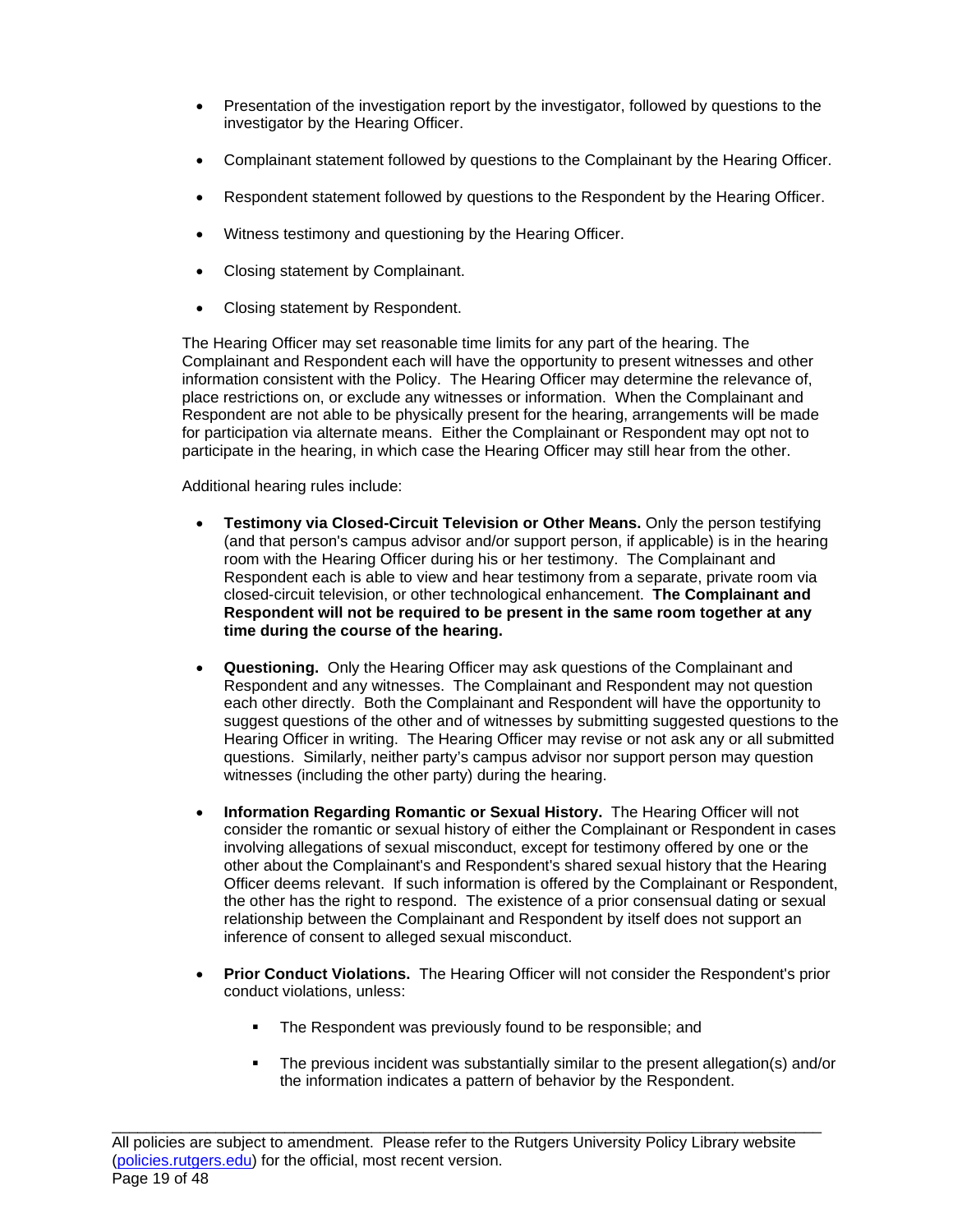- **Hearing Recording.** The University will make and keep an audio or video recording of the hearing for the use of the Hearing Officer, and for purposes of appeal.
- **Cell Phones and Recording Devices.** Cell phones and recording devices may not be used in the hearing room(s) unless approved by the Hearing Officer in advance and must be turned off before the hearing convenes.

#### **Determinations and Standard of Proof**

The Hearing Officer will use "preponderance of the evidence" as the standard of evidence to determine whether a violation of the Code of Student Conduct occurred. Preponderance of the evidence means that the Hearing Officer must be convinced based on the information considered that the Respondent was more likely than not to have engaged in the conduct at issue in order to find the Respondent responsible for violating this Policy.

The Hearing Officer generally will render a written decision within two (2) days after the conclusion of a hearing. The decision will include an explanation of the basis for the decision. If the Respondent is found responsible, the Hearing Officer will determine the appropriate sanction(s) as set forth below, which will be included in the written decision with an explanation of the rationale for imposing the particular sanction. The Hearing Officer's finding of "responsible" or "not responsible," along with the rationale for the outcome, as well as notice of the sanctions imposed and the rationale for the sanction(s), will be provided in writing simultaneously to the Complainant and the Respondent. This notice will include an explanation of the University's appeals process.

Note that pursuant to federal law, if the Hearing Officer does not find that the Respondent committed an act of forcible sexual violence, the Complainant may only be advised of sanctions imposed against the Respondent that directly relate to the Complainant.

#### H. **Appeals**

Both the Respondent and Complainant are afforded one (1) appeal of the final decision of the Hearing Officer, including the sanction imposed. If the Respondent accepted responsibility for the charges under Section VI(F), above, either party may appeal the sanction imposed, but not the finding of responsibility.

Appeals are decided by the appropriate Senior Student Affairs officer ("Appeals Officer") of the appealing party's school and/or division, or such person's designee. If both the Complainant and Respondent appeal, the appeals will be considered concurrently.

Consistent with the Code of Student Conduct, the four grounds for appeal<sup>[9](#page-19-0)</sup> are:

- 1. **Unsupported Conclusion:** The decision made by the Hearing Officer is not supported by the facts of the case.
- 2. **Procedural Error:** The hearing was conducted unfairly and not in conformance with prescribed procedures. The error committed must be determined to have substantially impacted the fairness of the disciplinary process.
- 3. **New Information:** There is new information available that was not available at the time of the hearing and that is sufficient to alter the original decision.
- 4. **Disproportionate Sanction:** The sanction imposed against the Respondent was not appropriate for the offense committed.

\_\_\_\_\_\_\_\_\_\_\_\_\_\_\_\_\_\_\_\_\_\_\_\_\_\_\_\_\_\_\_\_\_\_\_\_\_\_\_\_\_\_\_\_\_\_\_\_\_\_\_\_\_\_\_\_\_\_\_\_\_\_\_\_\_\_\_\_\_\_\_\_\_\_\_\_\_\_\_\_\_\_

<span id="page-19-0"></span> $9$  Note that if the Respondent has accepted responsibility under Section VI(F) of this Policy, the only ground for appeal by either party is "Disproportionate Sanction" as only the sanction imposed is subject to appeal.

All policies are subject to amendment. Please refer to the Rutgers University Policy Library website [\(policies.rutgers.edu\)](https://policies.rutgers.edu/) for the official, most recent version. Page 20 of 48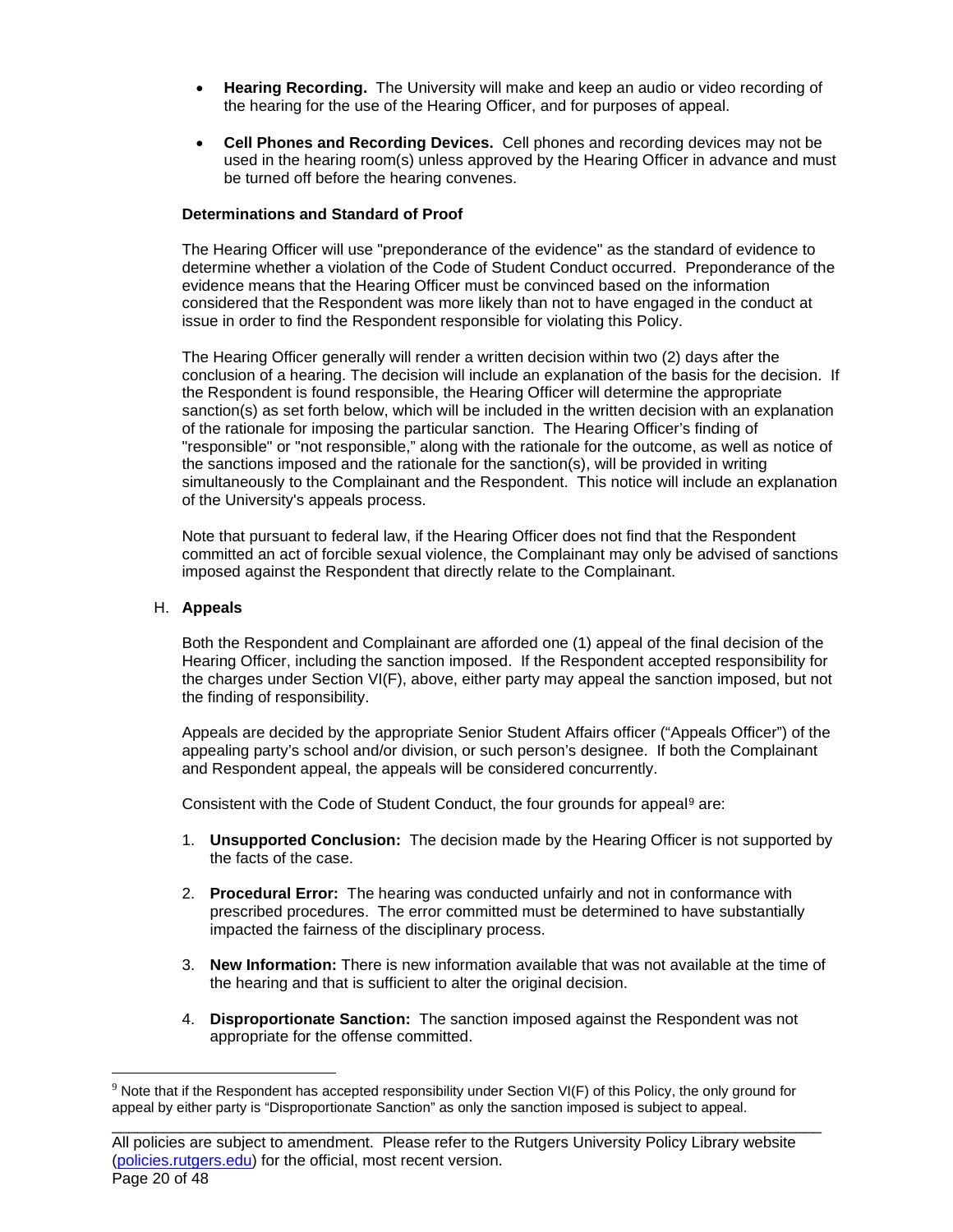Disagreement with the finding or sanctions is not, by itself, ground for appeals. The fact that any criminal charges based on the same conduct were dismissed, reduced, or resolved in favor of the Respondent does not require, and will not necessarily result in, a change in the disciplinary decisions and/or sanctions.

The appealing student must submit the appeal in writing to the Appeals Officer within five (5) days after receiving the Hearing Officer's written decision. Failure to submit a written appeal within this five (5) day period forfeits the right to appeal under this Policy, regardless of the outcome of the other party's appeal (if submitted). If either the Complainant or Respondent submits an appeal, the Title IX Coordinator will notify the other that an appeal has been filed and the grounds of the appeal. The non-appealing student may submit a written response within five (5) days after notice of an appeal.

The Appeals Officer may solicit written clarification on any issue raised on appeal from the Hearing Officer assigned to the case, the Title IX Coordinator, the investigator, the Complainant, or the Respondent. In preparation of an appeal, the Respondent and Complainant may have access to the recording of the disciplinary hearing. Appeals are decided upon the record of the original proceeding and any written information submitted by any of the parties. The Appeals Officer shall not substitute his or her judgment for the decision of the original Hearing Officer or attempt to rehear the case.

Following the Appeals Officer's review of all information, he or she will:

- 1. Affirm the finding and sanction originally determined; or
- 2. Affirm the finding and modify the sanction; or
- 3. Remand the case for a new hearing.

Sanctions should only be modified if they are found to be clearly disproportionate to the gravity of the violation and/or precedent for similar offenses. Cases should only be recommended for remand for a new hearing if the Hearing Officer's conclusion is unsupported, specified procedural errors were so substantial they effectively denied the Respondent or Complainant a fair hearing, or new information merits a new hearing.

The imposition of sanctions may be deferred during the appellate process and the status of the student shall not change until the Appeals Officer issues a final decision, except that a hold may be placed on the student's transcript and no degree will be awarded to the Respondent pending completion of the appeals process. Interim actions may also be taken or continued while the case is going through the appeals process to protect the Complainant.

The Appeals Officer will notify the Complainant and Respondent simultaneously of the final decision on appeal in writing. Appeals decisions will be rendered within ten (10) days after the receipt of the written appeal. All appeals decisions are final and not subject to further review. Once the appeals process is completed, it shall be the responsibility of the Director of Student Conduct or Chancellor's designee (where the Respondent is enrolled at RBHS, Newark and Camden) to oversee the implementation of imposed sanctions.

# **VII. SANCTIONS AND OTHER REMEDIAL MEASURES**

#### A. **How Sanctions Are Determined**

The Hearing Officer will impose sanctions that are:

- 1. Fair and appropriate given the facts of the particular case;
- 2. Consistent with the University's handling of similar cases;
- 3. Adequate to protect the safety of the campus community; and
- 4. Reflective of the seriousness of sexual misconduct.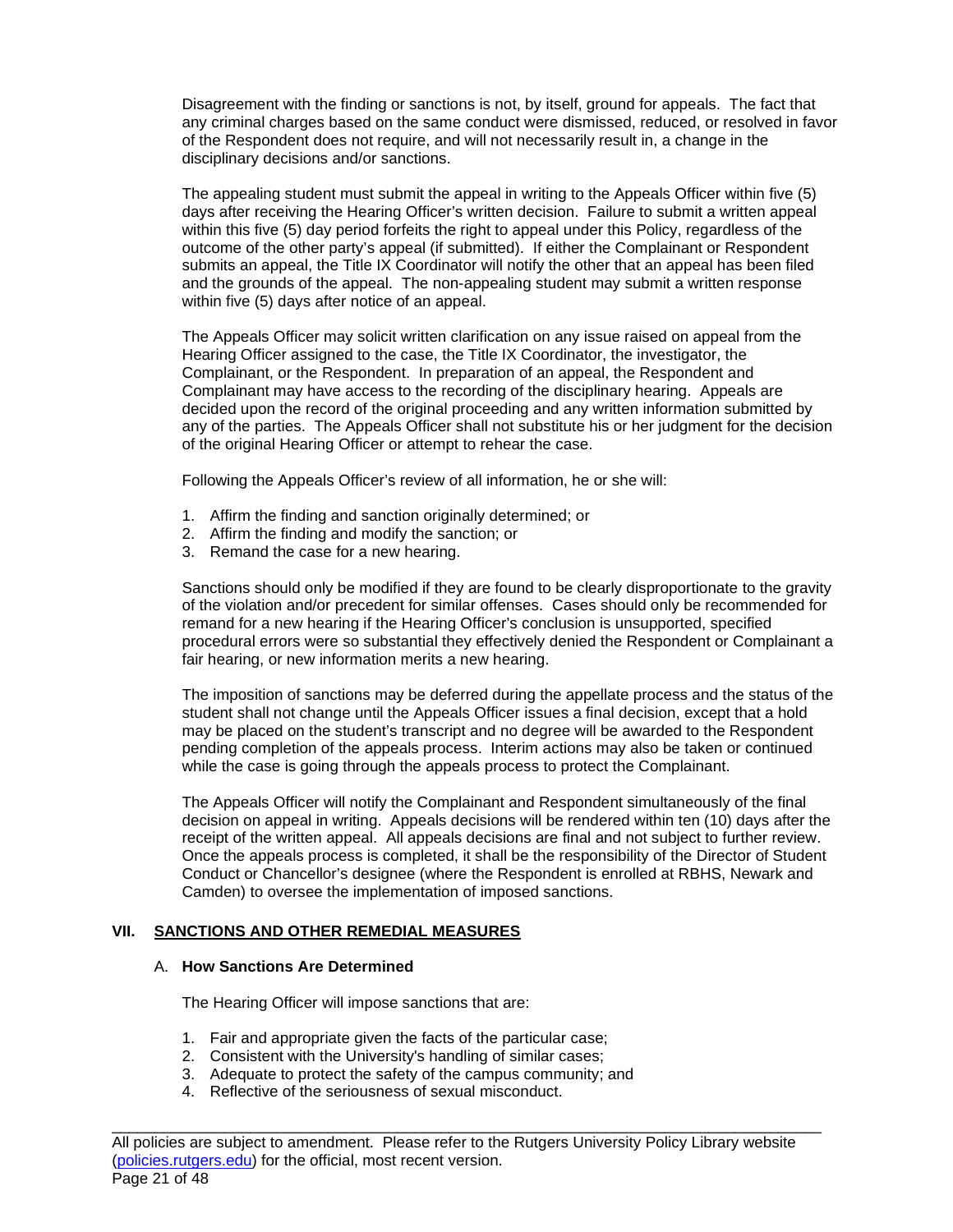The Hearing Officer will consider the recommended sanction and will consult the University Title IX Coordinator to obtain information about sanctions imposed in similar cases. However, the Hearing Officer will determine the appropriate sanctions to impose.

The Hearing Officer will consider relevant factors, including, if applicable: (1) the nature of the prohibited conduct at issue (such as penetration, touching under clothing, touching over clothing, unauthorized recording, etc.); (2) the circumstances accompanying the lack of consent (such as force, threat, coercion, intentional incapacitation, etc.); (3) the Respondent's state of mind (intentional, knowing, bias-motivated, reckless, negligent, etc.); (4) the impact of the offense on the Complainant; (5) the Respondent's prior disciplinary history; (6) the safety of the University community; (7) the Respondent's conduct during the disciplinary process; and (8) precedent established by previous sanctions.

# B. **Types of Sanctions**

Sanctions imposed under this Policy will be comprised of an "inactive sanction" and, where appropriate, "active sanctions," as defined in the Code of Student Conduct. An inactive sanction is an official University sanction: Warning, Reprimand, Disciplinary Probation, Restrictive Probation, Disciplinary Suspension, Expulsion, or Dismissal. An "active sanction" is designed to remedy the effects of the misconduct and/or prevent its recurrence and may or may not be imposed as part of the sanction.

# C. **Definitions of "Inactive Sanctions" as Set Forth in the Student Code of Conduct**

- 1. Warning: A Warning is notice, orally or in writing, that continuation or repetition of conduct shall be cause for additional disciplinary action.
- 2. Reprimand: A Reprimand formally indicates to a student that his or her behavior is unacceptable and that continuing that behavior shall warrant additional, more serious consequences.
- 3. Disciplinary Probation: A student who is placed on Disciplinary Probation is notified that he or she is not in good standing with the University. Violations of the terms of Disciplinary Probation, or any other violation of this Policy or the Code of Student Conduct during the period of probation, shall be viewed as both a violation of this Policy and/or the Code of Student Conduct and a violation of a student's probation and shall typically result in suspension.
- 4. Restrictive Probation: Restrictive Probation is a notice to a student that his or her actions are of such a serious nature that removal from the University for a period of time is recommended. The University shall refrain from suspending the student as long as the student meets all sanction requirements. Any additional incidents in which the student is found in violation of this Policy or the Code of Student Conduct shall result in immediate removal from the University for a period of time and the possibility of additional sanctions. While a student is serving a Restrictive Probation, he or she may not hold elected office and may not represent the University in any official capacity, including intercollegiate athletics, major extracurricular activities, or student exchange programs. At the end of the deferred suspension period, all lost privileges and eligibility shall be restored.
- 5. Suspension: Suspension involves a certain period of time in which a student may not participate in any academic or other activities at the University. There are two types of suspension: term and conditional. A term suspension stipulates the period of suspension, after which the student may return to the University community as a student (if the student meets the academic requirements of the program of study). A conditional suspension requires that the student meet certain requirements before he or she can return to the University community. The conditional suspension shall continue until the Director of Student Conduct determines that the conditions have been satisfied. While on suspension,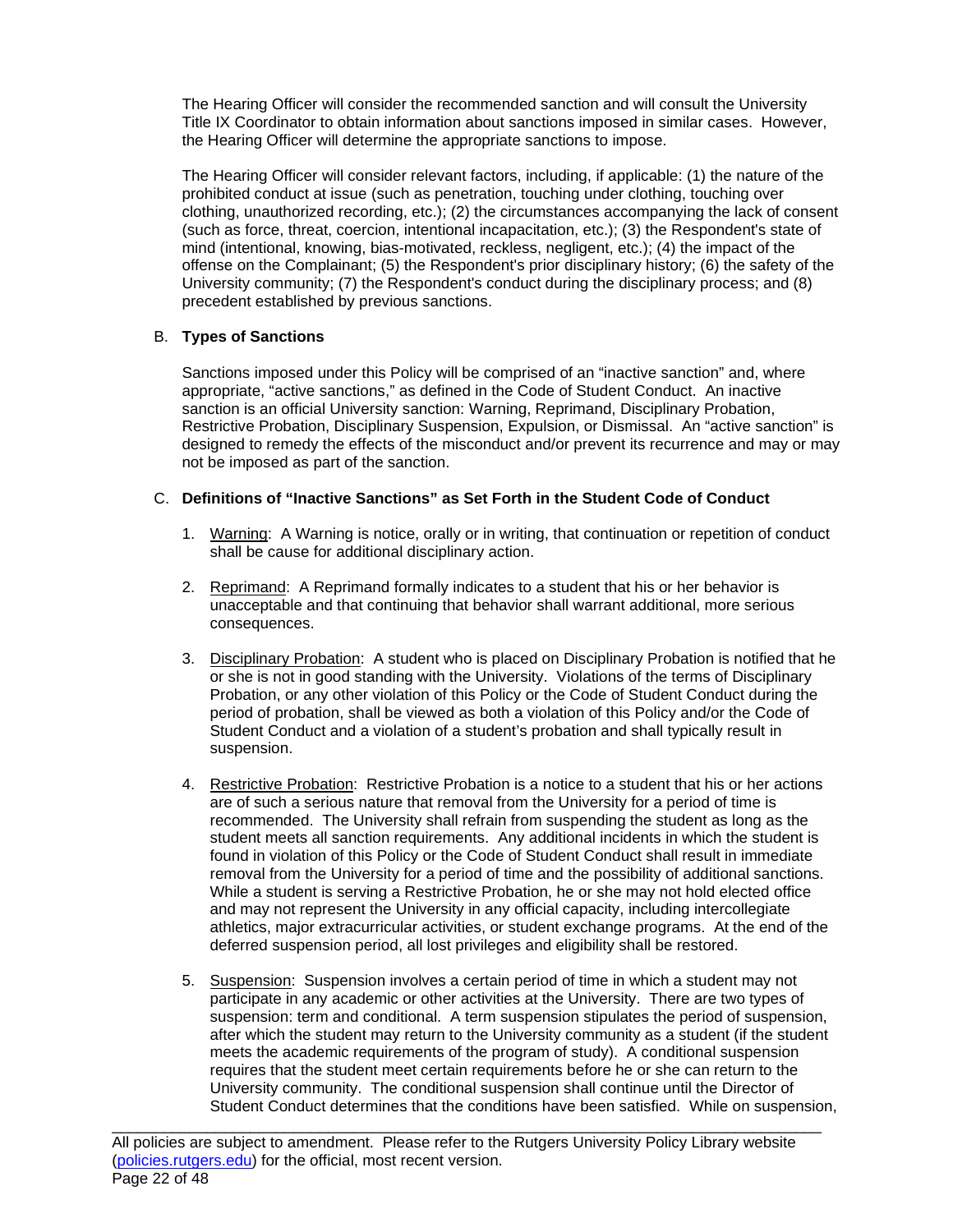a student shall not be permitted to earn credits at any other institution for the purpose of transferring those credits and making progress towards a Rutgers degree. Notice of the suspension shall appear on the student's academic transcript for the term of the suspension.

- 6. Expulsion: Permanent termination of student status, and expulsion from University premises, privileges, and activities. This action shall permanently be recorded on the student's academic transcript.
- 7. Dismissal: Permanent termination of RBHS student status and expulsion from RBHS premises, privileges, and activities. This action shall be permanently recorded on the RBHS student's academic transcript.

# D. **Other Sanctions**

The following sanctions also may be imposed in a matter under this Policy, in addition to (but not in lieu of) the inactive sanction:

- 1. Changing the Respondent's academic schedule.
- 2. Revocation of honors or awards.
- 3. Restricting access to University facilities or activities (including student activities and campus organizations).
- 4. Issuing a "no contact" order to the Respondent or requiring that such an order remain in place.
- 5. Moving the Respondent's residence.
- 6. Dismissal or restriction from University employment.
- 7. Removal from student housing.
- 8. Revocation of degree.
- 9. Campus ban.

Any sanction beyond those listed here or in the Rutgers University Sanction Guide must be approved by the Title IX Coordinator.

services for the Respondent.

# E. **Ongoing Accommodations for Complainant**

Whatever the outcome of the hearing process, a Complainant may request ongoing or additional accommodations and the Title IX Coordinator, in consultation with appropriate University officials, will determine whether such measures are appropriate. Potential ongoing accommodations include, but are not limited to:

- 1. Providing an escort for the Complainant.
- 2. Moving the Complainant's residence.
- 3. Changing the Complainant's academic schedule.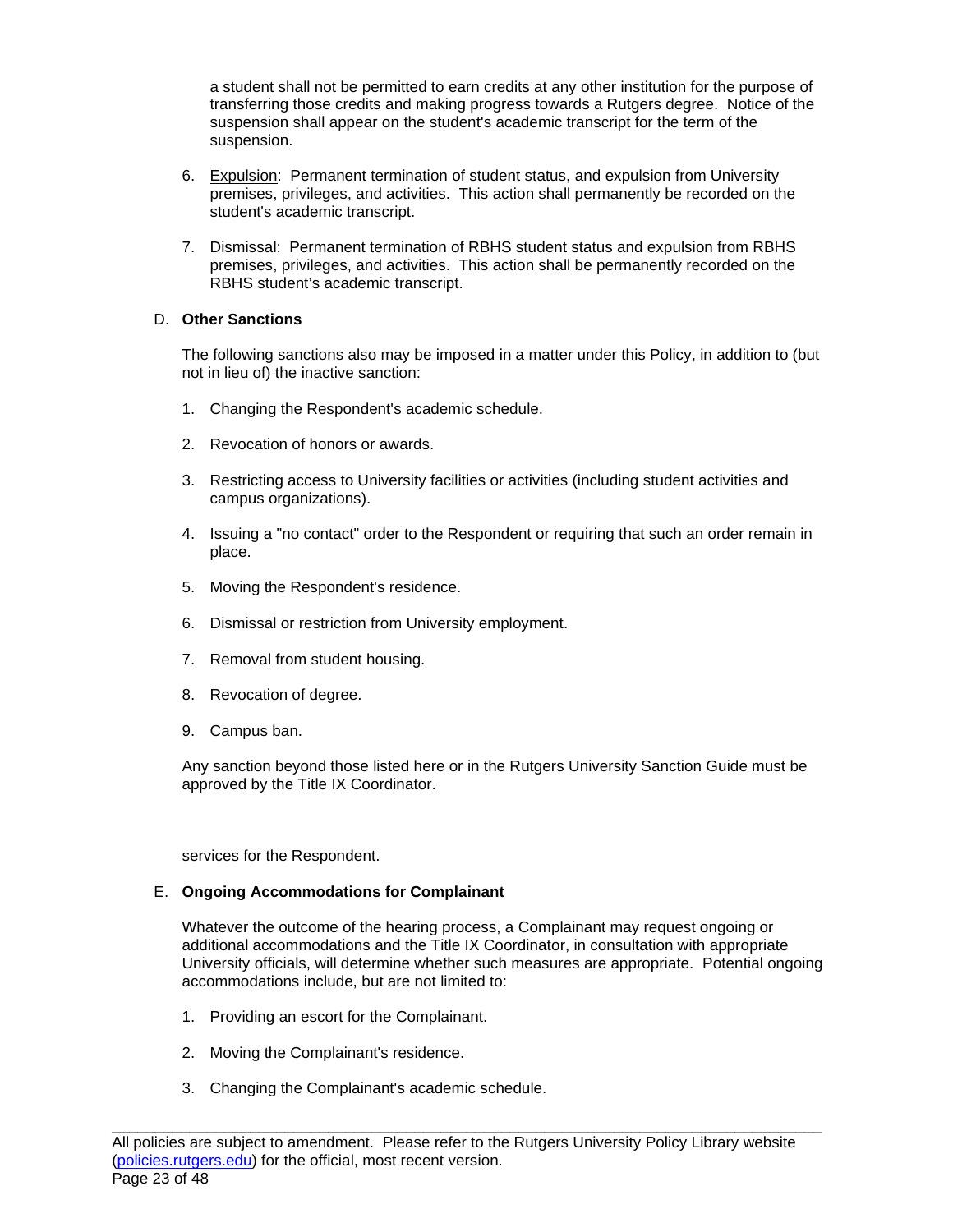- 4. Adjusting the Complainant's work schedule.
- 5. Allowing the Complainant to withdraw from or retake a class without penalty.
- 6. Providing access to tutoring or other academic support, such as extra time to complete or re-take a class.

#### F. **Additional Responses**

The University may also determine that additional measures are appropriate to respond to the effects of the incident on the University community. Additional responses for the benefit of the University community may include:

- 1. Increased monitoring, supervision, or security at locations or activities where the misconduct occurred.
- 2. Additional training and educational materials for students and employees.
- 3. Revision of the University's policies relating to sexual misconduct.
- 4. Climate surveys regarding sexual misconduct.

# **VIII. REPORTING OF CRIME AND DISCIPLINARY STATISTICS**

A federal law called the [Jeanne Clery Disclosure of Campus Security Policy and Campus Crime](https://policies.rutgers.edu/3032-currentpdf-0)  [Statistics Act \(Clery Act\)](https://policies.rutgers.edu/3032-currentpdf-0) requires the University to record and report certain information about campus safety, including the number of incidents of certain crimes on or near campus, some of which constitute prohibited conduct under this Policy. As described in the chart in the Resources listing (Appendix A), some employees who receive reports of prohibited conduct under this policy (including some who are otherwise considered "confidential") are required by the Clery Act to notify the University Public Safety about such incidents for statistical reporting purposes. These notifications may include the classification and location of the reported crime but do not identify the students involved. The Clery Act also requires the University to issue a "timely warning" when it receives a report of certain crimes that pose a serious or continuing threat. Such reports do not contain information identifying individual students. The University Annual Security Report is available at [http://rupd.rutgers.edu/aboutsafe.php.](http://rupd.rutgers.edu/aboutsafe.php)

# **IX. RECORDS DISCLOSURE**

Disciplinary proceedings conducted by the University are subject to the Family Educational Records and Privacy Act (FERPA), a federal law governing the privacy of student information. FERPA generally limits disclosure of student information outside the University without the student's consent, but it does provide for release of student disciplinary information without a student's consent in certain circumstances. For example, Title IX requires that the University tell the Complainant whether or not it found that sexual violence occurred, any individual remedies offered or provided to the Complainant or any sanctions imposed on the Respondent that directly relate to the Complainant, and other steps the school has taken to eliminate the hostile environment caused by the Respondent's actions, and to prevent recurrence. FERPA specifically allows schools to disclose to alleged victims of violence, including sexual violence, the final results of any University disciplinary proceeding involving the offense. Further, any information gathered in the course of an investigation may be subpoenaed by law enforcement authorities as part of a parallel investigation into the same conduct or required to be produced through other compulsory legal process.

Additional information about FERPA can be found at [http://compliance.rutgers.edu/ferpa.](http://compliance.rutgers.edu/ferpa)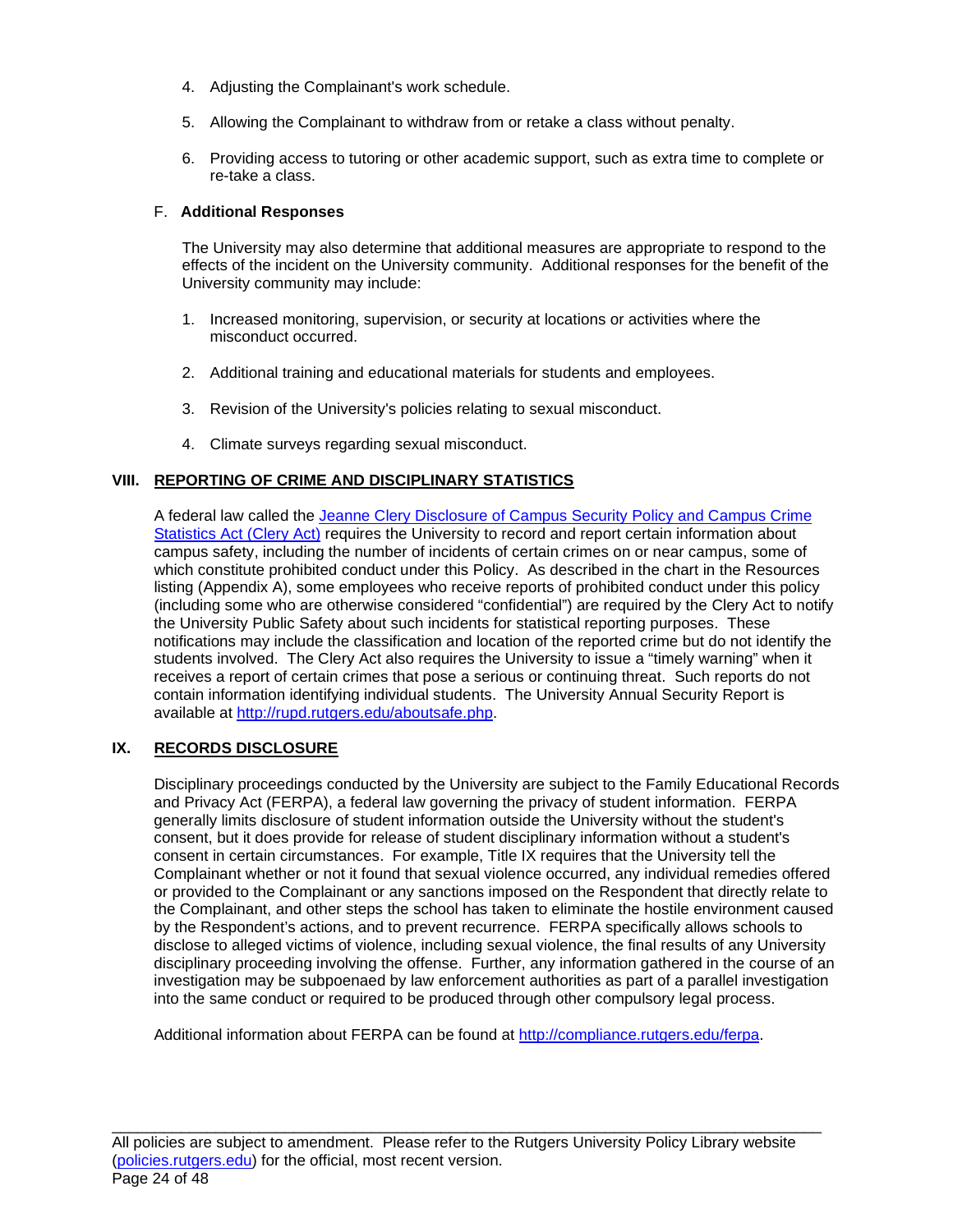# **X. AMENDMENTS**

The University may amend the Policy from time to time. Nothing in the Policy shall affect the inherent authority of Rutgers to take such actions as it deems appropriate to further the educational mission or to protect the safety and security of the University community.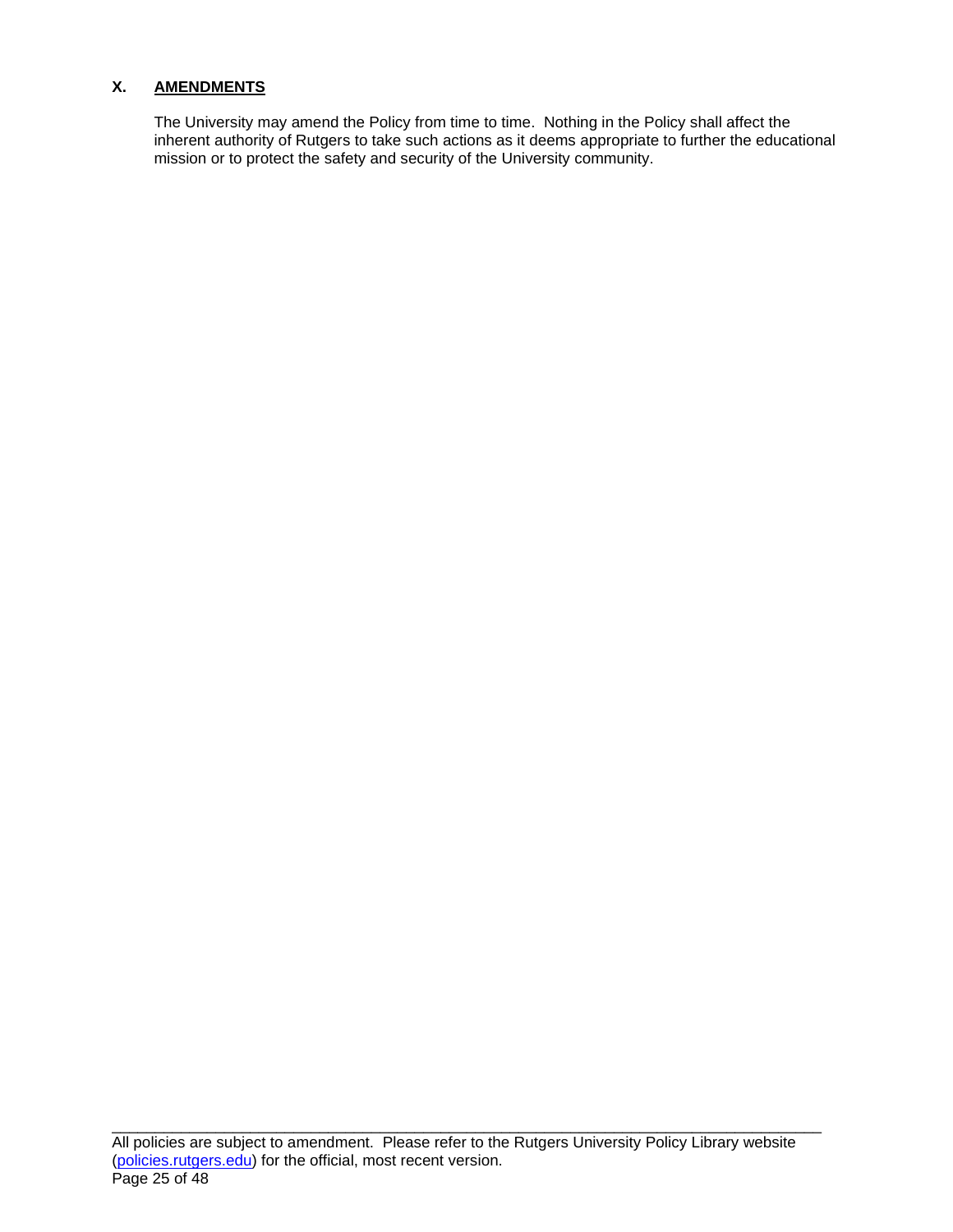# **Appendix A**

# **On-Campus Resources for Complainants**

# **New Brunswick**

| <b>Personnel</b>                                                                                                                                                                                                                                                                                                                           | <b>Resource Type</b>                                                                                                                                                                                                                    | <b>Reporting Obligation</b>                                                                                                                                                                                                                                                                                                                                                                                                                                                                                                                                                                                                            |
|--------------------------------------------------------------------------------------------------------------------------------------------------------------------------------------------------------------------------------------------------------------------------------------------------------------------------------------------|-----------------------------------------------------------------------------------------------------------------------------------------------------------------------------------------------------------------------------------------|----------------------------------------------------------------------------------------------------------------------------------------------------------------------------------------------------------------------------------------------------------------------------------------------------------------------------------------------------------------------------------------------------------------------------------------------------------------------------------------------------------------------------------------------------------------------------------------------------------------------------------------|
| <b>Office for Violence Prevention and Victim</b><br><b>Assistance (VPVA)</b><br>3 Bartlett Street<br><b>College Avenue Campus</b><br>New Brunswick, NJ 08901<br>Phone: (848) 932-1181<br>(24 hours/day, 7 days/week)<br>http://vpva.rutgers.edu                                                                                            | <b>Confidential Resource</b><br>providing crisis<br>intervention, counseling<br>and advocacy 24/7                                                                                                                                       | This resource will report<br>incidents without any<br>identifying information to the<br>Title IX Coordinator to enable<br>the University to understand<br>the existence and extent of the<br>problem (Title IX).<br>If the incident is a crime or<br>near the campus, this resource<br>will report it without any<br>identifying information to the<br>RUPD for inclusion in the daily<br>crime log and annual statistical<br>report and for issuance of any<br>required timely warning (Clery<br>Act).<br>If there is reasonable cause to<br>suspect that a minor has been<br>sexually abused, this resource<br>will notify the RUPD. |
| <b>Rutgers Student Health -</b><br>Counseling, Alcohol & Other Drug<br><b>Assistance Program and Psychiatric</b><br>Services (CAPS)<br><b>Main Center</b><br>17 Senior Street<br><b>College Avenue Campus</b><br>New Brunswick, NJ 08901<br>Phone: (848) 932-7884<br>http://health.rutgers.edu/medical-<br>counseling-services/counseling/ | <b>Confidential Resource</b><br>providing counseling<br>services through CAPS.<br>Services include crisis<br>intervention, individual<br>therapy, workshops, alcohol<br>and other drug assistance<br>programs, and psychiatric<br>care. | If a patient's clinical state<br>poses a substantial risk of harm<br>to the patient or others, as<br>manifested by conduct, this<br>resource will report as required<br>by law.<br>If there is reasonable cause to<br>believe a minor has been<br>sexually abused, this resource<br>will notify the RUPD.                                                                                                                                                                                                                                                                                                                              |
| Rutgers Student Health Services -<br>Physicians and other Health Professionals<br><b>Student Health Services Office</b><br>Hurtado Health Center<br>11 Bishop Place                                                                                                                                                                        | <b>Confidential Resource</b><br>providing comprehensive<br>clinical care, including<br>medical, pharmacy, and<br>mental health counseling<br>services.                                                                                  | This resource will report<br>incidents without any<br>identifying information to the<br>Title IX Coordinator to enable<br>the University to understand<br>the existence and extent of the<br>problem (Title IX)                                                                                                                                                                                                                                                                                                                                                                                                                        |

\_\_\_\_\_\_\_\_\_\_\_\_\_\_\_\_\_\_\_\_\_\_\_\_\_\_\_\_\_\_\_\_\_\_\_\_\_\_\_\_\_\_\_\_\_\_\_\_\_\_\_\_\_\_\_\_\_\_\_\_\_\_\_\_\_\_\_\_\_\_\_\_\_\_\_\_\_\_\_\_\_\_ All policies are subject to amendment. Please refer to the Rutgers University Policy Library website [\(policies.rutgers.edu\)](https://policies.rutgers.edu/) for the official, most recent version. Page 26 of 48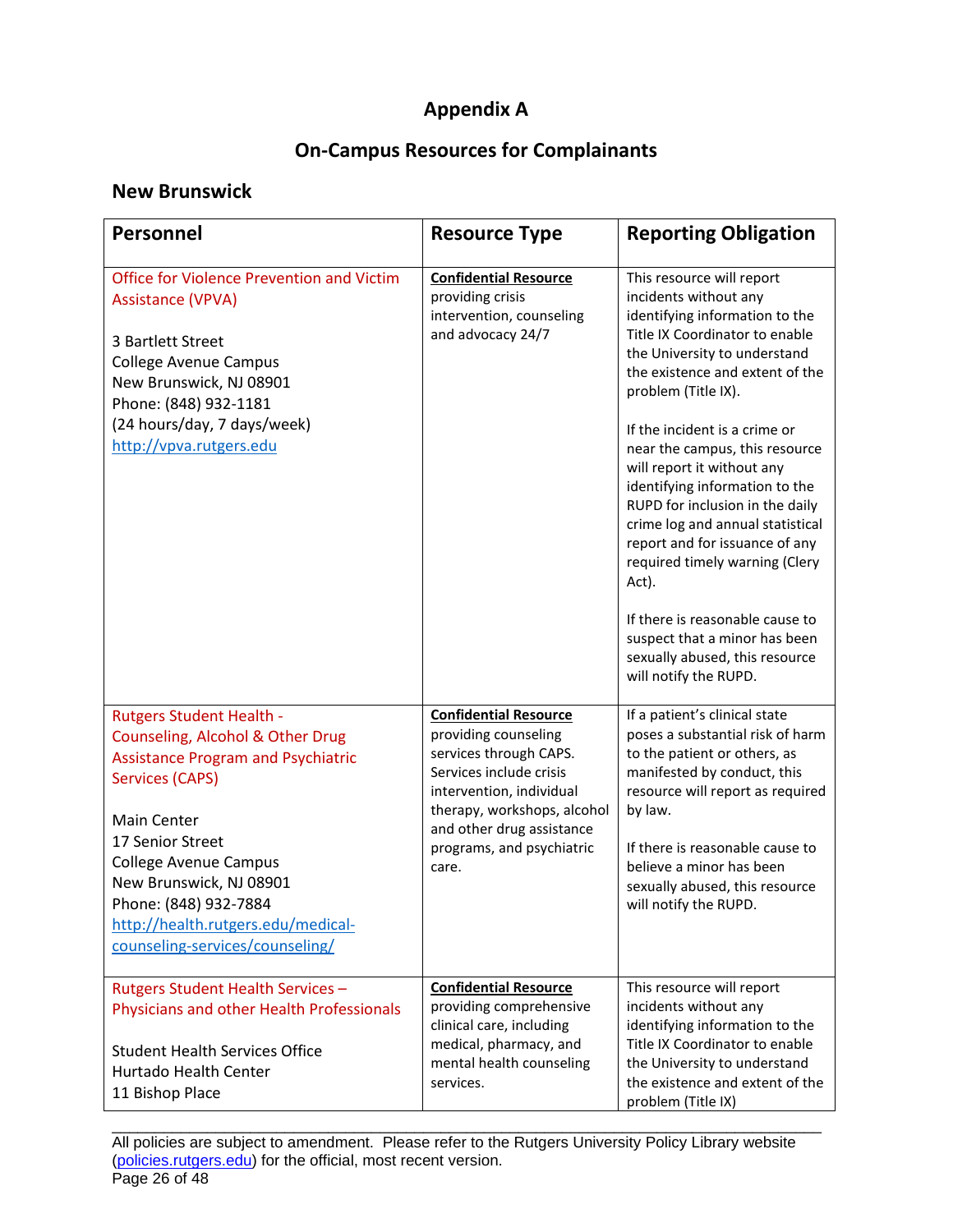| New Brunswick, NJ 08901                              |                                  | If the incident is a crime, this                                                      |
|------------------------------------------------------|----------------------------------|---------------------------------------------------------------------------------------|
| Phone: (848) 932-7402                                |                                  | resource will report it without                                                       |
| health@rutgers.edu                                   |                                  | any identifying information to<br>the RUPD for inclusion in the                       |
|                                                      |                                  | daily crime log and annual                                                            |
|                                                      |                                  | statistical report and for                                                            |
|                                                      |                                  | issuance of any required timely<br>warning (Clery Act)                                |
|                                                      |                                  | If a patient's clinical state                                                         |
|                                                      |                                  | poses a substantial risk of harm<br>to the patient or others, as                      |
|                                                      |                                  | manifested by conduct, these                                                          |
|                                                      |                                  | resources will report as<br>required by law.                                          |
|                                                      |                                  | If there is reasonable cause to                                                       |
|                                                      |                                  | suspect that a minor has been<br>sexually abused, the RUPD will                       |
|                                                      |                                  | notify the Division of Child                                                          |
|                                                      |                                  | Placement and Permanency in<br>accordance with N.J.S.A. 9:6-8.                        |
|                                                      |                                  | 10.                                                                                   |
| <b>University Chaplains (or Ordained Clergy)</b>     | <b>Confidential Resource</b>     | None, unless acting in a role                                                         |
|                                                      |                                  | other than that of Chaplain or<br>Clergy.                                             |
| A list of Registered Chaplains can be found<br>here: |                                  |                                                                                       |
| http://ruoffcampus.rutgers.edu/rutgers-              |                                  |                                                                                       |
| university-multi-faith-council/                      |                                  |                                                                                       |
|                                                      |                                  |                                                                                       |
| <b>Residence Life</b>                                | <b>Non-Confidential Resource</b> | This resource will report to the                                                      |
|                                                      |                                  | Title IX Coordinator all                                                              |
| New Brunswick/Piscataway                             |                                  | information received about<br>incidents under this Policy so                          |
| Phone: (848) 932-4371<br>Email: resident@rutgers.edu |                                  | the University can respond and                                                        |
| http://ruoncampus.rutgers.edu                        |                                  | investigate (Title IX).                                                               |
|                                                      |                                  | If the incident is a crime, this                                                      |
|                                                      |                                  | resource will report it without<br>any identifying information to                     |
|                                                      |                                  | the RUPD for inclusion in the                                                         |
|                                                      |                                  | daily crime log and annual                                                            |
|                                                      |                                  | statistical report and for<br>issuance of any required timely<br>warning (Clery Act). |
|                                                      |                                  | If there is reasonable cause to                                                       |
|                                                      |                                  | suspect that a minor has been                                                         |
|                                                      |                                  | sexually abused, this resource<br>will notify the RUPD.                               |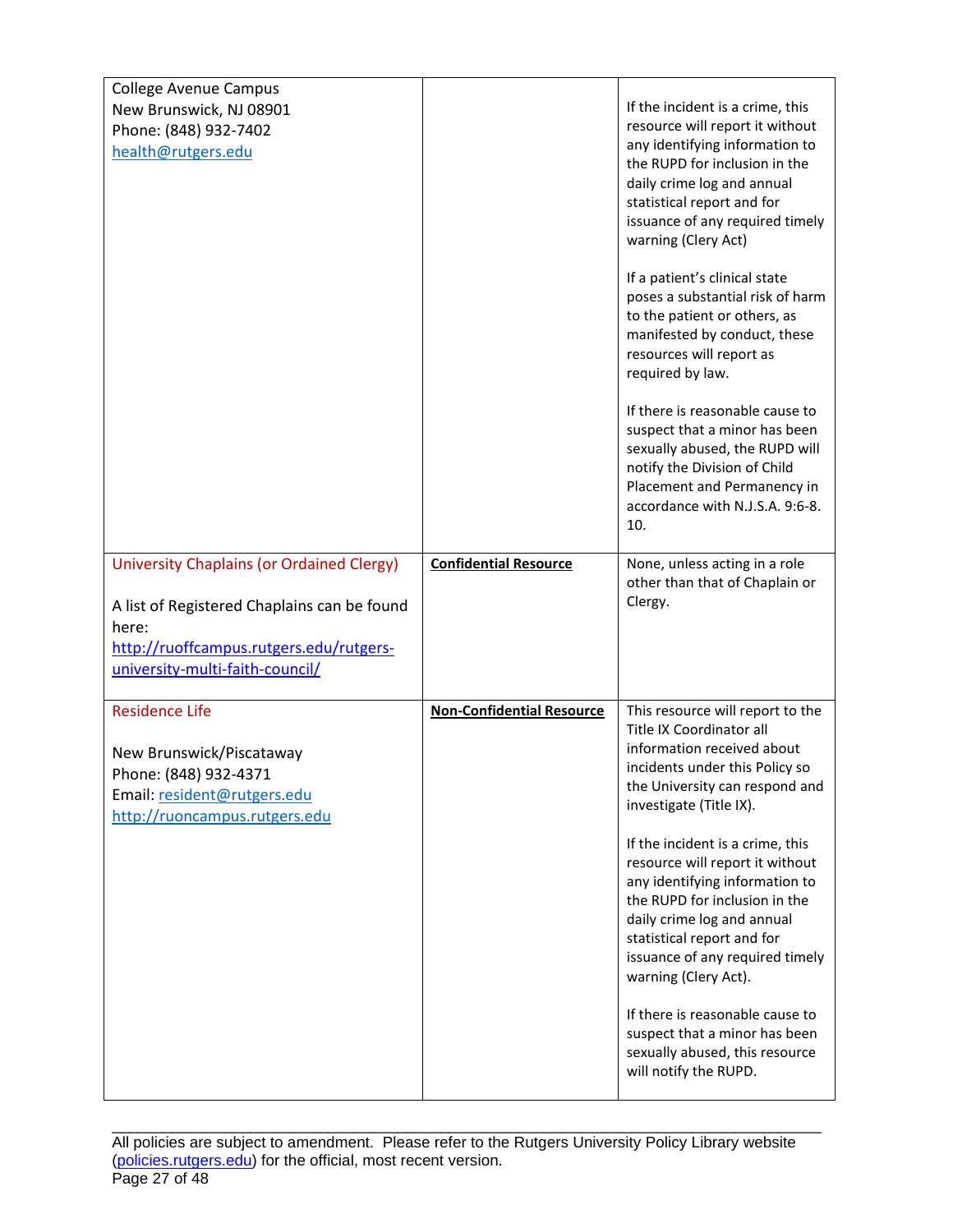| <b>Student Legal Services</b><br>115 College Avenue<br><b>Bishop House</b><br><b>College Avenue Campus</b><br>New Brunswick, NJ 08901<br>Phone: (848) 932-4529<br>www.rusls.rutgers.edu                                      | <b>Confidential Resource</b><br>providing eligible Rutgers<br>students with professional<br>legal advice and assistance<br>at no cost by attorneys<br>licensed to practice in the<br>state of New Jersey.                         | This resource will report<br>incidents without any<br>identifying information to the<br>Title IX Coordinator to enable<br>the University to understand<br>the existence and extent of the<br>problem (Title IX).<br>If the incident is a crime or<br>near the campus, this resource<br>will report it without any<br>identifying information to the<br>RUPD for inclusion in the daily<br>crime log and annual statistical<br>report and for issuance of any<br>required timely warning (Clery<br>Act).<br>If there is reasonable cause to<br>suspect that a minor has been<br>sexually abused, this resource<br>will notify the RUPD. |
|------------------------------------------------------------------------------------------------------------------------------------------------------------------------------------------------------------------------------|-----------------------------------------------------------------------------------------------------------------------------------------------------------------------------------------------------------------------------------|----------------------------------------------------------------------------------------------------------------------------------------------------------------------------------------------------------------------------------------------------------------------------------------------------------------------------------------------------------------------------------------------------------------------------------------------------------------------------------------------------------------------------------------------------------------------------------------------------------------------------------------|
| <b>Title IX Coordinator</b><br>Office of Student Affairs Compliance and<br>Title IX<br>2 Richardson Street<br><b>College Avenue Campus</b><br>Phone: (848) 932-8576<br>http://compliance.rutgers.edu/title-<br>ix/reporting/ | <b>Non-Confidential Resource</b><br>For information related to<br>the Title IX complaint<br>process or to file a<br>complaint against a Rutgers<br>student for sexual<br>harassment, sex<br>discrimination, or sexual<br>assault. | Unless a Complainant requests<br>otherwise and the request is<br>granted, this resource will<br>supervise the investigation to<br>reported incidents under this<br>Policy (Title IX).<br>If the incident is a crime, this<br>resource will report it without<br>any identifying information to<br>the RUPD for inclusion in the<br>daily crime log and annual<br>statistical report and for<br>issuance of any required timely<br>warning (Clery Act).<br>This resource will share<br>information with University<br>personnel who need to know it<br>in order to carry out University<br>policies and procedures.                     |
| <b>Rutgers University Police Department</b><br>(RUPD)<br><b>New Brunswick Division</b><br>55 Commercial Avenue<br>New Brunswick, NJ 08901<br>Phone: 9-1-1 (for emergencies)<br>Phone: (732) 932-7211                         | <b>Non-Confidential Resource</b><br>RUPD provides emergency<br>services and responds to<br>reports of sexual violence<br>and other crimes. RUPD<br>also provides security<br>escorts.                                             | The University Police<br>Department will report to the<br>applicable Title IX Coordinator<br>all information received about<br>incidents under this Policy, so<br>the University can investigate<br>and respond (Title IX).<br>If the incident is a crime, the                                                                                                                                                                                                                                                                                                                                                                         |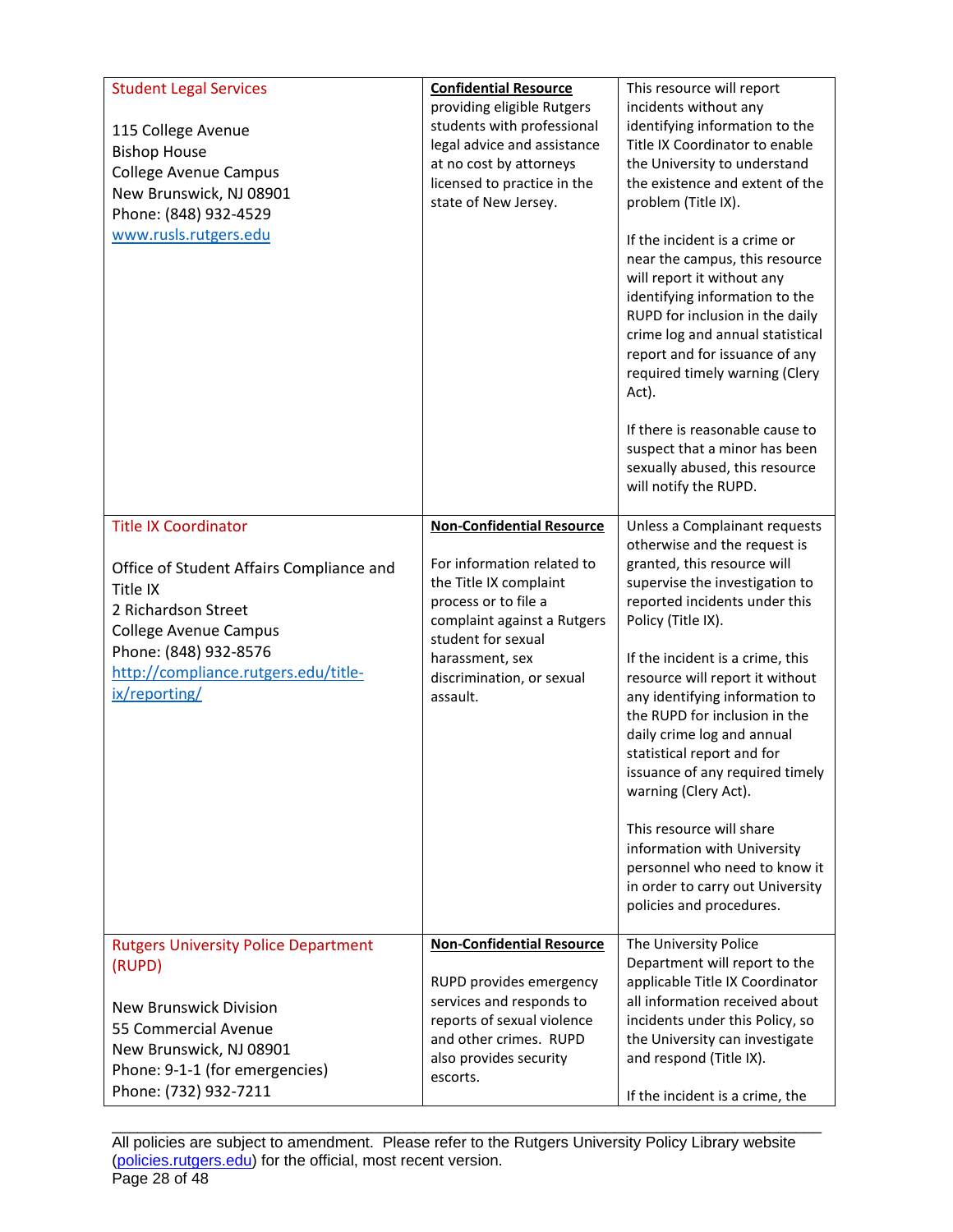| http://rupd.rutgers.edu/rupd.php                                                                                                                                                                                                                            |                                                                                                                                                                                                                                                                                     | RUPD will include it in a crime<br>log and annual crime statistics<br>without identifying the alleged<br>victim (Clery Act).<br>If the incident is a crime and<br>poses a serious or continuing<br>threat, the RUPD will issue an<br>emergency notification or<br>timely warning (Clery Act)<br>If there is reasonable cause to<br>suspect that a minor has been<br>sexually abused, the RUPD will<br>notify the Division of Child<br>Placement and Permanency in<br>accordance with N.J.S.A. 9:6-8.<br>10.<br>This resource will share<br>information with University<br>personnel who need to know it<br>in order to carry out University<br>policies and procedures. |
|-------------------------------------------------------------------------------------------------------------------------------------------------------------------------------------------------------------------------------------------------------------|-------------------------------------------------------------------------------------------------------------------------------------------------------------------------------------------------------------------------------------------------------------------------------------|-------------------------------------------------------------------------------------------------------------------------------------------------------------------------------------------------------------------------------------------------------------------------------------------------------------------------------------------------------------------------------------------------------------------------------------------------------------------------------------------------------------------------------------------------------------------------------------------------------------------------------------------------------------------------|
| <b>Rutgers University-New Brunswick</b><br><b>Ombuds Office</b><br>115 College Avenue<br><b>Bishop House</b><br><b>College Avenue Campus</b><br>New Brunswick, NJ 08901<br>Phone: (848) 932-1452<br>Email: Ombuds@rutgers.edu<br>https://ombuds.rutgers.edu | <b>Non-Confidential Resource</b><br>The Office for the<br><b>Ombudsperson for Students</b><br>offers students at Rutgers<br>University-New Brunswick<br>and RBHS who feel they<br>have exhausted all other<br>possible remedies,<br>alternative methods to<br>resolve their issues. | This resource will report<br>incidents without any<br>identifying information to the<br>Title IX Coordinator to enable<br>the University to understand<br>the existence and extent of the<br>problem (Title IX).<br>If the incident is a crime, this<br>resource will report it without<br>any identifying information to<br>the RUPD for inclusion in the<br>daily crime log and annual<br>statistical report and for<br>issuance of any required timely<br>warning (Clery Act).<br>If there is reasonable cause to<br>suspect that a minor has been<br>sexually abused, this resource<br>will notify the RUPD.                                                        |
| <b>Dean of Students</b>                                                                                                                                                                                                                                     | <b>Non-Confidential Resource</b><br>The Dean of Students Office                                                                                                                                                                                                                     | This resource will report to the<br>Title IX Coordinator all<br>information received about                                                                                                                                                                                                                                                                                                                                                                                                                                                                                                                                                                              |
| Office of the Dean of Students<br>88 College Avenue<br><b>College Avenue Campus</b><br>New Brunswick, NJ 08901                                                                                                                                              | provides solutions, services<br>and support to help<br>students navigate Rutgers<br>University. The Office                                                                                                                                                                          | incidents under this Policy so<br>the University can respond and<br>investigate (Title IX).                                                                                                                                                                                                                                                                                                                                                                                                                                                                                                                                                                             |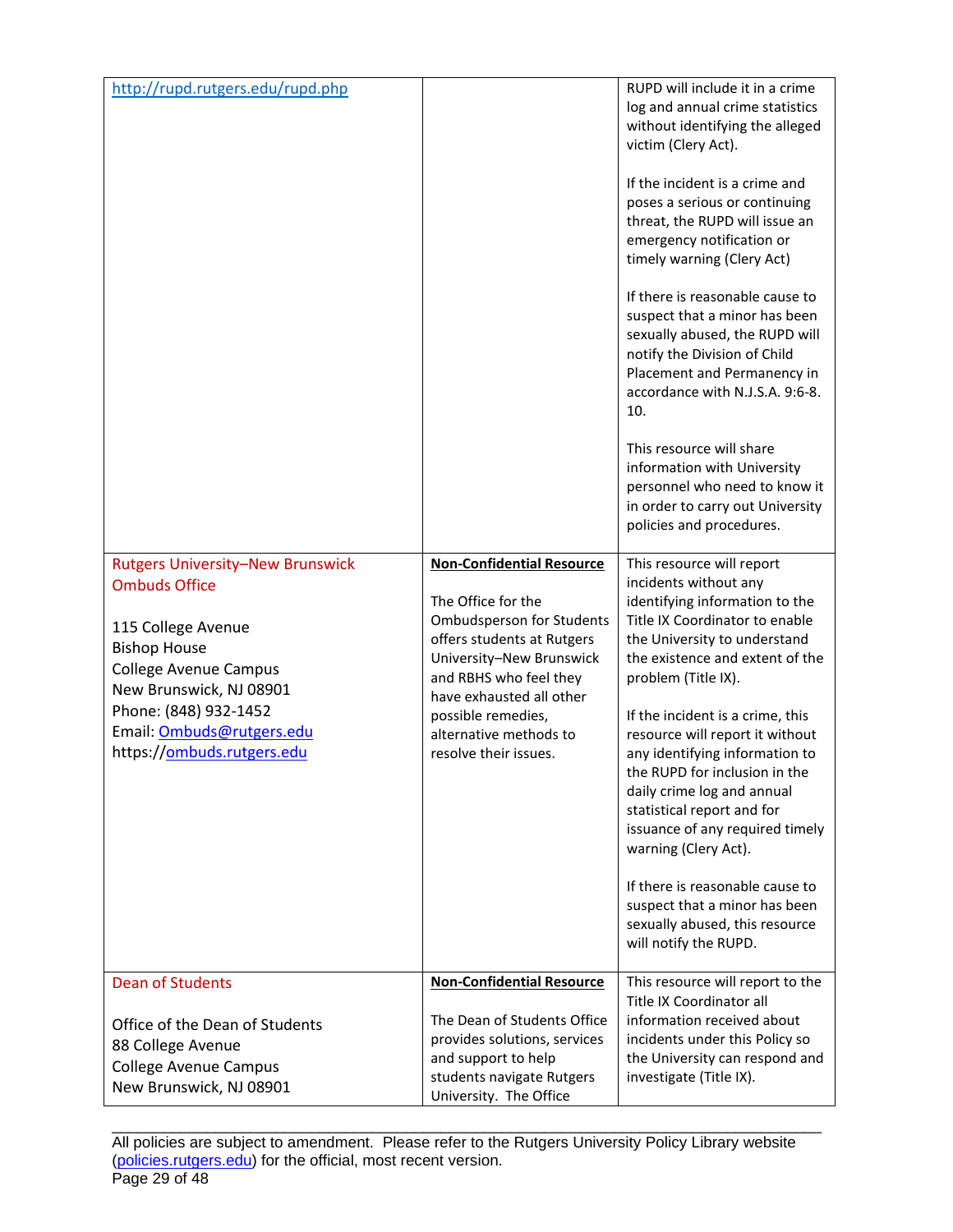| Phone: (848) 932-2300<br>Email:<br>deanofstudents@echo.rutgers.edu                                                                                                                                                                                                                                   | services as a student<br>support network by<br>providing advocacy,<br>problem resolution, and<br>critical incident intervention<br>for those times when<br>additional assistance is<br>needed. | If the incident is a crime, this<br>resource will report it without<br>any identifying information to<br>the RUPD for inclusion in the<br>daily crime log and annual<br>statistical report and for<br>issuance of any required timely<br>warning (Clery Act).<br>If there is reasonable cause to<br>suspect that a minor has been<br>sexually abused, this resource<br>will notify the RUPD.                                                                                                                                                                                                                       |
|------------------------------------------------------------------------------------------------------------------------------------------------------------------------------------------------------------------------------------------------------------------------------------------------------|------------------------------------------------------------------------------------------------------------------------------------------------------------------------------------------------|--------------------------------------------------------------------------------------------------------------------------------------------------------------------------------------------------------------------------------------------------------------------------------------------------------------------------------------------------------------------------------------------------------------------------------------------------------------------------------------------------------------------------------------------------------------------------------------------------------------------|
| Title IX Coordinator for Complaints Against<br><b>University Employees or Third Parties</b><br>Office of Employment Equity<br><b>University Human Resources</b><br>57 US Highway 1, ASB II<br>Cook Campus<br>New Brunswick, NJ 08901<br>Phone: (848) 932-3979<br>Email: Lisa.grosskreutz@rutgers.edu | <b>Non-Confidential Resource</b><br>supporting the University's<br>commitment to preventing<br>discrimination and<br>advancing equal<br>opportunity.                                           | Unless a Complainant requests<br>otherwise and the request is<br>granted, this resource will<br>supervise the investigation to<br>reported incidents under this<br>Policy (Title IX).<br>If the incident is a crime, this<br>resource will report it without<br>any identifying information to<br>the RUPD for inclusion in the<br>daily crime log and annual<br>statistical report and for<br>issuance of any required timely<br>warning (Clery Act).<br>This resource will share<br>information with University<br>personnel who need to know it<br>in order to carry out University<br>policies and procedures. |
| <b>Title IX Coordinator for Athletics</b><br>Senior Associate Athletic Director/Senior<br>Woman Administrator<br>Intercollegiate Athletics<br>83 Rockafeller Road<br>Livingston Campus<br>Piscataway, NJ 08854<br>Phone: (732) 445-7899<br>Email: khickey@scarletknights.com                         | <b>Non-Confidential Resource</b><br>addressing issues relating to<br>gender equity in Rutgers<br>athletics programs.                                                                           | This resource will report to the<br>Title IX Coordinator all<br>information received about<br>incidents under this Policy so<br>the University can respond and<br>investigate (Title IX).<br>If the incident is a crime, this<br>resource will report it without<br>any identifying information to<br>the RUPD for inclusion in the<br>daily crime log and annual<br>statistical report and for<br>issuance of any required timely<br>warning (Clery Act).<br>If there is reasonable cause to<br>suspect that a minor has been                                                                                     |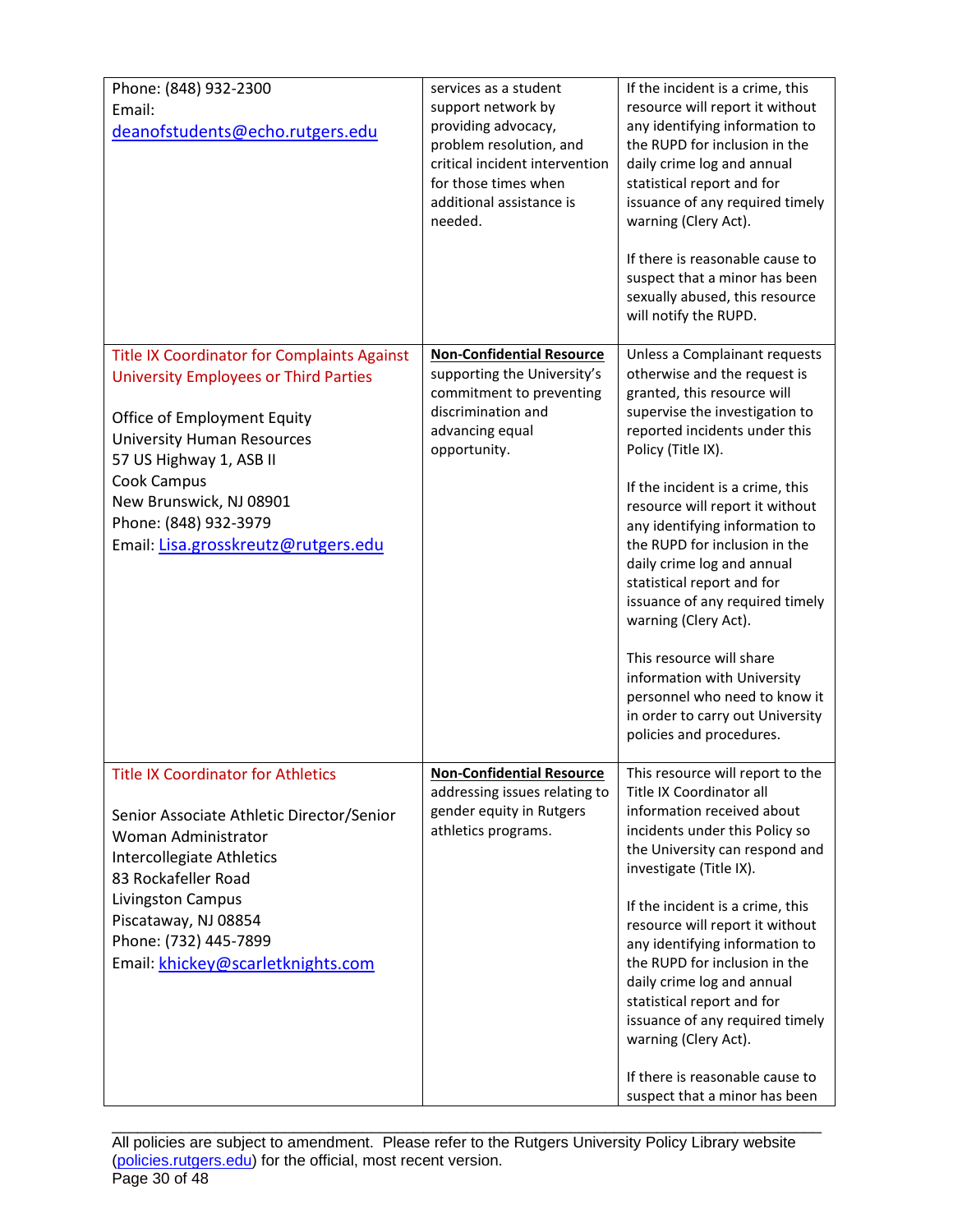|                                                                                                                                                                                                                                                            |                                                                                                                                                                                                                                                                               | sexually abused, this resource<br>will notify the RUPD.                                                                                                                                                                                                                                                                                                                                                                                                                                                                                                                                                            |
|------------------------------------------------------------------------------------------------------------------------------------------------------------------------------------------------------------------------------------------------------------|-------------------------------------------------------------------------------------------------------------------------------------------------------------------------------------------------------------------------------------------------------------------------------|--------------------------------------------------------------------------------------------------------------------------------------------------------------------------------------------------------------------------------------------------------------------------------------------------------------------------------------------------------------------------------------------------------------------------------------------------------------------------------------------------------------------------------------------------------------------------------------------------------------------|
| Institutional Compliance Officer-Title IX<br>and Universitywide Title IX Coordinator<br>University Ethics and Compliance<br>335 George Street<br>New Brunswick, NJ 08901<br>Phone: (732) 235-5304<br>https://uec.rutgers.edu/programs/title-<br><u>ix/</u> | <b>Non-Confidential Resource</b><br>providing students and<br>other members of the<br>Rutgers Community with<br>information about<br>university policies and<br>procedures for addressing<br>sexual harassment, sexual<br>violence, stalking, and<br>relationship misconduct. | Unless a Complainant requests<br>otherwise and the request is<br>granted, this resource will<br>supervise the investigation to<br>reported incidents under this<br>Policy (Title IX).<br>If the incident is a crime, this<br>resource will report it without<br>any identifying information to<br>the RUPD for inclusion in the<br>daily crime log and annual<br>statistical report and for<br>issuance of any required timely<br>warning (Clery Act).<br>This resource will share<br>information with University<br>personnel who need to know it<br>in order to carry out University<br>policies and procedures. |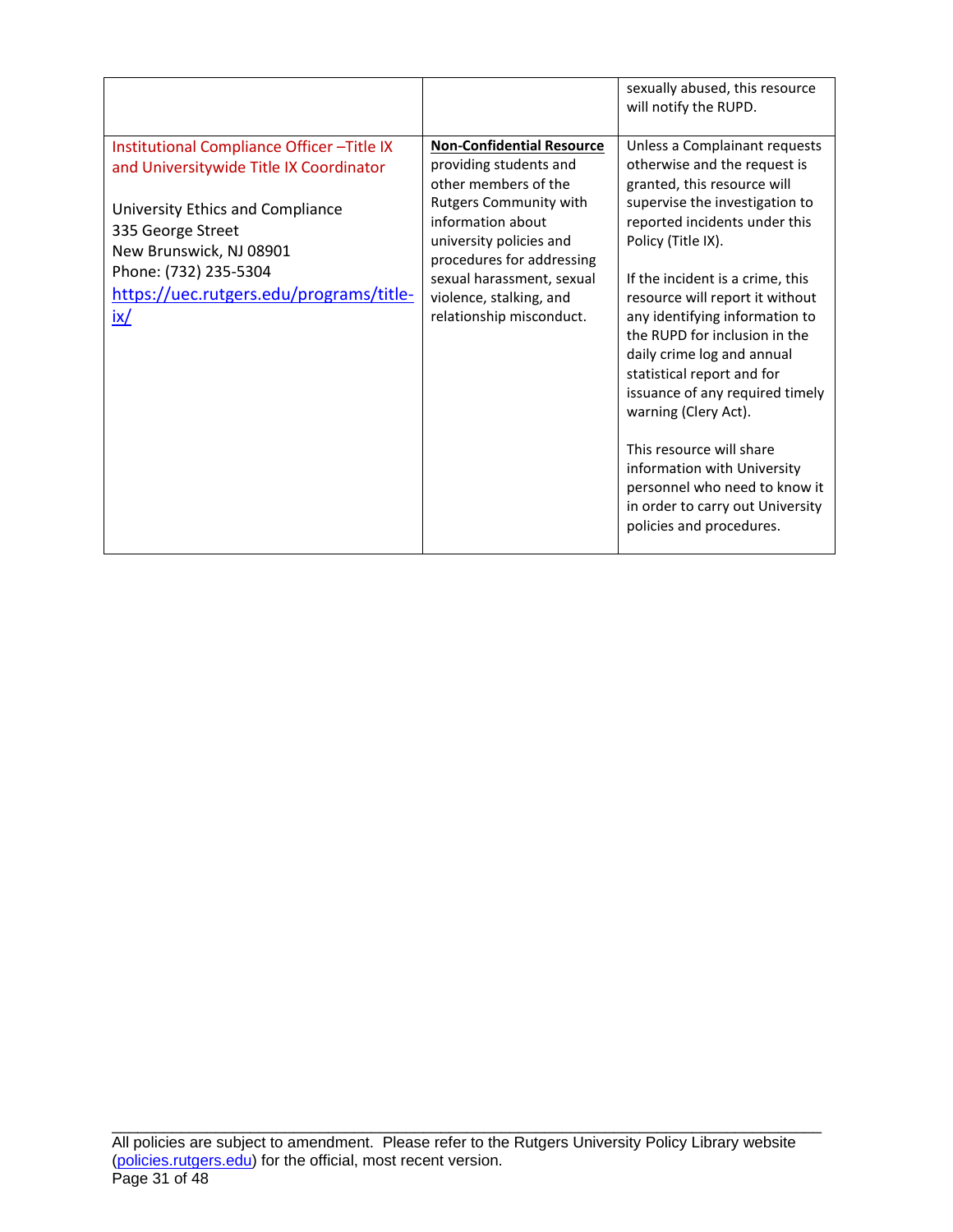# **Newark**

| <b>Office for Violence Prevention and Victim</b><br><b>Assistance (VPVA)</b><br>249 University Avenue<br>Blumenthal Hall, Room 203<br>Newark, NJ 07102<br>Phone: (973) 353-1918<br>(24 hours/day, 7 days/week)<br>Run.vpva@rutgers.edu<br>http://vpva.rutgers.edu                                                | <b>Confidential Resource</b><br>providing crisis<br>intervention, counseling,<br>and advocacy 24/7.                                                                                                                                                                                         | This resource will report<br>incidents without any<br>identifying information to the<br>Title IX Coordinator to enable<br>the University to understand<br>the existence and extent of the<br>problem (Title IX).<br>If the incident is a crime or<br>near the campus, this resource<br>will report it without any<br>identifying information to the<br>RUPD for inclusion in the daily<br>crime log and annual statistical<br>report and for issuance of any<br>required timely warning (Clery<br>Act).<br>If there is reasonable cause to<br>suspect that a minor has been<br>sexually abused, this resource<br>will notify the RUPD. |
|------------------------------------------------------------------------------------------------------------------------------------------------------------------------------------------------------------------------------------------------------------------------------------------------------------------|---------------------------------------------------------------------------------------------------------------------------------------------------------------------------------------------------------------------------------------------------------------------------------------------|----------------------------------------------------------------------------------------------------------------------------------------------------------------------------------------------------------------------------------------------------------------------------------------------------------------------------------------------------------------------------------------------------------------------------------------------------------------------------------------------------------------------------------------------------------------------------------------------------------------------------------------|
| <b>Student Health Services</b><br>249 University Avenue<br>Blumenthal Hall, Room 104<br>Newark, NJ 07102<br>Phone: (973) 353-5231<br>http://health.newark.rutgers.edu<br>Sexual Assault Hotline: (973) 353-4357<br>(HELP)<br>Business Hours: M-F 8:30 a.m. to 4:30<br>p.m.<br>24 Hour Nurse Line: (866) 221-9764 | <b>Confidential Resource</b><br>Providing support to<br>Rutgers students, faculty,<br>and staff who are victims of<br>sexual assault and<br>interpersonal/intimate<br>partner violence.                                                                                                     | This resource will report<br>incidents without any<br>identifying information to the<br>Title IX Coordinator to enable<br>the University to understand<br>the existence and extent of the<br>problem (Title IX).<br>If the incident is a crime or<br>near the campus, this resource<br>will report it without any<br>identifying information to the<br>RUPD for inclusion in the daily<br>crime log and annual statistical<br>report and for issuance of any<br>required timely warning (Clery<br>Act).                                                                                                                                |
| <b>Counseling Center</b><br>249 University Avenue<br>Blumenthal Hall, Room 101<br>Newark, NJ 07102<br>Phone: (973) 353-5805<br>http://counseling.newark.rutgers.edu/<br>For Psychological Emergencies during<br>regular business hours: (973) 353-5805                                                           | <b>Confidential Resource</b><br>for victims of sexual assault<br>and interpersonal/intimate<br>partner violence.<br>Provides psychological and<br>psychiatric services, along<br>with a comprehensive<br>alcohol and other drug<br>assistance. For victims of<br>trauma or assault, a range | This resource will report<br>incidents without any<br>identifying information to the<br>Title IX Coordinator to enable<br>the University to understand<br>the existence and extent of the<br>problem (Title IX).<br>If the incident is a crime, this<br>resource will report it without<br>any identifying information to                                                                                                                                                                                                                                                                                                              |

\_\_\_\_\_\_\_\_\_\_\_\_\_\_\_\_\_\_\_\_\_\_\_\_\_\_\_\_\_\_\_\_\_\_\_\_\_\_\_\_\_\_\_\_\_\_\_\_\_\_\_\_\_\_\_\_\_\_\_\_\_\_\_\_\_\_\_\_\_\_\_\_\_\_\_\_\_\_\_\_\_\_ All policies are subject to amendment. Please refer to the Rutgers University Policy Library website [\(policies.rutgers.edu\)](https://policies.rutgers.edu/) for the official, most recent version. Page 32 of 48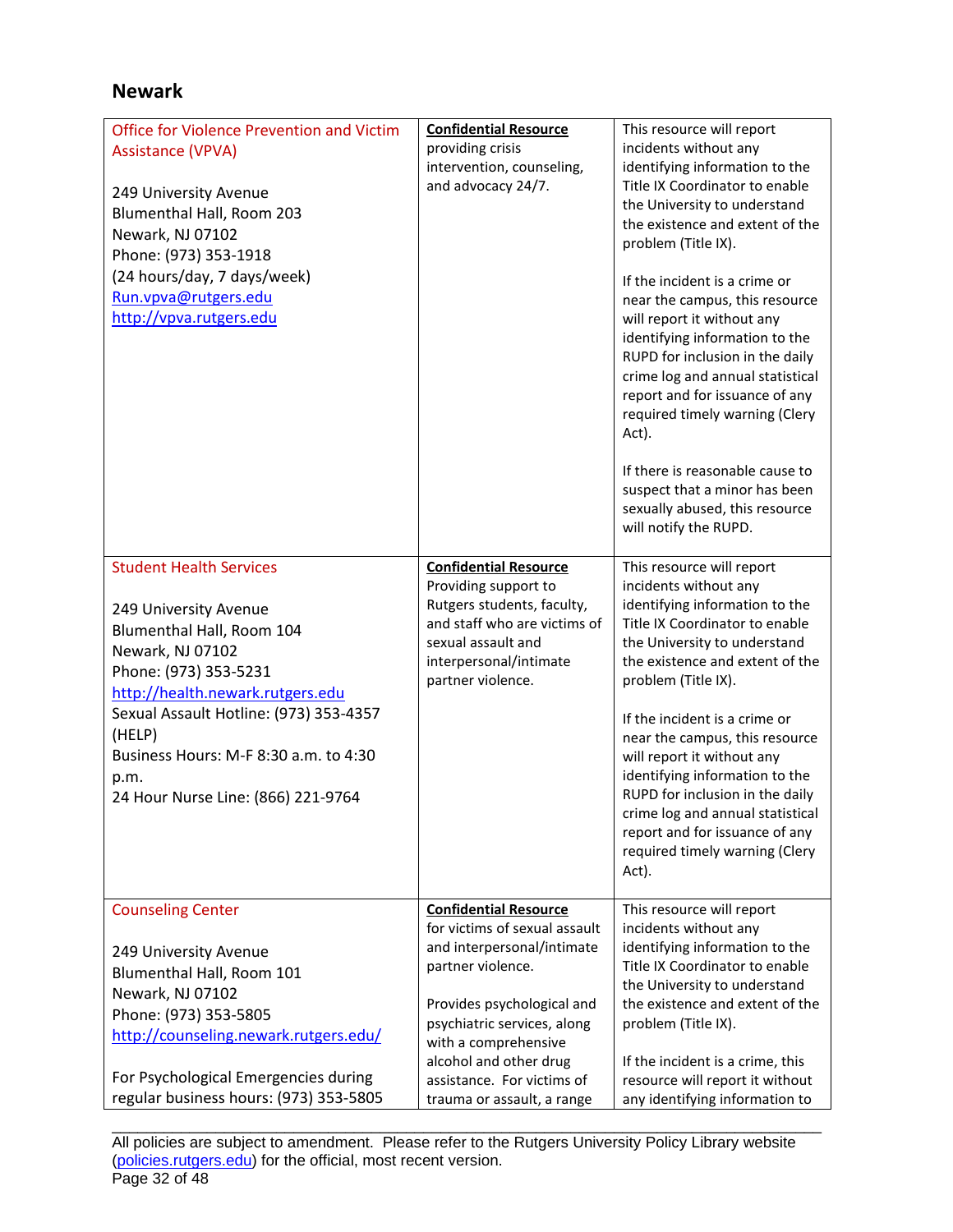| After regular business hours:<br>University Hospital Crisis Line, (973)623-<br>2323<br>Suicide Prevention Lifeline, (800) 273-TALK                                                                                                                                                             | of supportive services is<br>offered, including individual<br>and group therapy. Also<br>offers individual and group<br>substance abuse<br>counseling, psychiatric<br>evaluations and medication<br>monitoring. As needed,<br>provides crisis intervention<br>and assistance with<br>community resources and<br>referrals.                                                    | the RUPD for inclusion in the<br>daily crime log and annual<br>statistical report and for<br>issuance of any required timely<br>warning (Clery Act).<br>If there is reasonable cause to<br>suspect that a minor has been<br>sexually abused, the RUPD will<br>notify the Division of Child<br>Placement and Permanency in<br>accordance with N.J.S.A. 9:6-8.<br>10.                                                                                                                                                                                                                                                |
|------------------------------------------------------------------------------------------------------------------------------------------------------------------------------------------------------------------------------------------------------------------------------------------------|-------------------------------------------------------------------------------------------------------------------------------------------------------------------------------------------------------------------------------------------------------------------------------------------------------------------------------------------------------------------------------|--------------------------------------------------------------------------------------------------------------------------------------------------------------------------------------------------------------------------------------------------------------------------------------------------------------------------------------------------------------------------------------------------------------------------------------------------------------------------------------------------------------------------------------------------------------------------------------------------------------------|
| <b>Title IX Coordinator</b><br>Director of Title IX and ADA<br><b>Title IX Coordinator</b><br><b>Rutgers University-Newark</b><br>Paul Robeson Campus Center<br>350 Dr. Martin Luther King Jr. Blvd., Room<br>316 A<br>Newark, NJ 07102<br>Phone: (973) 353-1906<br>Scott.strother@rutgers.edu | <b>Non-Confidential Resource</b><br>For information related to<br>the Title IX complaint<br>process or to file a<br>complaint against a Rutgers<br>student for sexual<br>harassment, sex<br>discrimination or sexual<br>assault                                                                                                                                               | Unless a Complainant requests<br>otherwise and the request is<br>granted, this resource will<br>supervise the investigation to<br>reported incidents under this<br>Policy (Title IX).<br>If the incident is a crime, this<br>resource will report it without<br>any identifying information to<br>the RUPD for inclusion in the<br>daily crime log and annual<br>statistical report and for<br>issuance of any required timely<br>warning (Clery Act).<br>This resource will share<br>information with University<br>personnel who need to know it<br>in order to carry out University<br>policies and procedures. |
| <b>Dean of Students</b><br><b>Rutgers University-Newark</b><br>Paul Robeson Campus Center, Suite 352<br>350 Dr. Martin Luther King Jr. Blvd<br>Newark, NJ 07102<br>Phone: (973) 353-5300<br>careteam@rutgers.edu                                                                               | <b>Non-Confidential Resource</b><br>The Dean of Students Office<br>provides solutions, services,<br>and support to help<br>students navigate Rutgers<br>University. The Office<br>serves as a student support<br>network by providing<br>advocacy, problem<br>resolution and critical<br>incident intervention for<br>those times when<br>additional assistance is<br>needed. | This resource will report to the<br>Title IX Coordinator all<br>information received about<br>incidents under this Policy so<br>the University can respond and<br>investigate (Title IX).<br>If the incident is a crime, this<br>resource will report it without<br>any identifying information to<br>the RUPD for inclusion in the<br>daily crime log and annual<br>statistical report and for<br>issuance of any required timely<br>warning (Clery Act).<br>If there is reasonable cause to<br>suspect that a minor has been                                                                                     |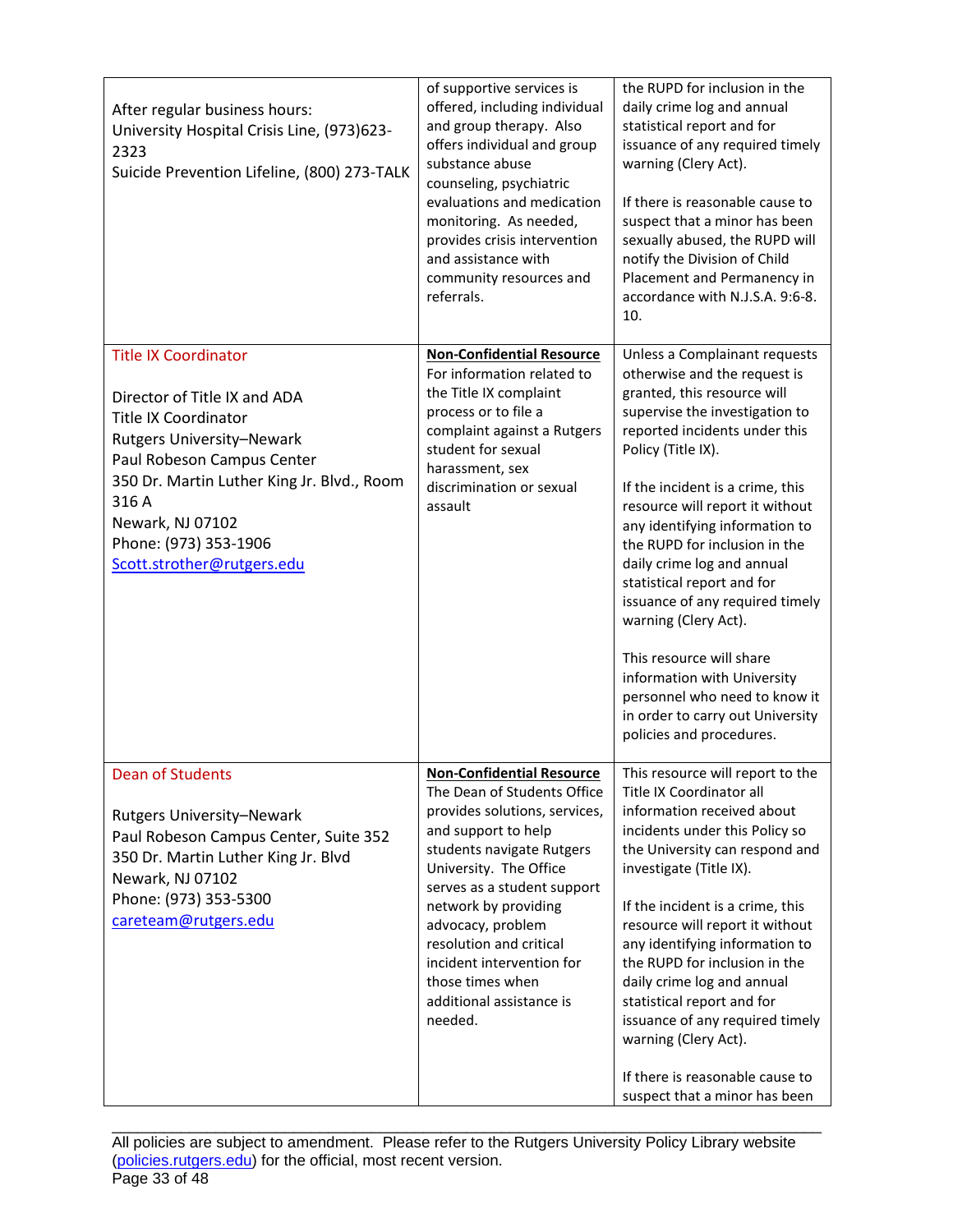|--|

# **Camden**

| <b>Office for Violence Prevention and Victim</b><br><b>Assistance (VPVA)</b><br>326 Penn Street<br>Camden Campus Center<br>Camden, NJ 08102<br>Phone: (856) 225-2326<br>(24 hours/day, 7 days/week)<br>http://vpva.rutgers.edu | <b>Confidential Resource</b><br>providing crisis<br>intervention, counseling<br>and advocacy 24/7                                                                                      | This resource will report<br>incidents without any<br>identifying information to the<br>Title IX Coordinator to enable<br>the University to understand<br>the existence and extent of the<br>problem (Title IX).<br>If the incident is a crime or<br>near the campus, this resource<br>will report it without any<br>identifying information to the<br>RUPD for inclusion in the daily<br>crime log and annual statistical<br>report and for issuance of any<br>required timely warning (Clery<br>Act).<br>If there is reasonable cause to<br>suspect that a minor has been<br>sexually abused, this resource<br>will notify the RUPD. |
|--------------------------------------------------------------------------------------------------------------------------------------------------------------------------------------------------------------------------------|----------------------------------------------------------------------------------------------------------------------------------------------------------------------------------------|----------------------------------------------------------------------------------------------------------------------------------------------------------------------------------------------------------------------------------------------------------------------------------------------------------------------------------------------------------------------------------------------------------------------------------------------------------------------------------------------------------------------------------------------------------------------------------------------------------------------------------------|
| <b>Student Health Services</b><br>326 Penn Street<br>Camden Campus Center, 2 <sup>nd</sup> Floor<br>Camden, NJ 08102<br>Phone: (856) 225-6005                                                                                  | <b>Confidential Resource</b><br>providing support to<br>Rutgers students, faculty<br>and staff who are victims of<br>sexual assault and<br>interpersonal/intimate<br>partner violence. | If a patient's clinical state<br>poses a substantial risk of harm<br>to the patient or others, as<br>manifested by conduct, this<br>resource will report as required<br>by law.<br>If there is reasonable cause to<br>believe a minor has been<br>sexually abused, this resource<br>will notify the RUPD.                                                                                                                                                                                                                                                                                                                              |
| Medical, Psychological,<br>Alcohol/Drug/Nicotine Assistance, and<br><b>Health Promotion Services</b><br>http://healthservices.camden.rutgers.edu/                                                                              | <b>Confidential Resource for</b><br>victims of sexual assault and<br>interpersonal/intimate<br>partner violence.                                                                       | This resource will report<br>incidents without any<br>identifying information to the<br>Title IX Coordinator to enable<br>the University to understand<br>the existence and extent of the<br>problem (Title IX).<br>If the incident is a crime, this<br>resource will report it without<br>any identifying information to<br>the RUPD for inclusion in the<br>daily crime log and annual                                                                                                                                                                                                                                               |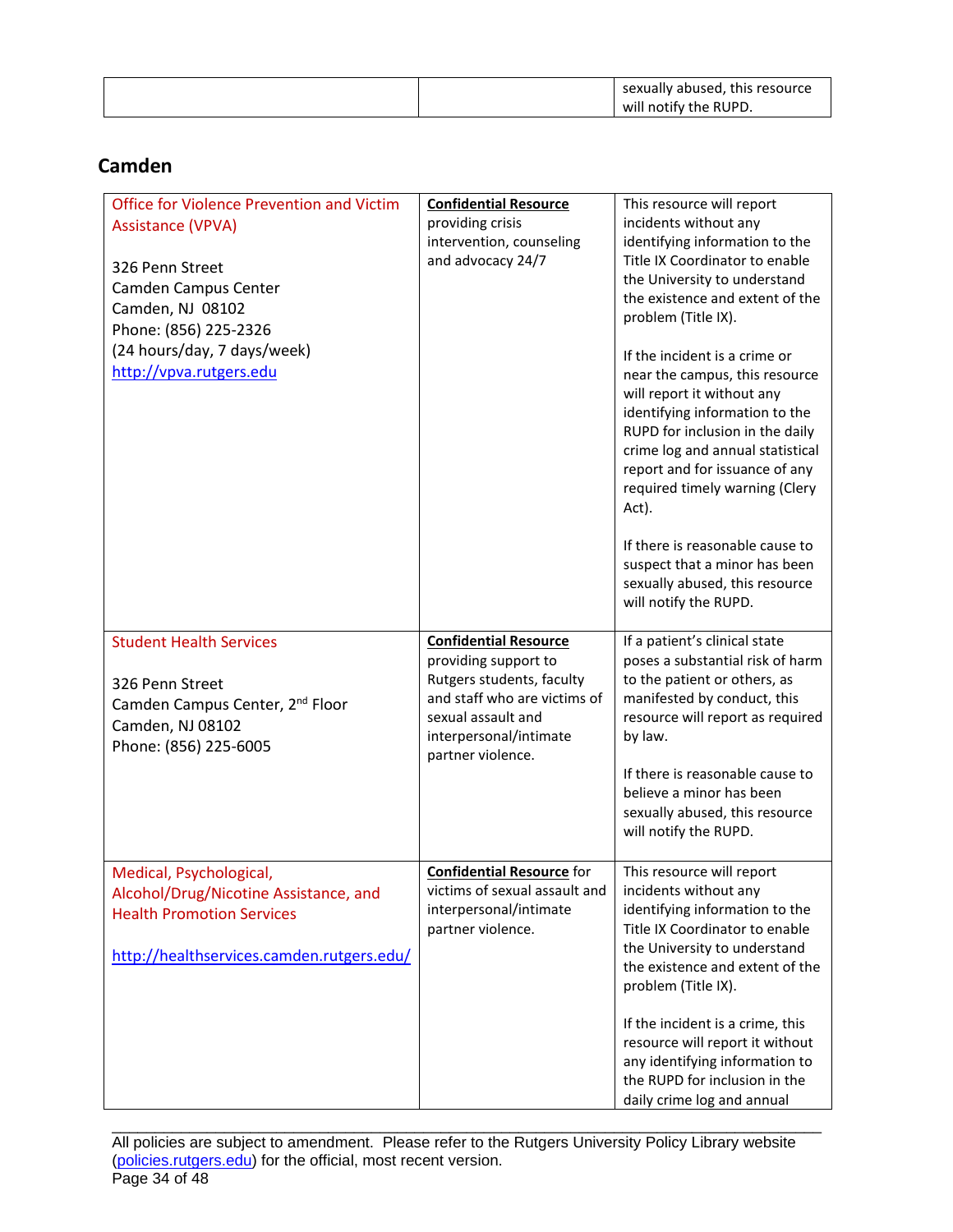|                                                                                                                                                                                                     |                                                                                                                                                                                                                                   | statistical report and for<br>issuance of any required timely<br>warning (Clery Act).<br>If there is reasonable cause to<br>suspect that a minor has been<br>sexually abused, the RUPD will<br>notify the Division of Child<br>Placement and Permanency in<br>accordance with N.J.S.A. 9:6-8.<br>10.                                                                                                                                                                                                                                                                                                               |
|-----------------------------------------------------------------------------------------------------------------------------------------------------------------------------------------------------|-----------------------------------------------------------------------------------------------------------------------------------------------------------------------------------------------------------------------------------|--------------------------------------------------------------------------------------------------------------------------------------------------------------------------------------------------------------------------------------------------------------------------------------------------------------------------------------------------------------------------------------------------------------------------------------------------------------------------------------------------------------------------------------------------------------------------------------------------------------------|
| <b>Title IX Coordinator</b><br><b>Rutgers University–Camden</b><br>326 Penn Street<br>Campus Center - 3rd Floor<br>Camden, NJ 08102<br>https://respect.camden.rutgers.edu/<br>Phone: (856) 225-6422 | <b>Non-Confidential Resource</b><br>For information related to<br>the Title IX complaint<br>process or to file a<br>complaint against a Rutgers<br>student for sexual<br>harassment, sex<br>discrimination, or sexual<br>assault. | Unless a Complainant requests<br>otherwise and the request is<br>granted, this resource will<br>supervise the investigation to<br>reported incidents under this<br>Policy (Title IX).<br>If the incident is a crime, this<br>resource will report it without<br>any identifying information to<br>the RUPD for inclusion in the<br>daily crime log and annual<br>statistical report and for<br>issuance of any required timely<br>warning (Clery Act).<br>This resource will share<br>information with University<br>personnel who need to know it<br>in order to carry out University<br>policies and procedures. |

# **RBHS (Newark, New Brunswick/Piscataway, and Blackwood)**

| Office for Violence Prevention and Victim | <b>Confidential Resource</b> | This resource will report        |
|-------------------------------------------|------------------------------|----------------------------------|
| <b>Assistance (VPVA)</b>                  | providing crisis             | incidents without any            |
|                                           | intervention, counseling,    | identifying information to the   |
| 65 Bergen Street, Suite 1441              | and advocacy.                | Title IX Coordinator to enable   |
| Newark, NJ 07101                          |                              | the University to understand     |
| Phone: (973) 972-4636                     |                              | the existence and extent of the  |
| https://oasa.rbhs.rutgers.edu/vpva        |                              | problem (Title IX).              |
|                                           |                              |                                  |
|                                           |                              | If the incident is a crime or    |
|                                           |                              | near the campus, this resource   |
|                                           |                              | will report it without any       |
|                                           |                              | identifying information to the   |
|                                           |                              | RUPD for inclusion in the daily  |
|                                           |                              | crime log and annual statistical |
|                                           |                              | report and for issuance of any   |
|                                           |                              | required timely warning (Clery   |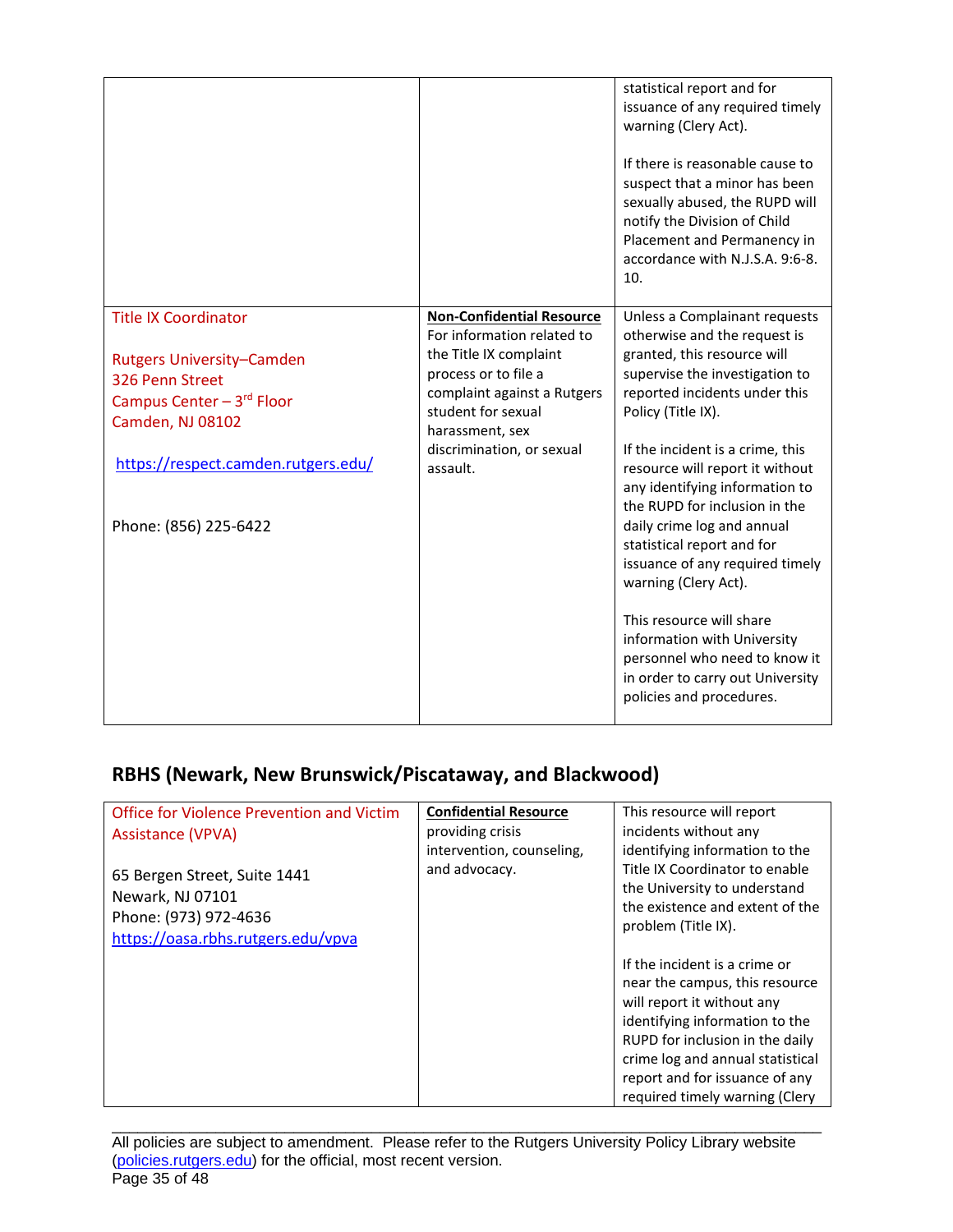|                                                                                                                                                     |                                                                                                                                                         | Act).                                                                                                                                                                                                                                           |
|-----------------------------------------------------------------------------------------------------------------------------------------------------|---------------------------------------------------------------------------------------------------------------------------------------------------------|-------------------------------------------------------------------------------------------------------------------------------------------------------------------------------------------------------------------------------------------------|
|                                                                                                                                                     |                                                                                                                                                         | If there is reasonable cause to<br>suspect that a minor has been<br>sexually abused, this resource<br>will notify the RUPD.                                                                                                                     |
| <b>Student Health Services</b>                                                                                                                      | <b>Confidential Resource</b>                                                                                                                            | If a patient's clinical state                                                                                                                                                                                                                   |
| Rutgers Health Sciences Campus at<br><b>Newark</b><br>Doctor's Office Center<br>90 Bergen Street, Suite 1750<br>Newark, NJ<br>Phone: (973) 972-8219 | providing support to<br>Rutgers students, faculty,<br>and staff who are victims of<br>sexual assault and<br>interpersonal/intimate<br>partner violence. | poses a substantial risk of harm<br>to the patient or others, as<br>manifested by conduct, this<br>resource will report as required<br>by law.<br>If there is reasonable cause to<br>believe a minor has been<br>sexually abused, this resource |
| New Brunswick/Piscataway Campus                                                                                                                     |                                                                                                                                                         | will notify the RUPD.                                                                                                                                                                                                                           |
| <b>Monument Square</b>                                                                                                                              |                                                                                                                                                         |                                                                                                                                                                                                                                                 |
| 317 George Street, First Floor<br>New Brunswick, NJ                                                                                                 |                                                                                                                                                         |                                                                                                                                                                                                                                                 |
| Phone: (732) 235-5160                                                                                                                               |                                                                                                                                                         |                                                                                                                                                                                                                                                 |
| <b>Stratford Campus</b><br>University Doctor's Pavilion<br>42 East Laurel Road, Suite 2100B<br>Stratford, NJ<br>Phone: (856) 566-6825               |                                                                                                                                                         |                                                                                                                                                                                                                                                 |
| <b>Student Wellness Program</b>                                                                                                                     | <b>Confidential Resource for</b><br>victims of sexual assault and                                                                                       | This resource will report<br>incidents without any                                                                                                                                                                                              |
| For Emergencies (after 5:00 p.m. and<br>weekends): (800) 327-3678<br><b>Newark Campus</b><br>183 South Orange Avenue                                | interpersonal/intimate<br>partner violence.                                                                                                             | identifying information to the<br>Title IX Coordinator to enable<br>the University to understand<br>the existence and extent of the<br>problem (Title IX).                                                                                      |
| Newark, NJ                                                                                                                                          |                                                                                                                                                         | If the incident is a crime, this                                                                                                                                                                                                                |
| Phone: (973) 972-5429                                                                                                                               |                                                                                                                                                         | resource will report it without                                                                                                                                                                                                                 |
| New Brunswick/Piscataway Campus<br>242 Old New Brunswick Road<br>Piscataway, NJ<br>Phone: (732) 235-5930                                            |                                                                                                                                                         | any identifying information to<br>the RUPD for inclusion in the<br>daily crime log and annual<br>statistical report and for<br>issuance of any required timely<br>warning (Clery Act).                                                          |
| <b>Blackwood Campus</b><br>One Echelon Plaza, Suite 101<br>227 Laurel Road,<br>Voorhees, NJ<br>Phone: (856) 770-5750                                |                                                                                                                                                         | If there is reasonable cause to<br>suspect that a minor has been<br>sexually abused, the RUPD will<br>notify the Division of Child<br>Placement and Permanency in<br>accordance with N.J.S.A. 9:6-8.<br>10.                                     |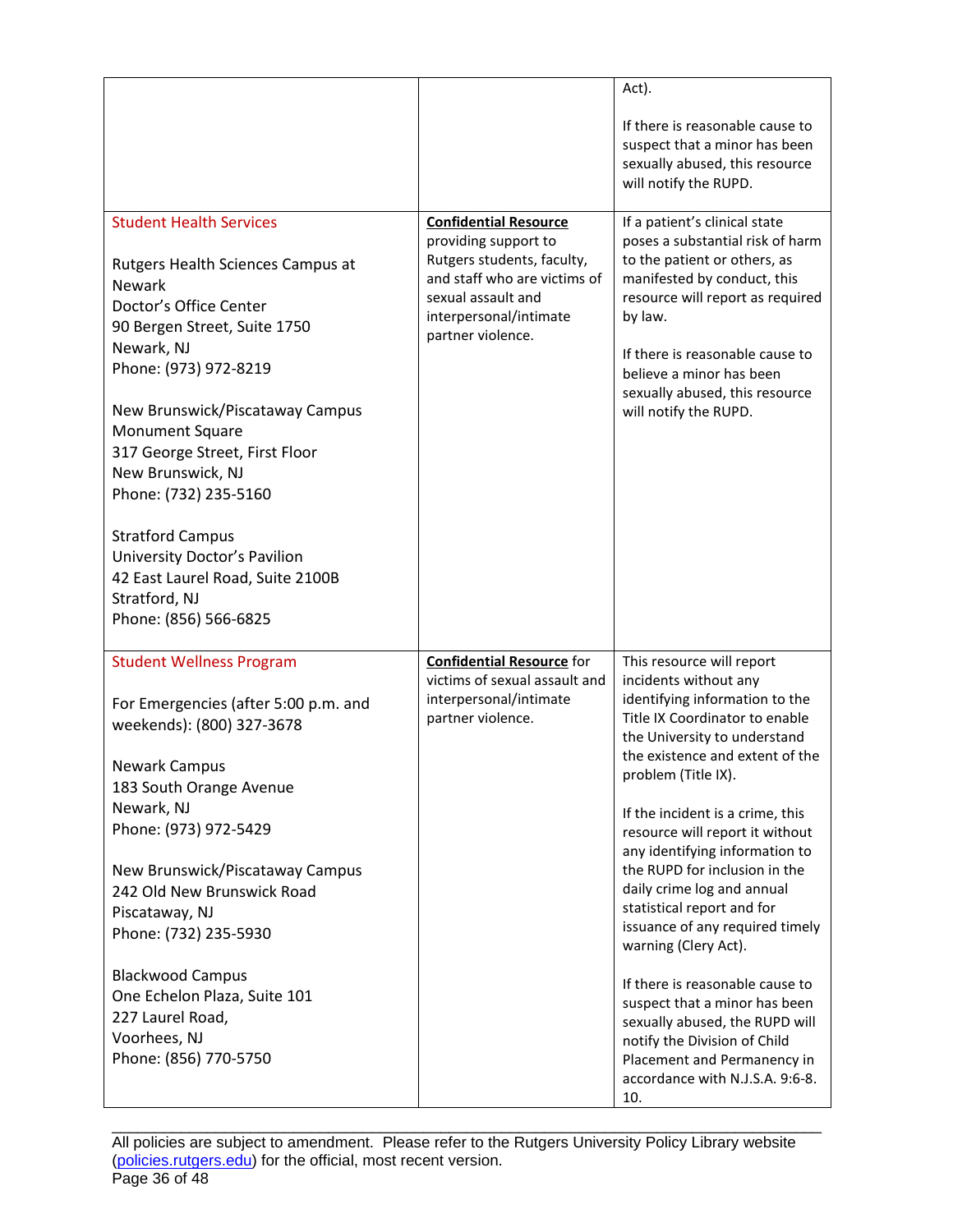| <b>Title IX Coordinator</b>       | <b>Non-Confidential Resource</b> | Unless a Complainant requests    |
|-----------------------------------|----------------------------------|----------------------------------|
|                                   | For information related to       | otherwise and the request is     |
| 65 Bergen Street, Suite 1441      | the Title IX complaint           | granted, this resource will      |
| Newark, NJ 07101                  | process or to file a             | supervise the investigation to   |
|                                   | complaint against a Rutgers      | reported incidents under this    |
| Phone: (973) 972-9794             | student for sexual               | Policy (Title IX).               |
|                                   | harassment, sex                  |                                  |
|                                   | discrimination, or sexual        | If the incident is a crime, this |
| Email: Susan.hamilton@rutgers.edu | assault                          | resource will report it without  |
|                                   |                                  | any identifying information to   |
|                                   |                                  | the RUPD for inclusion in the    |
|                                   |                                  | daily crime log, annual          |
|                                   |                                  | statistical report, and for      |
|                                   |                                  | issuance of any required timely  |
|                                   |                                  | warning (Clery Act).             |
|                                   |                                  |                                  |
|                                   |                                  | This resource will share         |
|                                   |                                  | information with University      |
|                                   |                                  | personnel who need to know it    |
|                                   |                                  | in order to carry out University |
|                                   |                                  | policies and procedures.         |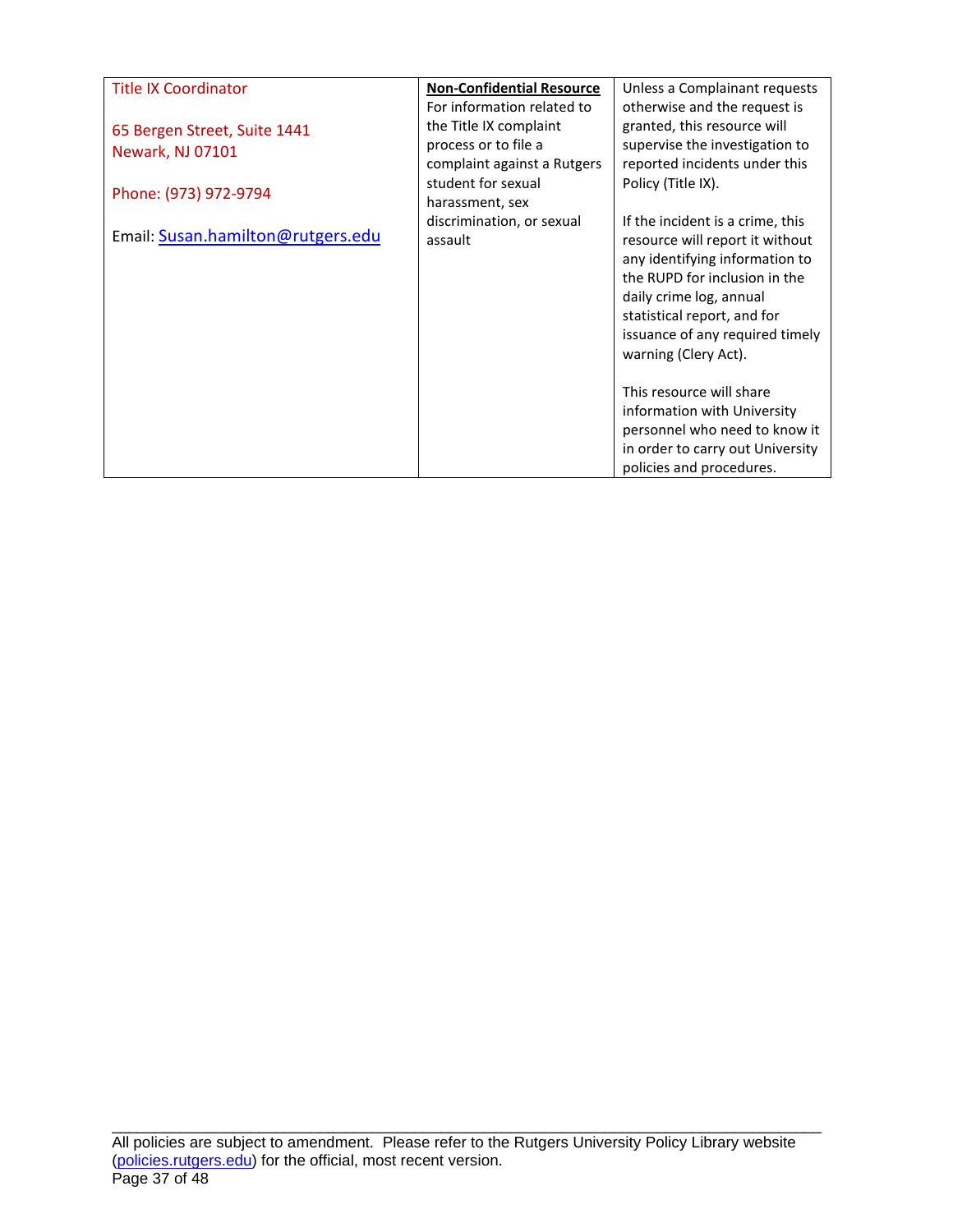# **Off-Campus Resources**

| Hospitals             | Robert Wood Johnson University Hospital                                         |
|-----------------------|---------------------------------------------------------------------------------|
|                       | 1 Robert Wood Johnson Plaza                                                     |
|                       | New Brunswick, NJ 08901                                                         |
|                       | Phone: (732) 828-3000                                                           |
|                       | www.rwjuh.edu                                                                   |
|                       |                                                                                 |
|                       | St. Peter's University Hospital                                                 |
|                       | 254 Easton Avenue                                                               |
|                       | New Brunswick, NJ 08901                                                         |
|                       | Phone: (732) 745-8600                                                           |
|                       | www.saintpetershcs.com                                                          |
|                       |                                                                                 |
|                       | University Hospital                                                             |
|                       | 150 Bergen Street                                                               |
|                       | Newark, NJ 07103                                                                |
|                       | Phone: (973) 972-4300                                                           |
|                       | www.uhnj.org                                                                    |
|                       |                                                                                 |
|                       | <b>Beth Israel Medical Center</b>                                               |
|                       | 201 Lyons Avenue at Osborne Terrace                                             |
|                       | Newark, NJ 07112                                                                |
|                       | Phone: (973) 926-7000                                                           |
|                       | https://www.rwjbh.org/newark-beth-israel-medical-center/contact-us/             |
|                       |                                                                                 |
|                       | Hackensack Meridian Health Mountainside Medical Center                          |
|                       | One Bay Avenue                                                                  |
|                       | Montclair, NJ 07042                                                             |
|                       | Phone: (973) 429-6000                                                           |
|                       | https://mountainsidehosp.com/                                                   |
|                       |                                                                                 |
| Advocacy, Counseling, | njcoalition against sexual assault (njcasa), Statewide Sexual Assault Toll Free |
| and Health Services   | Hotline                                                                         |
|                       | Phone: (800) 601-7200                                                           |
|                       | http://www.njcasa.org                                                           |
|                       |                                                                                 |
|                       | Sexual Violence Programs in New Jersey by county:                               |
|                       | http://njcasa.org/find-help/                                                    |
|                       |                                                                                 |
|                       | State of New Jersey Department of Families and Children                         |
|                       | <b>Domestic Violence Services</b>                                               |
|                       | 24 hour hotline: (800) 572-SAFE (7233)                                          |
|                       |                                                                                 |
|                       | Middlesex County Center for Empowerment (Rape Crisis Center for Middlesex       |
|                       | County)                                                                         |
|                       | 29 Oakwood Avenue                                                               |
|                       | Edison, NJ 08837                                                                |
|                       | Phone: (732) 321-1189                                                           |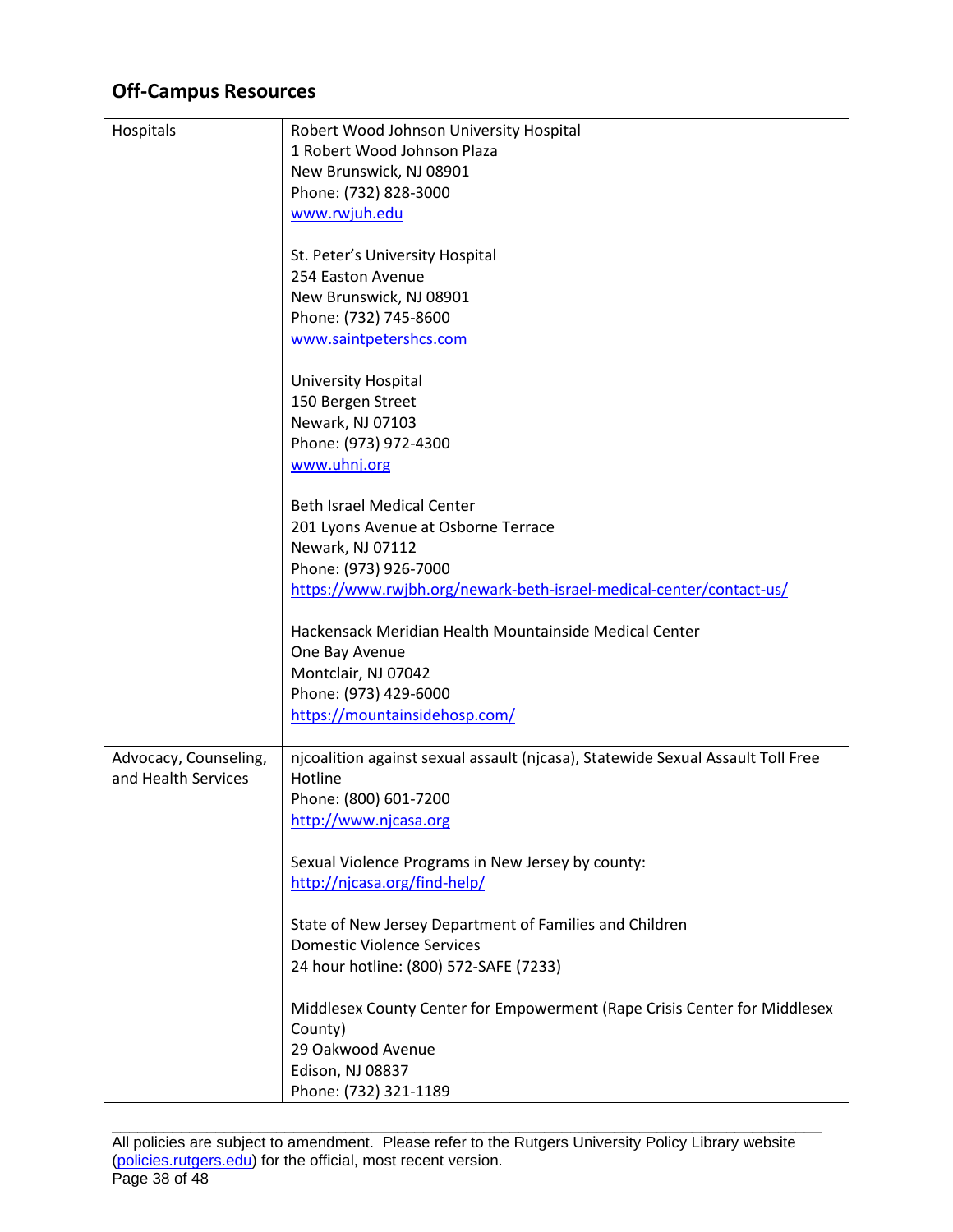|                 | http://www.co.middlesex.nj.us/Government/Departments/PSH/Pages/Center-      |
|-----------------|-----------------------------------------------------------------------------|
|                 | for-Empowerment.aspx                                                        |
|                 |                                                                             |
|                 | Services Empowering Rights of Victims (SERV) of Camden County               |
|                 | <b>Sexual Violence Services</b>                                             |
|                 | Phone: (866) 295-7378                                                       |
|                 | www.Centerffs.org/serv/sexual-violence-services                             |
|                 |                                                                             |
|                 |                                                                             |
|                 | SAVE of Essex County Hotline: (877) 733-2273                                |
|                 |                                                                             |
|                 | <b>RAINN National Sexual Assault Hotline</b>                                |
|                 | Phone: (800) 656-HOPE                                                       |
|                 | www.rainn.org                                                               |
|                 |                                                                             |
| Law Enforcement | New Brunswick Police Department                                             |
|                 | Emergency: 9-1-1                                                            |
|                 | 25 Kirkpatrick Street                                                       |
|                 | New Brunswick, NJ 08901                                                     |
|                 | Phone: (732) 745-5200                                                       |
|                 |                                                                             |
|                 | Piscataway Police Department                                                |
|                 | Emergency: 9-1-1                                                            |
|                 | 455 Hoes Lane                                                               |
|                 | Piscataway, NJ 08854                                                        |
|                 | Phone: (732) 562-2300                                                       |
|                 |                                                                             |
|                 | <b>Newark Police Department</b>                                             |
|                 | Emergency: 9-1-1                                                            |
|                 | 311 Washington Street                                                       |
|                 | Newark, NJ                                                                  |
|                 | Phone: (973) 733-6000                                                       |
|                 |                                                                             |
|                 | <b>Camden Police Department</b>                                             |
|                 | Emergency: 9-1-1                                                            |
|                 | 800 Federal Street                                                          |
|                 | Camden, NJ                                                                  |
|                 | Phone: (856) 757-7400                                                       |
|                 |                                                                             |
| Government      | https://youth.gov/federal-links/notalonegov-together-against-sexual-assault |
| Resources       |                                                                             |
|                 | United States Department of Education                                       |
|                 | Office for Civil Rights                                                     |
|                 | New York Office                                                             |
|                 | 32 Old Slip, 26th Floor                                                     |
|                 | New York, NY 10005                                                          |
|                 | Phone: (646) 428-3800                                                       |
|                 | Email: OCR.NewYork@ed.gov                                                   |
|                 |                                                                             |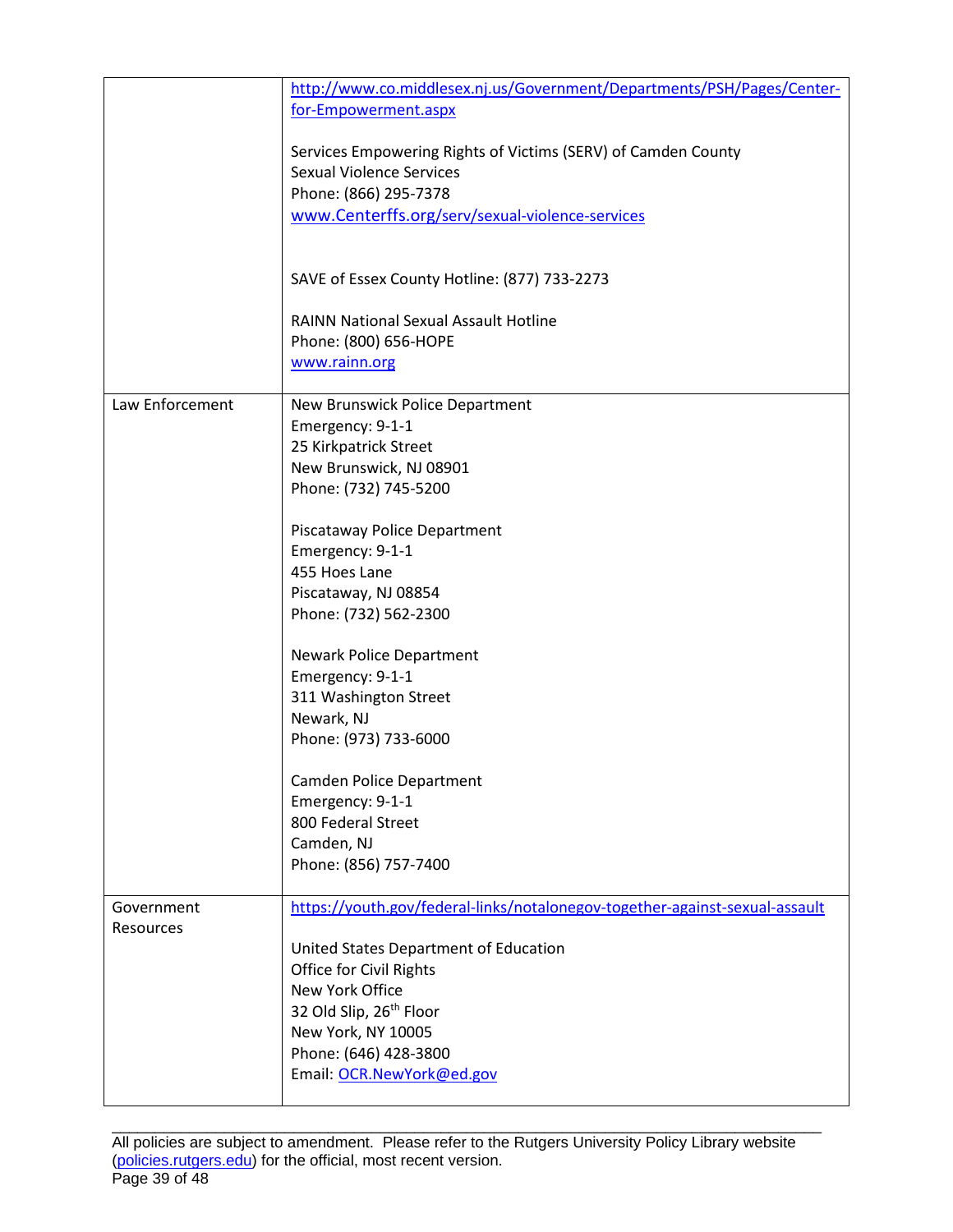| United States Department of Justice Office on Violence Against Women |
|----------------------------------------------------------------------|
| 145 N Street, Suite 10 W 121                                         |
| Washington, DC 20530                                                 |
| Phone: (202) 307-6026                                                |
| https://www.justice.gov/ovw                                          |
|                                                                      |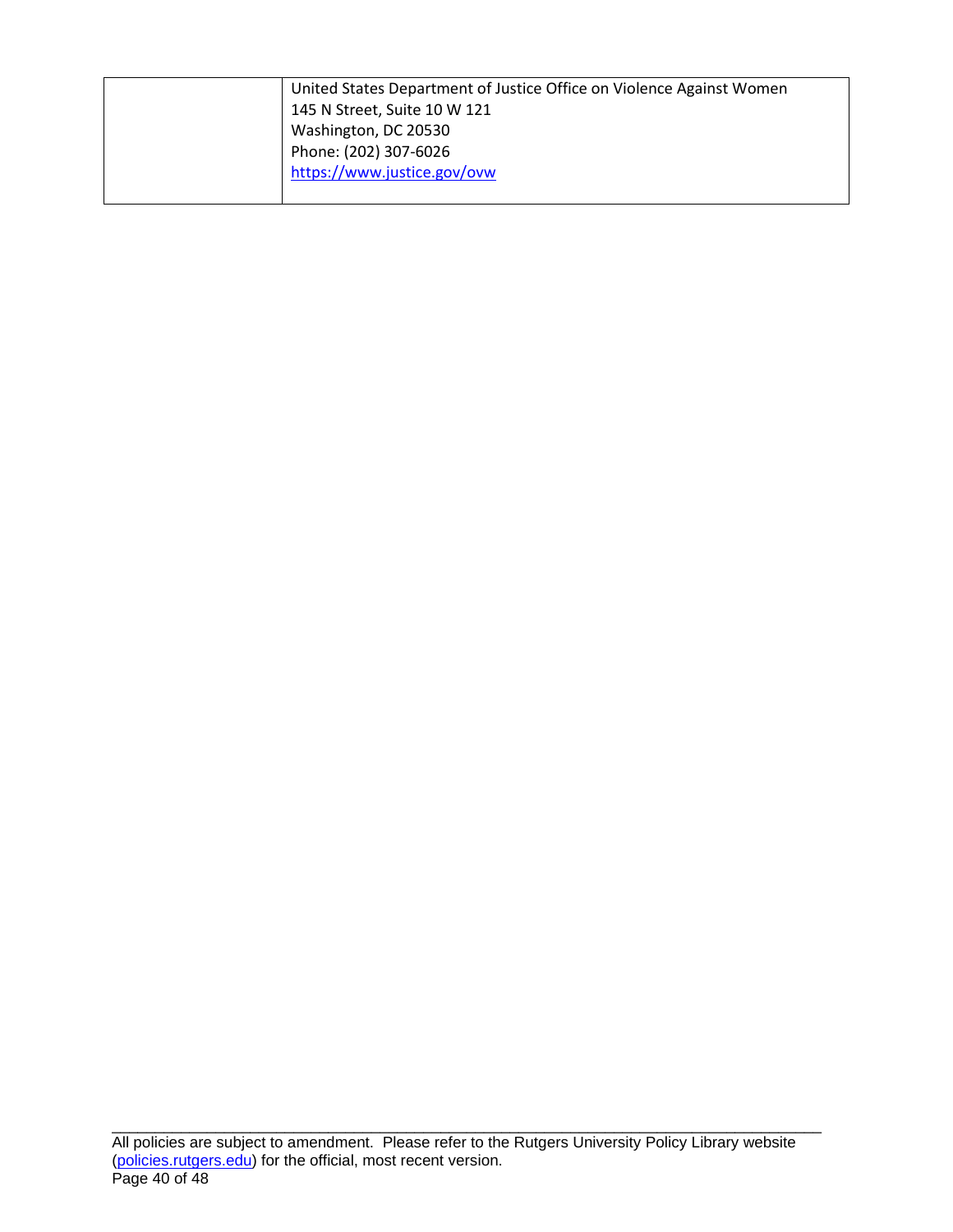# **Appendix B**

# **On-Campus Resources for Respondents**

# **New Brunswick**

| Personnel                                                                                                                                                                                                                                                                                                                                  | <b>Resource Type</b>                                                                                                                                                                                                                    | <b>Reporting Obligation</b>                                                                                                                                                       |
|--------------------------------------------------------------------------------------------------------------------------------------------------------------------------------------------------------------------------------------------------------------------------------------------------------------------------------------------|-----------------------------------------------------------------------------------------------------------------------------------------------------------------------------------------------------------------------------------------|-----------------------------------------------------------------------------------------------------------------------------------------------------------------------------------|
| <b>Rutgers Student Health -</b><br>Counseling, Alcohol & Other Drug<br><b>Assistance Program and Psychiatric</b><br>Services (CAPS)<br><b>Main Center</b><br>17 Senior Street<br><b>College Avenue Campus</b><br>New Brunswick, NJ 08901<br>Phone: (848) 932-7884<br>http://health.rutgers.edu/medical-<br>counseling-services/counseling/ | <b>Confidential Resource</b><br>providing counseling<br>services through CAPS.<br>Services include crisis<br>intervention, individual<br>therapy, workshops, alcohol<br>and other drug assistance<br>programs, and psychiatric<br>care. | If a patient's clinical state<br>poses a substantial risk of harm<br>to the patient or others, as<br>manifested by conduct, this<br>resource will report as required<br>by law.   |
| Rutgers Student Health Services -<br>Physicians and other Health Professionals<br><b>Student Health Services Office</b><br><b>Hurtado Health Center</b><br><b>College Avenue Campus</b><br>11 Bishop Place<br>New Brunswick, NJ 08901<br>Phone: (848) 932-7402<br>Email: health@rutgers.edu                                                | <b>Confidential Resource</b><br>providing comprehensive<br>clinical care, including<br>medical, pharmacy, and<br>mental health counseling<br>services.                                                                                  | If a patient's clinical state<br>poses a substantial risk of harm<br>to the patient or others, as<br>manifested by conduct, these<br>resources will report as<br>required by law. |
| <b>University Chaplains (or Ordained Clergy)</b><br>A list of Registered Chaplains can be found<br>here:<br>http://ruoffcampus.rutgers.edu/rutgers-<br>university-multi-faith-council/                                                                                                                                                     | <b>Confidential Resource</b>                                                                                                                                                                                                            | None, unless acting in a role<br>other than that of Chaplain or<br>Clergy.                                                                                                        |
| <b>Residence Life</b><br>New Brunswick/Piscataway<br>Phone: (848) 932-4371<br>Email: resident@rutgers.edu<br>http://ruoncampus.rutgers.edu                                                                                                                                                                                                 | <b>Non-Confidential Resource</b><br>Providing services and<br>support to help students<br>navigate Rutgers University.                                                                                                                  | This resource will share<br>information with University<br>personnel who need to know it<br>in order to carry out University<br>policies and procedures.                          |
| <b>Student Legal Services</b>                                                                                                                                                                                                                                                                                                              | <b>Confidential Resource</b><br>providing eligible Rutgers<br>students with professional                                                                                                                                                | This resource will report<br>incidents without any<br>identifying information to the                                                                                              |

\_\_\_\_\_\_\_\_\_\_\_\_\_\_\_\_\_\_\_\_\_\_\_\_\_\_\_\_\_\_\_\_\_\_\_\_\_\_\_\_\_\_\_\_\_\_\_\_\_\_\_\_\_\_\_\_\_\_\_\_\_\_\_\_\_\_\_\_\_\_\_\_\_\_\_\_\_\_\_\_\_\_ All policies are subject to amendment. Please refer to the Rutgers University Policy Library website [\(policies.rutgers.edu\)](https://policies.rutgers.edu/) for the official, most recent version. Page 41 of 48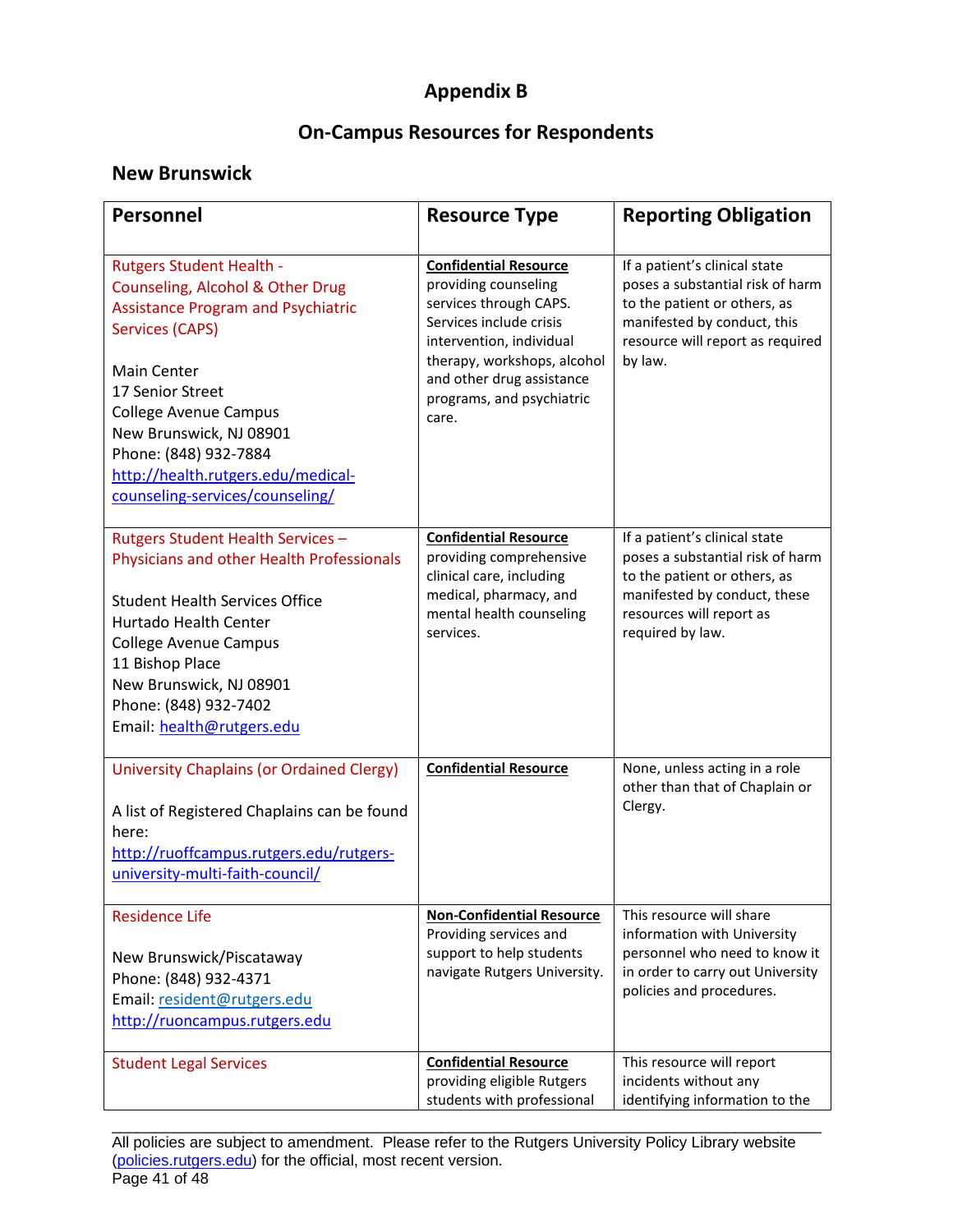| 53 Avenue E<br>Tillett Hall, Room 247<br>Livingston Campus<br>Piscataway, NJ 08854<br>Phone: (848) 932-4529<br>www.rusls.rutgers.edu                                                                                                                    | legal advice and assistance<br>at no cost by attorneys<br>licensed to practice in the<br>state of New Jersey.                                                                                                                                                                              | Title IX Coordinator to enable<br>the University to understand<br>the existence and extent of the<br>problem (Title IX).<br>If the incident is a crime or<br>near the campus, this resource<br>will report it without any<br>identifying information to the<br>RUPD for inclusion in the daily<br>crime log, annual statistical<br>report, and for issuance of any<br>required timely warning (Clery<br>Act).<br>If there is reasonable cause to<br>suspect that a minor has been<br>sexually abused, this resource<br>will notify the RUPD. |
|---------------------------------------------------------------------------------------------------------------------------------------------------------------------------------------------------------------------------------------------------------|--------------------------------------------------------------------------------------------------------------------------------------------------------------------------------------------------------------------------------------------------------------------------------------------|----------------------------------------------------------------------------------------------------------------------------------------------------------------------------------------------------------------------------------------------------------------------------------------------------------------------------------------------------------------------------------------------------------------------------------------------------------------------------------------------------------------------------------------------|
| <b>Title IX Coordinator</b><br>Office of Student Affairs Compliance and<br>Title IX<br>2 Richardson Street<br><b>College Avenue Campus</b><br>New Brunswick, NJ 08901<br>Phone: (848) 932-8576<br>http://compliance.rutgers.edu/title-<br>ix/reporting/ | <b>Non-Confidential Resource</b><br>For information related to<br>the Title IX complaint<br>process or to file a<br>complaint against a Rutgers<br>student for sexual<br>harassment, sex<br>discrimination, sexual<br>assault, or retaliation.                                             | This resource will share<br>information with University<br>personnel who need to know it<br>in order to carry out University<br>policies and procedures.                                                                                                                                                                                                                                                                                                                                                                                     |
| <b>Rutgers University Police Department</b><br>(RUPD)<br><b>New Brunswick Division</b><br>55 Paul Robeson Boulevard<br>New Brunswick, NJ 08901<br>Phone: 9-1-1 (for emergencies)<br>Phone: (732) 932-7211<br>http://rupd.rutgers.edu/rupd.php           | <b>Non-Confidential</b><br>RUPD provides emergency<br>services and security<br>escorts.                                                                                                                                                                                                    | This resource will share<br>information with University<br>personnel who need to know it<br>in order to carry out University<br>policies and procedures.                                                                                                                                                                                                                                                                                                                                                                                     |
| <b>Rutgers University-New Brunswick &amp;</b><br><b>RBHS Ombuds Office</b><br>115 College Avenue<br><b>College Avenue Campus</b><br>New Brunswick, NJ 08901<br>Phone: (848) 932-1452<br>Email: Ombuds@rutgers.edu<br>https://ombuds.rutgers.edu         | <b>Non-Confidential Resource</b><br>The Office for the<br><b>Ombudsperson for Students</b><br>at Rutgers University-New<br><b>Brunswick and RBHS offers</b><br>students who feel they have<br>exhausted all other possible<br>remedies, alternative<br>methods to resolve their<br>issues. |                                                                                                                                                                                                                                                                                                                                                                                                                                                                                                                                              |

\_\_\_\_\_\_\_\_\_\_\_\_\_\_\_\_\_\_\_\_\_\_\_\_\_\_\_\_\_\_\_\_\_\_\_\_\_\_\_\_\_\_\_\_\_\_\_\_\_\_\_\_\_\_\_\_\_\_\_\_\_\_\_\_\_\_\_\_\_\_\_\_\_\_\_\_\_\_\_\_\_\_ All policies are subject to amendment. Please refer to the Rutgers University Policy Library website [\(policies.rutgers.edu\)](https://policies.rutgers.edu/) for the official, most recent version. Page 42 of 48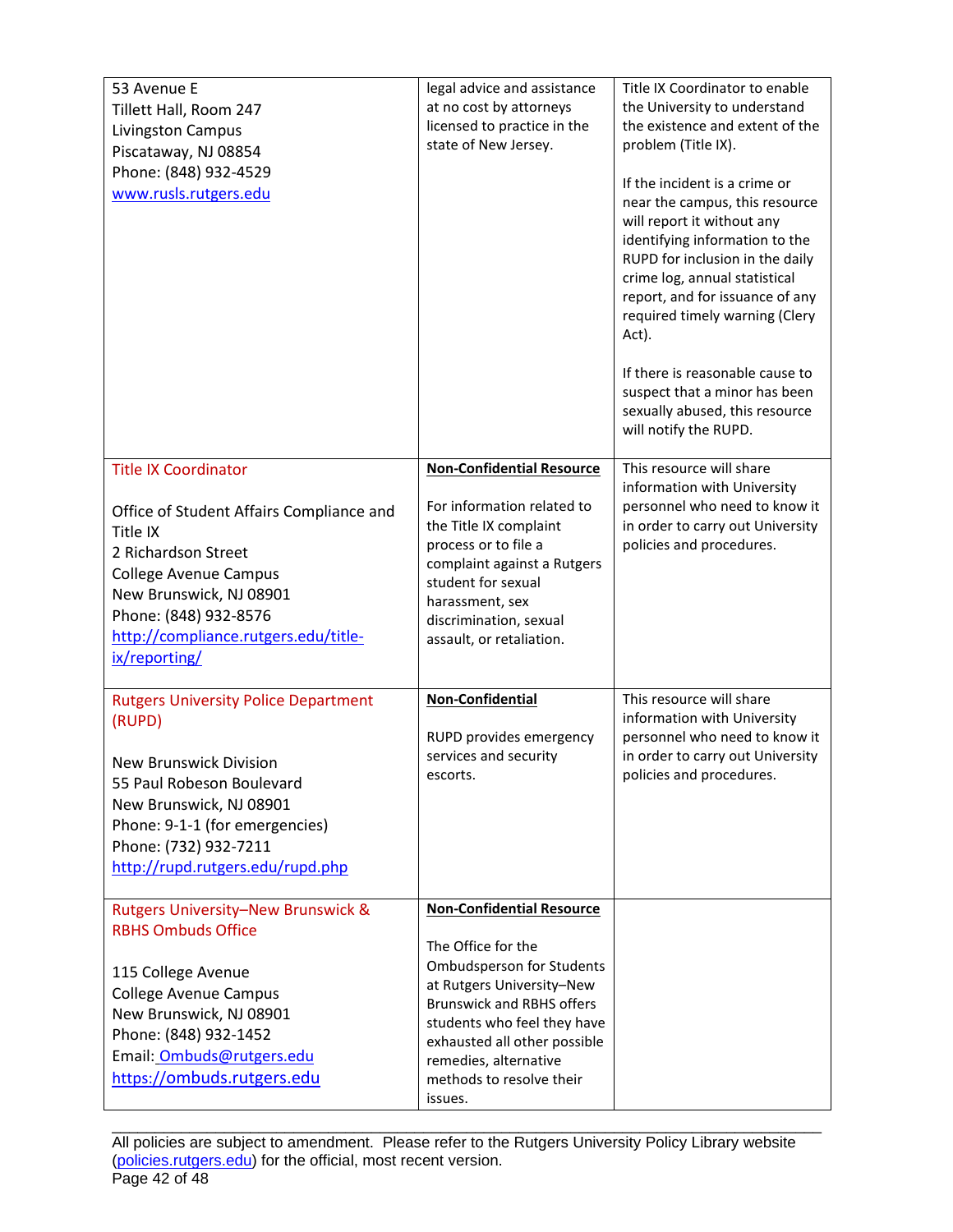| <b>Dean of Students</b>                                                                                                                                                                                                                                                                                     | <b>Non-Confidential Resource</b>                                                                                                                                                                                                                                                                                                            |                                                                                                                                                          |
|-------------------------------------------------------------------------------------------------------------------------------------------------------------------------------------------------------------------------------------------------------------------------------------------------------------|---------------------------------------------------------------------------------------------------------------------------------------------------------------------------------------------------------------------------------------------------------------------------------------------------------------------------------------------|----------------------------------------------------------------------------------------------------------------------------------------------------------|
| Office of the Dean of Students<br>88 College Avenue<br><b>College Avenue Campus</b><br>New Brunswick, NJ 08901<br>Phone: (848) 932-2300<br>Email: deanofstudents@echo.rutgers.edu                                                                                                                           | The Dean of Students Office<br>provides solutions, services<br>and support to help<br>students navigate Rutgers<br>University. The Office<br>services as a student<br>support network by<br>providing advocacy,<br>problem resolution, and<br>critical incident intervention<br>for those times when<br>additional assistance is<br>needed. |                                                                                                                                                          |
| <b>Title IX Coordinator for Complaints Against</b><br><b>University Employees or Third Parties</b><br>Office of Employment Equity<br><b>University Human Resources</b><br>57 US Highway 1, ASB II<br>Cook Campus<br>New Brunswick, NJ 08901<br>Phone: (848) 932-3980<br>Email: Lisa.grosskreutz@rutgers.edu | <b>Non-Confidential Resource</b><br>supporting the University's<br>commitment to preventing<br>discrimination and<br>advancing equal<br>opportunity.                                                                                                                                                                                        | This resource will share<br>information with University<br>personnel who need to know it<br>in order to carry out University<br>policies and procedures. |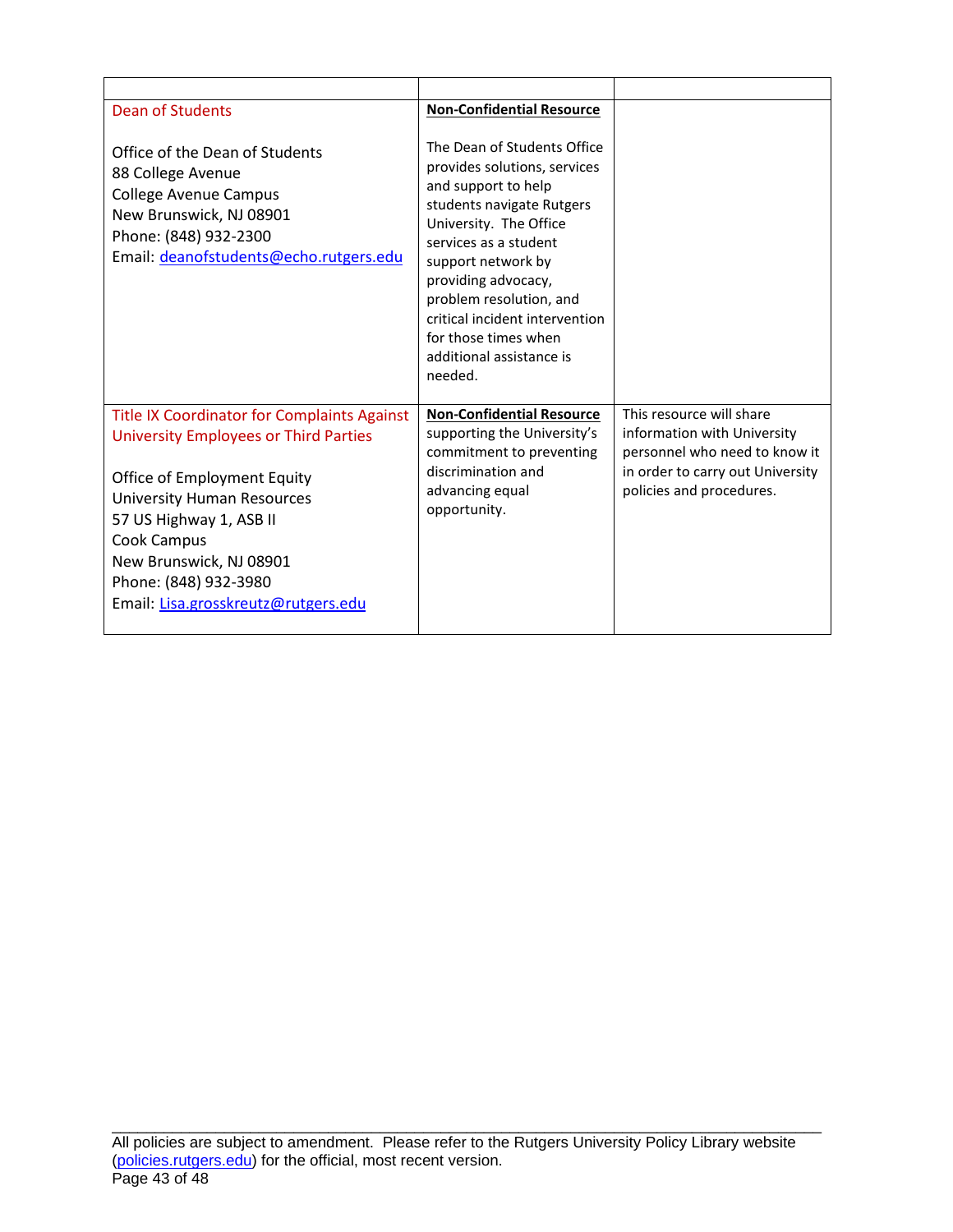# **Newark**

| <b>Counseling Center</b><br>249 University Avenue<br>Blumenthal Hall, Room 101<br>Newark, NJ 07102<br>Phone: (973) 353-5805<br>http://counseling.newark.rutgers.edu/<br>For Psychological Emergencies during<br>regular business hours: (973) 353-5805<br>After regular business hours:<br>University Hospital Crisis Line, (973)623-<br>2323<br>Suicide Prevention Lifeline, (800) 273-TALK | <b>Confidential Resource.</b><br>Provides psychological and<br>psychiatric services, along<br>with a comprehensive<br>alcohol and other drug<br>assistance. For victims of<br>trauma, a range of<br>supportive services is<br>offered, including individual<br>and group therapy. Also<br>offers individual and group<br>substance abuse<br>counseling, psychiatric<br>evaluations, and medication<br>monitoring. As needed,<br>provides crisis intervention<br>and assistance with<br>community resources and<br>referrals. | If a patient's clinical state<br>poses a substantial risk of harm<br>to the patient or others, as<br>manifested by conduct, these<br>resources will report as<br>required by law. |
|----------------------------------------------------------------------------------------------------------------------------------------------------------------------------------------------------------------------------------------------------------------------------------------------------------------------------------------------------------------------------------------------|------------------------------------------------------------------------------------------------------------------------------------------------------------------------------------------------------------------------------------------------------------------------------------------------------------------------------------------------------------------------------------------------------------------------------------------------------------------------------------------------------------------------------|-----------------------------------------------------------------------------------------------------------------------------------------------------------------------------------|
| <b>Title IX Coordinator</b><br>Director of Title IX and ADA<br><b>Title IX Coordinator</b><br><b>Rutgers University - Newark</b><br>Paul Robeson Campus Center<br>350 Dr. Martin Luther King Jr. Blvd.<br><b>Room 316 B</b><br>Newark, NJ 07102<br>Phone: (973) 353-1906<br>Email: scott.strother@rutgers.edu                                                                                | Non-Confidential resource.<br>For information related to<br>the Title IX complaint<br>process or to file a<br>complaint against a Rutgers<br>student for sexual<br>harassment, sex<br>discrimination, sexual<br>assault, or retaliation.                                                                                                                                                                                                                                                                                     | This resource will share<br>information with University<br>personnel who need to know it<br>in order to carry out University<br>policies and procedures.                          |

# **Camden**

| <b>Student Health Services</b><br>326 Penn Street<br>Camden Campus Center, 2 <sup>nd</sup> Floor<br>Camden, NJ 08102<br>Phone: (856) 225-6005      | <b>Confidential Resource</b><br>providing support to<br>Rutgers students, faculty,<br>and staff. | If a patient's clinical state<br>poses a substantial risk of harm<br>to the patient or others, as<br>manifested by conduct, this<br>resource will report as<br>required by law. |
|----------------------------------------------------------------------------------------------------------------------------------------------------|--------------------------------------------------------------------------------------------------|---------------------------------------------------------------------------------------------------------------------------------------------------------------------------------|
| Medical, Psychological,<br>Alcohol/Drug/Nicotine Assistance, and<br><b>Health Promotion Services</b><br>https://wellnesscenter.camden.rutgers.edu/ | <b>Confidential Resource</b><br>providing support to<br>Rutgers students, faculty,<br>and staff. | If a patient's clinical state<br>poses a substantial risk of harm<br>to the patient or others, as<br>manifested by conduct, this<br>resource will report as<br>required by law. |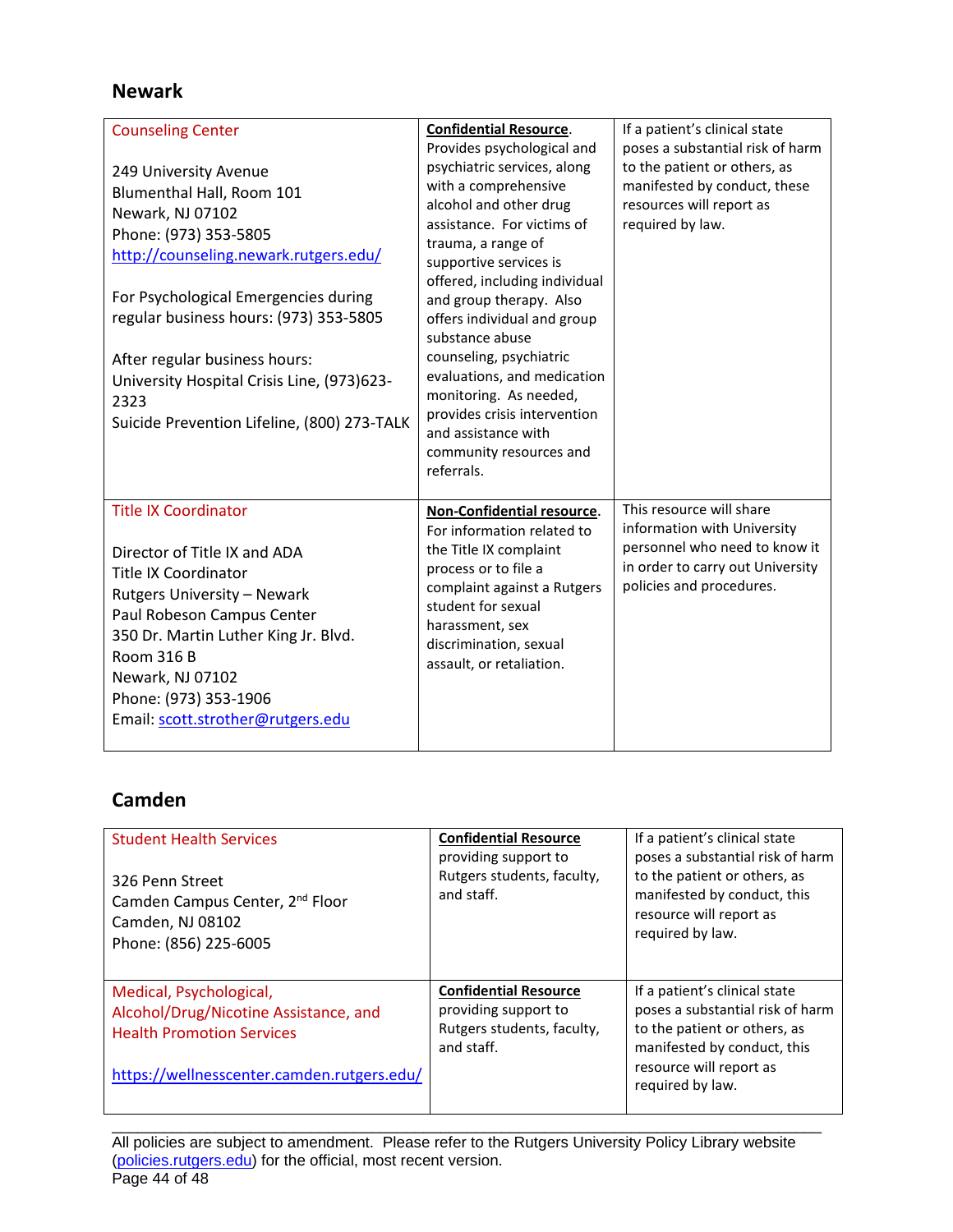| <b>Title IX Coordinator</b><br>Associate Dean of Students/Executive<br>Director & Title IX Coordinator<br>326 Penn Street<br>Camden, NJ 08102<br>Phone: (856) 225-6422<br>Email: aemery@rutgers.camden.edu | Non-Confidential resource.<br>For information related to<br>the Title IX complaint<br>process or to file a<br>complaint against a Rutgers<br>student for sexual<br>harassment, sex<br>discrimination, sexual<br>assault, or retaliation. | This resource will share<br>information with University<br>personnel who need to know it<br>in order to carry out University<br>policies and procedures. |
|------------------------------------------------------------------------------------------------------------------------------------------------------------------------------------------------------------|------------------------------------------------------------------------------------------------------------------------------------------------------------------------------------------------------------------------------------------|----------------------------------------------------------------------------------------------------------------------------------------------------------|
| <b>Chaplains</b><br>https://inclusion.camden.rutgers.edu/meet-                                                                                                                                             | <b>Confidential Resource</b><br>Providing support to<br>Rutgers students, faculty,<br>and staff.                                                                                                                                         | None, unless acting in a role<br>other than that of Chaplain or<br>Clergy.                                                                               |
| chaplains                                                                                                                                                                                                  |                                                                                                                                                                                                                                          |                                                                                                                                                          |

# **RBHS (Newark, New Brunswick/Piscataway, and Blackwood)**

| <b>Student Health Services</b><br>Rutgers Health Sciences Campus at<br><b>Newark</b><br>Doctor's Office Center<br>90 Bergen Street, Suite 1750<br>Newark, NJ 07103<br>Phone: (973) 972-8219<br>New Brunswick/Piscataway Campus<br><b>Monument Square</b><br>317 George Street, First Floor<br>New Brunswick, NJ<br>Phone: (732) 235-5160<br><b>Stratford Campus</b><br><b>University Doctors Pavilion</b><br>42 East Laurel Road, Suite 2100B<br>Stratford, NJ<br>Phone: (856) 566-6825 | <b>Confidential Resource</b><br>providing support to<br>Rutgers students, faculty,<br>and staff. | If a patient's clinical state<br>poses a substantial risk of harm<br>to the patient or others, as<br>manifested by conduct, this<br>resource will report as required<br>by law. |
|-----------------------------------------------------------------------------------------------------------------------------------------------------------------------------------------------------------------------------------------------------------------------------------------------------------------------------------------------------------------------------------------------------------------------------------------------------------------------------------------|--------------------------------------------------------------------------------------------------|---------------------------------------------------------------------------------------------------------------------------------------------------------------------------------|
| <b>Student Wellness Program</b><br>For emergencies (after 5:00 p.m. and<br>weekends): Phone: (800) 327-3678<br>Newark Campus/Scotch Plains Campuses<br>183 South Orange Avenue<br>Newark, NJ<br>Phone: (973) 972-5429                                                                                                                                                                                                                                                                   | <b>Confidential Resource</b><br>providing support to<br>Rutgers students, faculty,<br>and staff. | If a patient's clinical state<br>poses a substantial risk of harm<br>to the patient or others, as<br>manifested by conduct, this<br>resource will report as required<br>by law. |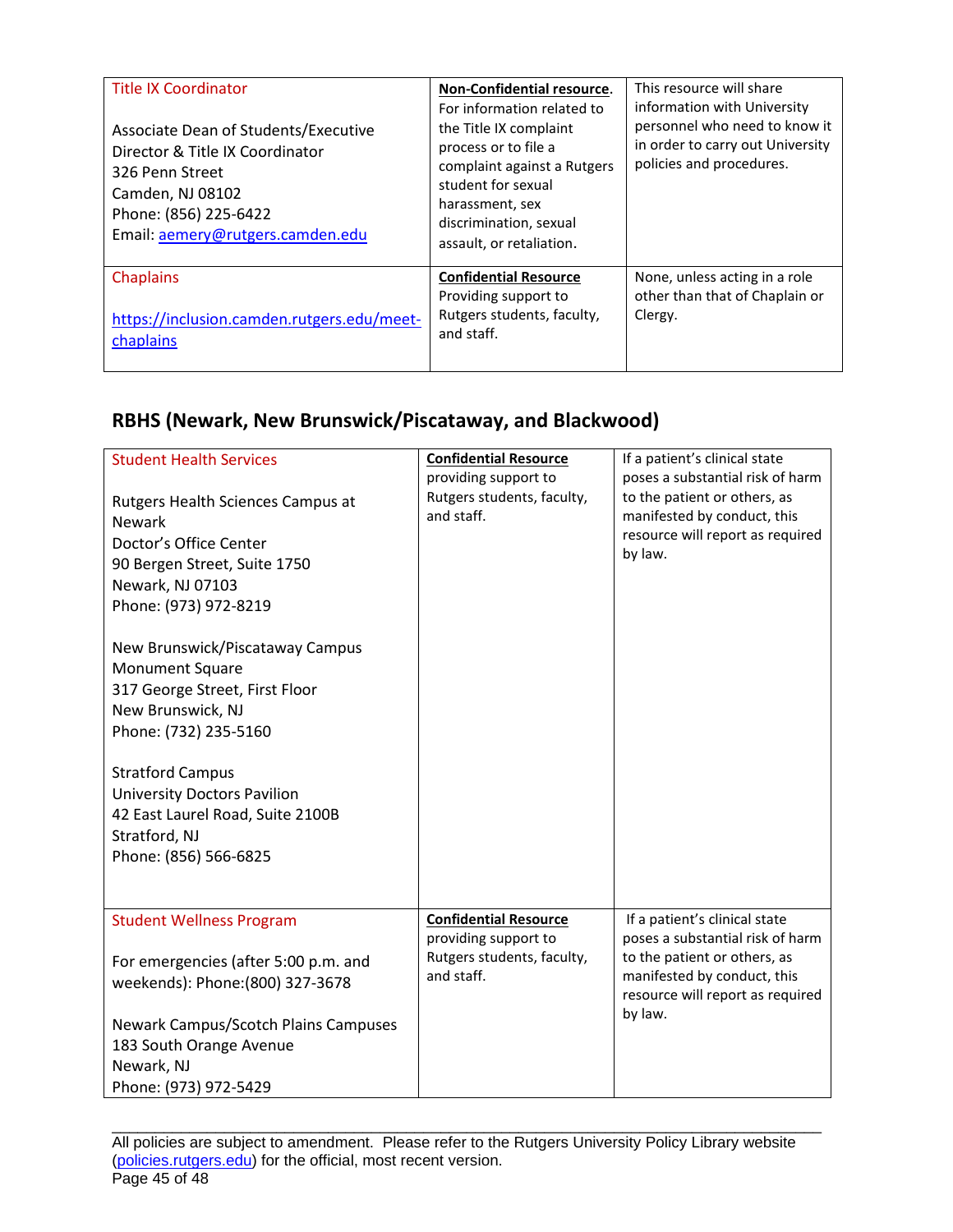| New Brunswick/Piscataway Campus<br>242 Old New Brunswick Road<br>Piscataway, NJ<br>Phone: (732) 235-5930                                                                                                                            |                                                                                                                                                                                                                                           |                                                                                                                                                          |
|-------------------------------------------------------------------------------------------------------------------------------------------------------------------------------------------------------------------------------------|-------------------------------------------------------------------------------------------------------------------------------------------------------------------------------------------------------------------------------------------|----------------------------------------------------------------------------------------------------------------------------------------------------------|
| <b>Stratford Campus</b><br>One Echelon Plaza, Suite 101<br>227 Laurel Road,<br>Voorhees, NJ<br>Phone: (856) 770-5750                                                                                                                |                                                                                                                                                                                                                                           |                                                                                                                                                          |
| <b>Title IX Coordinator</b><br>Assistant Vice Chancellor for Academic &<br>Student Affairs & Title IX Coordinator<br>65 Bergen Street, Suite 1459<br>Newark, NJ 07101<br>Phone: (973) 972-9794<br>Email: susan.hamilton@rutgers.edu | Non-Confidential resource.<br>For information related to<br>the Title IX complaint<br>process or to file a<br>complaint against a Rutgers<br>student for sexual<br>harassment, sex<br>discrimination, sexual<br>assault, and retaliation. | This resource will share<br>information with University<br>personnel who need to know it<br>in order to carry out University<br>policies and procedures. |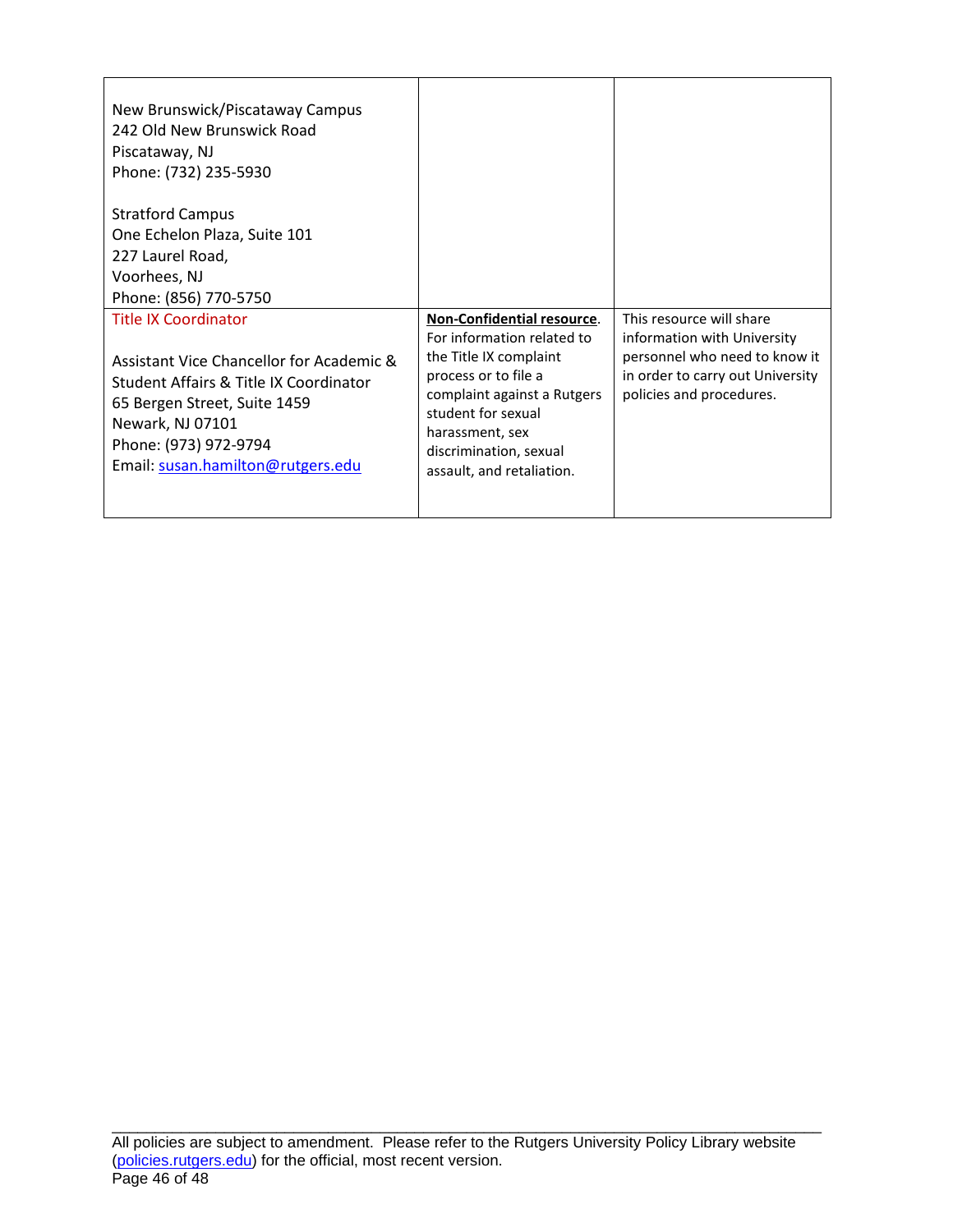# **APPENDIX C**

# **New Jersey Campus Sexual Assault Victim's Bill of Rights**

# **Introduction**

A college or university in a free society must be devoted to the pursuit of truth and knowledge through reason and open communication among its members. Academic communities acknowledge the necessity of being intellectually stimulating where the diversity of ideas is valued. Its rules must be conceived for the purpose of furthering and protecting the rights of all members of the university community in achieving these ends.

The boundaries of personal freedom are limited by applicable state and federal laws and institutional rules and regulations governing interpersonal behavior. In creating a community free from violence, sexual assault, and nonconsensual sexual contact, respect for the individual and human dignity are of paramount importance.

The State of New Jersey and Rutgers recognize that the impact of violence on victims and the surrounding community can be severe and long lasting. Thus, this Bill of Rights has been established to articulate requirements for policies, procedures, and services designed to ensure that the needs of victims are met and that the colleges and universities in New Jersey create and maintain communities that support human dignity.

# **Bill of Rights N.J.S.A. 18A:61E-1 et seq.**

The following rights shall be accorded to victims of sexual assaults that occur:

- On the campus of any public or independent institution of higher education in the State of New Jersey; and
- Where the victim or alleged perpetrator is a student at that institution; and/or
- When the victim is a student involved in an off-campus sexual assault.

# *Human Dignity Rights:*

- To be free from any suggestion that victims must report the crimes to be assured of any other right guaranteed under this policy;
- To have any allegations of sexual assault treated seriously; the right to be treated with dignity;
- To be free from any suggestion that victims are responsible for the commission of crimes against them;
- To be free from any pressure from campus personnel to:
	- o Report crimes if the victim does not wish to do so;
		- o Report crimes as lesser offenses than the victim perceives the crime to be
		- o Refrain from reporting crimes;
		- o Refrain from reporting crimes to avoid unwanted publicity.

# *Rights to Resources On and Off Campus:*

- To be notified of existing campus and community-based medical, counseling, mental health, and student services for victims of sexual assault whether or not the crime is formally reported to campus or civil authorities.
- To have access to campus counseling under the same terms and conditions as apply to other students in their institution seeking such counseling.